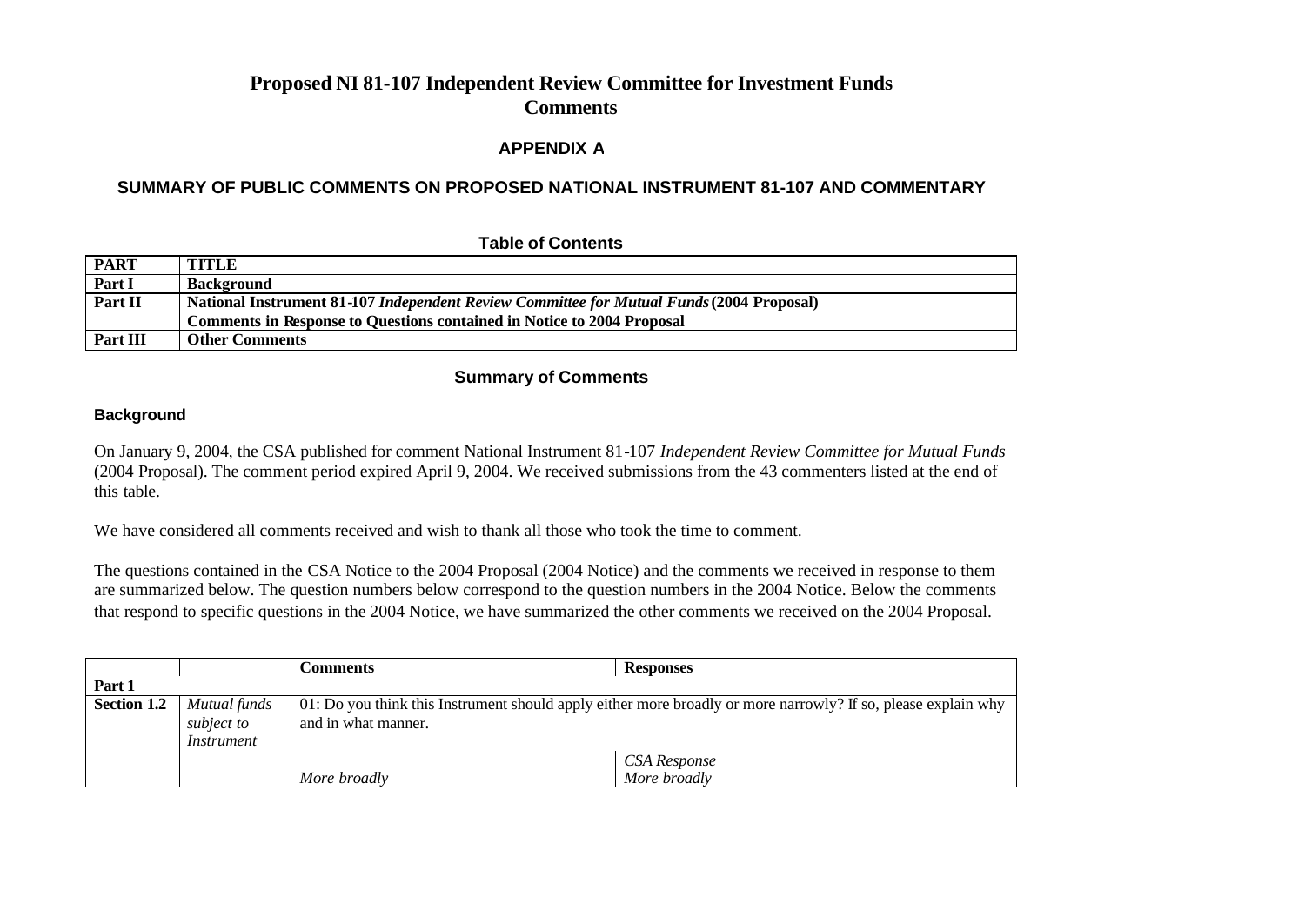| <b>Proposed NI 81-107 Independent Review Committee for Investment Funds</b> |
|-----------------------------------------------------------------------------|
| <b>Comments</b>                                                             |

|  | Many mutual fund industry commenters urged                                                                         | We believe that conflicts of interest could exist in the                                                                                                                                                                |
|--|--------------------------------------------------------------------------------------------------------------------|-------------------------------------------------------------------------------------------------------------------------------------------------------------------------------------------------------------------------|
|  | us to have the 2004 Proposal apply to all                                                                          | management of all publicly offered investment funds.                                                                                                                                                                    |
|  | publicly offered investment funds, as they<br>equally share conflict of interest and self-dealing                  |                                                                                                                                                                                                                         |
|  | issues and compete for the same investor.                                                                          | As a result, we agree we should consider further expanding<br>the applicability of the 2004 Proposal beyond publicly                                                                                                    |
|  |                                                                                                                    | offered conventional mutual funds to include scholarship                                                                                                                                                                |
|  | To exclude such products, we were told, would<br>result in an unlevel playing field between<br>competing products. | plans, labour-sponsored or venture capital investment funds,<br>exchange-traded mutual funds and exchange-traded closed-<br>end investment funds. We have asked for comment on this<br>proposed approach in our notice. |
|  |                                                                                                                    | The Proposed Rule continues to exclude pooled funds and<br>CAP <sub>s</sub> .                                                                                                                                           |
|  | Status Quo or more narrowly                                                                                        | Status Quo or more narrowly                                                                                                                                                                                             |
|  | One commenter observed that the mandatory                                                                          | After much consideration, we continue to believe that there                                                                                                                                                             |
|  | imposition of an independent review committee<br>("IRC") is not necessarily the best or most                       | are inherent conflicts of interest in the management of<br>investment funds that could benefit from the independent                                                                                                     |
|  | practical way to achieve enhanced investor<br>protection.                                                          | perspective brought to bear on such matters by an IRC.                                                                                                                                                                  |
|  |                                                                                                                    | We are, however, sensitive to the cost concerns of an IRC                                                                                                                                                               |
|  | <b>ETFs</b>                                                                                                        | for smaller investment funds. We have again asked for                                                                                                                                                                   |
|  | Two commenters supported the 2004 Proposal's                                                                       | comment in our notice on the inclusion of small funds in the                                                                                                                                                            |
|  | exclusion of closed-end funds and mutual funds<br>listed and posted for trading on a stock exchange                | Proposed Rule.                                                                                                                                                                                                          |
|  | ("ETFs").                                                                                                          |                                                                                                                                                                                                                         |
|  | Yet, one of these commenters told us that if we                                                                    |                                                                                                                                                                                                                         |
|  | were to include ETFs in the 2004 Proposal, we                                                                      |                                                                                                                                                                                                                         |
|  | need to take into account their nature and                                                                         |                                                                                                                                                                                                                         |
|  | different distribution structure.                                                                                  |                                                                                                                                                                                                                         |
|  | Other products                                                                                                     |                                                                                                                                                                                                                         |
|  | One commenter expressed concern that an IRC                                                                        |                                                                                                                                                                                                                         |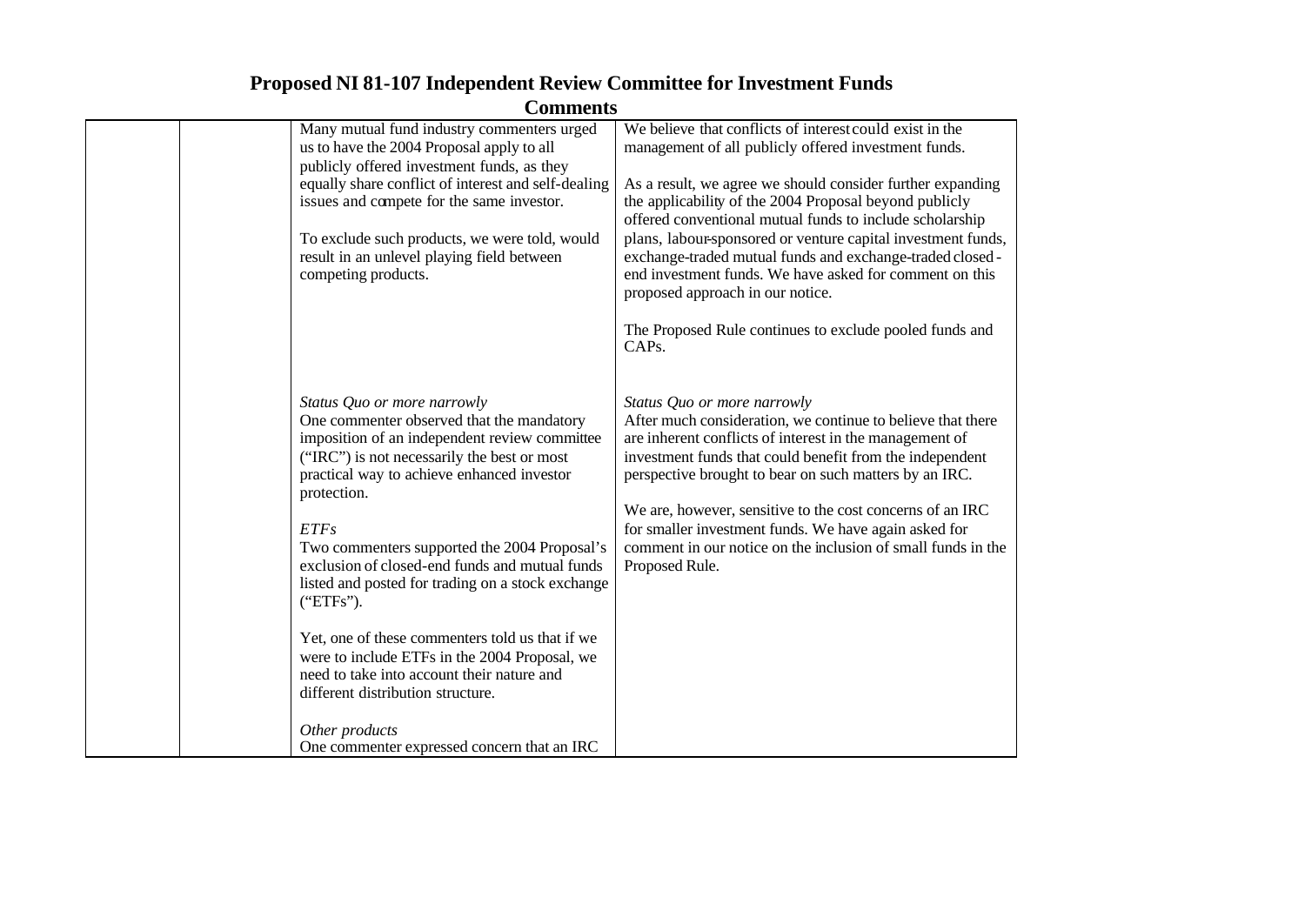|                    |              | <b>Comments</b>                                                                                                                                                                                                                                                                                                                                                                                                                                                                                                                                                                                                                                                                                                                                                                                                                                                                                       |                                                                                                                                                                                                                             |
|--------------------|--------------|-------------------------------------------------------------------------------------------------------------------------------------------------------------------------------------------------------------------------------------------------------------------------------------------------------------------------------------------------------------------------------------------------------------------------------------------------------------------------------------------------------------------------------------------------------------------------------------------------------------------------------------------------------------------------------------------------------------------------------------------------------------------------------------------------------------------------------------------------------------------------------------------------------|-----------------------------------------------------------------------------------------------------------------------------------------------------------------------------------------------------------------------------|
|                    |              | is not appropriate for mutual funds distributed<br>solely to portfolio managers for fully managed<br>accounts managed by a registered adviser.<br>Concern was also expressed by a few industry<br>commenters that the 2004 Proposal is not<br>appropriate for managers of small mutual funds,<br>particularly those that employ a largely<br>outsourced structure (e.g. custody, processing,<br>valuation and portfolio management services) or<br>have very few structural conflicts of interest.<br>Still another commenter expressed reservations<br>about the 2004 Proposal being expanded to<br>capture capital accumulation plans ("CAPs").<br>Another commenter told us the 2004 Proposal<br>should not apply to products sold via an offering<br>memorandum, labour-sponsored investment<br>funds, nor any other pooled product or<br>investment fund with an existing board of<br>directors. |                                                                                                                                                                                                                             |
| Part 2             |              |                                                                                                                                                                                                                                                                                                                                                                                                                                                                                                                                                                                                                                                                                                                                                                                                                                                                                                       |                                                                                                                                                                                                                             |
| <b>Section 2.4</b> | Independence | 02: Do you agree with a 'principles' based definition of independence? Are there alternatives?                                                                                                                                                                                                                                                                                                                                                                                                                                                                                                                                                                                                                                                                                                                                                                                                        |                                                                                                                                                                                                                             |
|                    |              | While we received support for a principles<br>based definition of independence, there were<br>differing opinions on the accompanying<br>Commentary.<br>One commenter told us not to undermine the                                                                                                                                                                                                                                                                                                                                                                                                                                                                                                                                                                                                                                                                                                     | <b>CSA</b> Response<br>We continue to believe a 'principles' based definition of<br>independence will provide the greatest flexibility in<br>establishing IRCs.<br>We agree with the commenter who told us not to undermine |
|                    |              | integrity and flexibility of the definition by<br>providing overly specific Commentary, while                                                                                                                                                                                                                                                                                                                                                                                                                                                                                                                                                                                                                                                                                                                                                                                                         | the definition by providing overly specific Commentary. We<br>have revised the Commentary in the Proposed Rule                                                                                                              |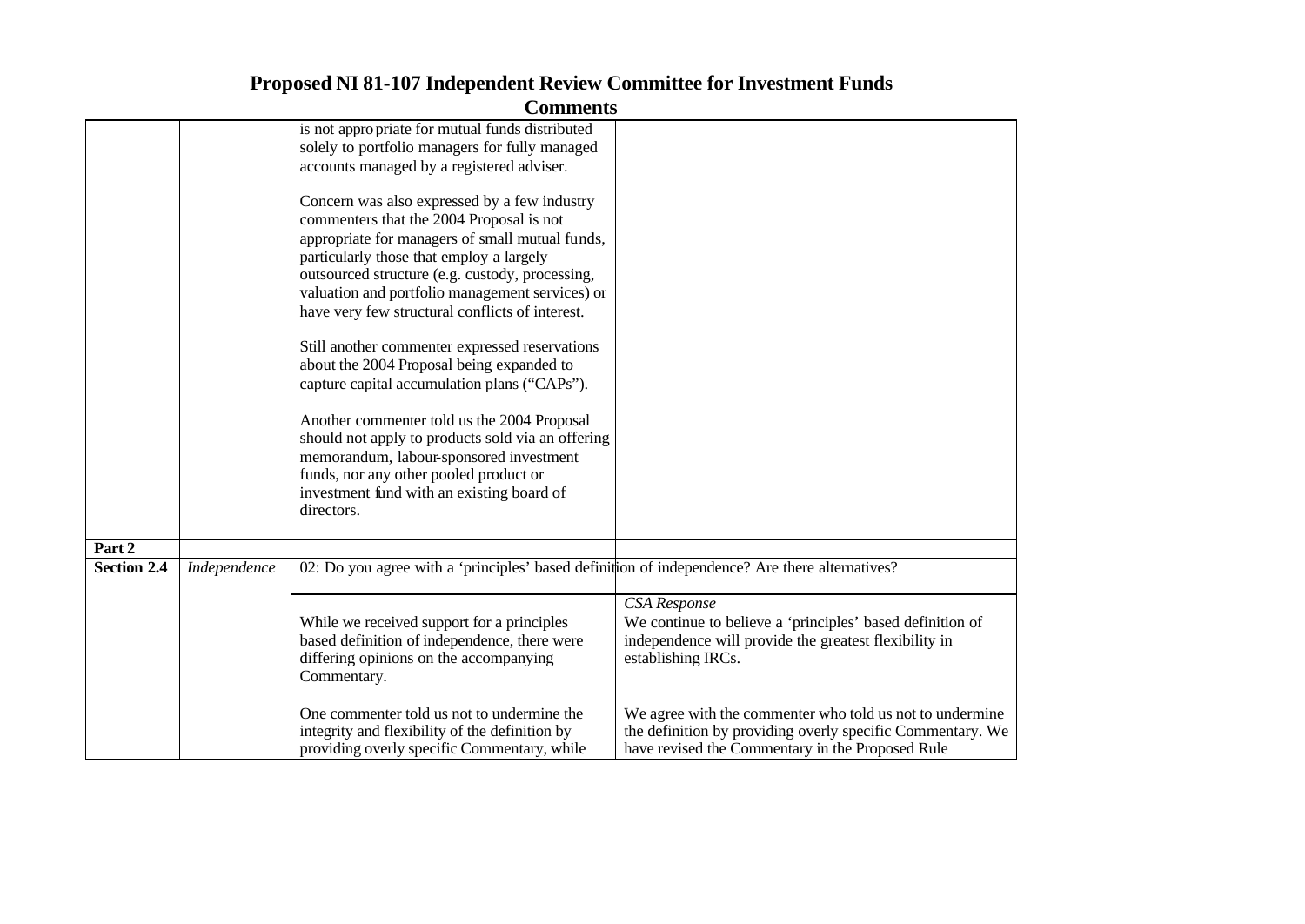| <b>Comments</b> |                                                                                                                                                                                                                                                                                                              |                                                                                                                                                                                                                                                                                                            |  |
|-----------------|--------------------------------------------------------------------------------------------------------------------------------------------------------------------------------------------------------------------------------------------------------------------------------------------------------------|------------------------------------------------------------------------------------------------------------------------------------------------------------------------------------------------------------------------------------------------------------------------------------------------------------|--|
|                 | another urged us to consider more specific<br>guidelines.                                                                                                                                                                                                                                                    | accordingly.                                                                                                                                                                                                                                                                                               |  |
|                 | 03: Do you consider the definition of independence in subsections $2.4(2)$ and (3) appropriate?                                                                                                                                                                                                              |                                                                                                                                                                                                                                                                                                            |  |
|                 | Our proposal to model the independence test in<br>the 2004 Proposal on Multilateral Instrument<br>52-110 Audit Committees ("MI 52-110")<br>received a mixed response.<br>While one commenter supported conformity                                                                                            | CSA Response<br>We believe that we can describe the types of members we<br>think would be appropriate through a 'principles' based<br>definition of independence.<br>Accordingly, the Proposed Rule no longer includes<br>categories of prescribed material relationships (precluded                       |  |
|                 | with Section 2.4 of MI 52-110, another<br>commenter told us that the concept of<br>independence applicable to audit committees is<br>excessive for the responsibilities of the IRC, and<br>instead we should look to MI 58-101 Disclosure<br>of Corporate Governance Practices. ("MI 58-<br>$101$ ").        | persons), as found in MI 52-110 or proposed National<br>Policy 58-201 Corporate Governance Guidelines (proposed<br>NP 58-201).                                                                                                                                                                             |  |
|                 | Commenters with existing advisory or corporate<br>board structures urged us to revise the definition<br>of independence to permit members of existing<br>advisory structures to act as members of the<br>IRC. One commenter suggested we introduce a<br>'materiality test' as part of the definition so that | Who can act on the IRC<br>We were persuaded by the commenters who urged us to<br>allow the independent members of existing independent<br>advisory boards, existing investment fund boards, and IRCs<br>established for exemptive relief purposes, for example, to<br>act as the first members of the IRC. |  |
|                 | the phrase 'any relationship' was qualified.<br>Specifically, we were asked the following:                                                                                                                                                                                                                   | The Proposed Rule now allows individuals with existing<br>relationships with the investment fund, manager or an entity<br>related to the manager (as defined in the Proposed Rule) to<br>act on the IRC, provided they otherwise meet the                                                                  |  |
|                 | 1. To allow individuals that today act as the<br>independent directors on the board of the fund<br>manager to become the first members of the<br>IRC, so long as these individuals have no other                                                                                                             | 'principles' based definition of independence.                                                                                                                                                                                                                                                             |  |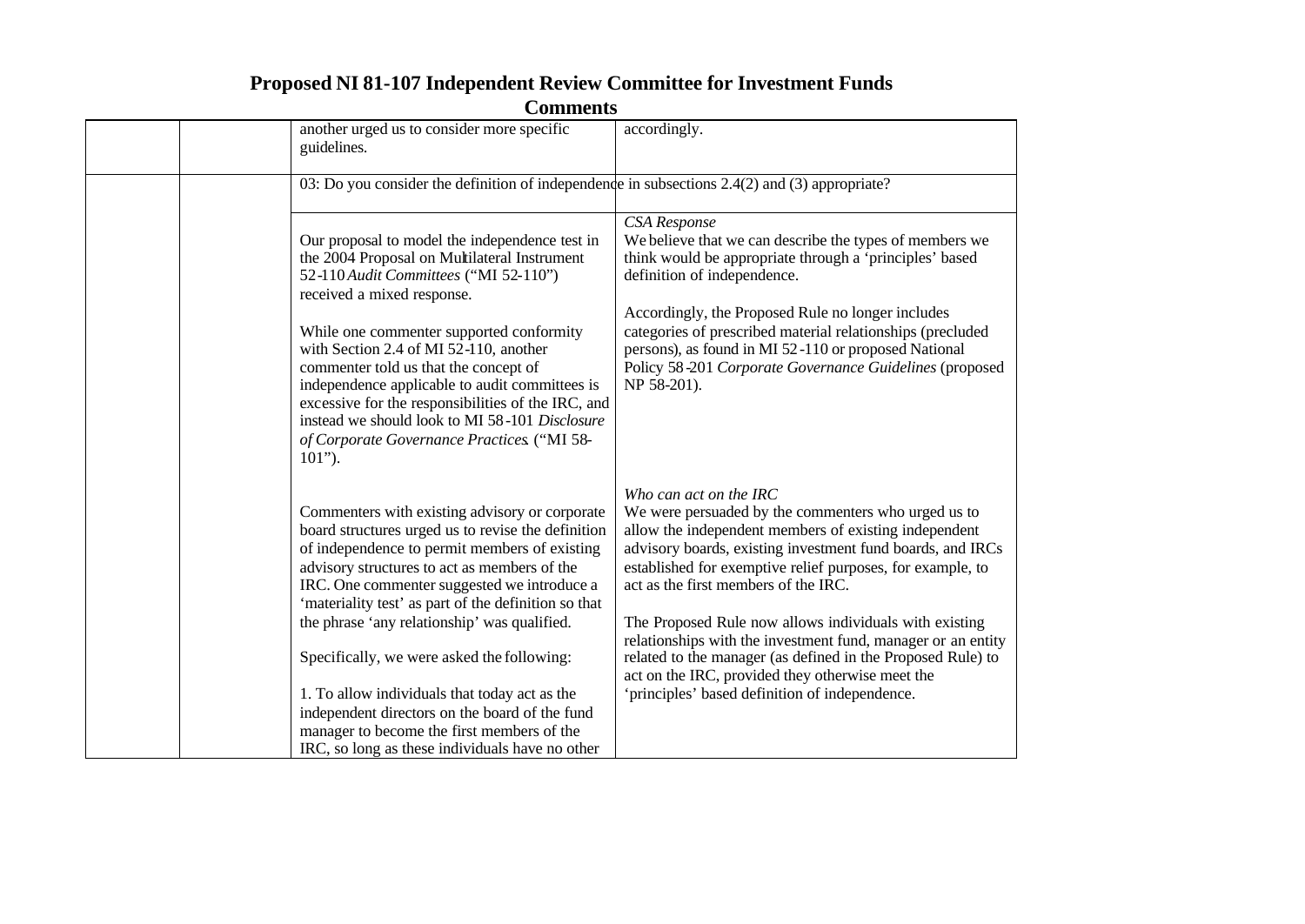|  | material relationships within the meaning of the   |                                                             |
|--|----------------------------------------------------|-------------------------------------------------------------|
|  |                                                    |                                                             |
|  | 2004 Proposal,                                     |                                                             |
|  |                                                    |                                                             |
|  | 2. To clarify Commentary 4 to allow                |                                                             |
|  | independent directors of corporate mutual funds    |                                                             |
|  | to act as the first members of the IRC, so long as |                                                             |
|  | these individuals have no other material           |                                                             |
|  | relationships with the meaning of the 2004         |                                                             |
|  | Proposal,                                          |                                                             |
|  |                                                    |                                                             |
|  | 3. To allow members of a mutual fund's trust       |                                                             |
|  | governance board to act as the first members of    |                                                             |
|  | the IRC, so long as these individuals have no      |                                                             |
|  | other material relationships with the meaning of   |                                                             |
|  | the 2004 Proposal,                                 |                                                             |
|  |                                                    |                                                             |
|  | 4. To allow independent directors of an affiliate  |                                                             |
|  | to act as the first members of the IRC, so long as |                                                             |
|  | these individuals have no other material           |                                                             |
|  | relationships with the meaning of the 2004         |                                                             |
|  | Proposal, and                                      |                                                             |
|  |                                                    |                                                             |
|  | 5. To allow individuals that today act as          |                                                             |
|  | members of IRCs (created for exemptive relief      |                                                             |
|  | purposes) to act as the first members of the IRC,  |                                                             |
|  | even though they have accepted a consulting        |                                                             |
|  | fee.                                               |                                                             |
|  |                                                    | Need for 100 percent independence                           |
|  | A number of commenters also asked us to            | The focused role of the IRC exclusively on the oversight of |
|  | reconsider the concept of 100 percent              | a manager's conflicts of interest leads us to continue to   |
|  | independence for IRC members. We were              | believe that all members of the IRC must be independent of  |
|  | directed to U.S. rules, as well as to academic     | the manager, investment fund and any entity related to the  |
|  |                                                    |                                                             |
|  | literature, for discussions of the benefits of     | manager.                                                    |
|  | having non-independent directors on a fund         |                                                             |
|  | board. It was suggested we permit one third        | We were persuaded, however, by the commenters who           |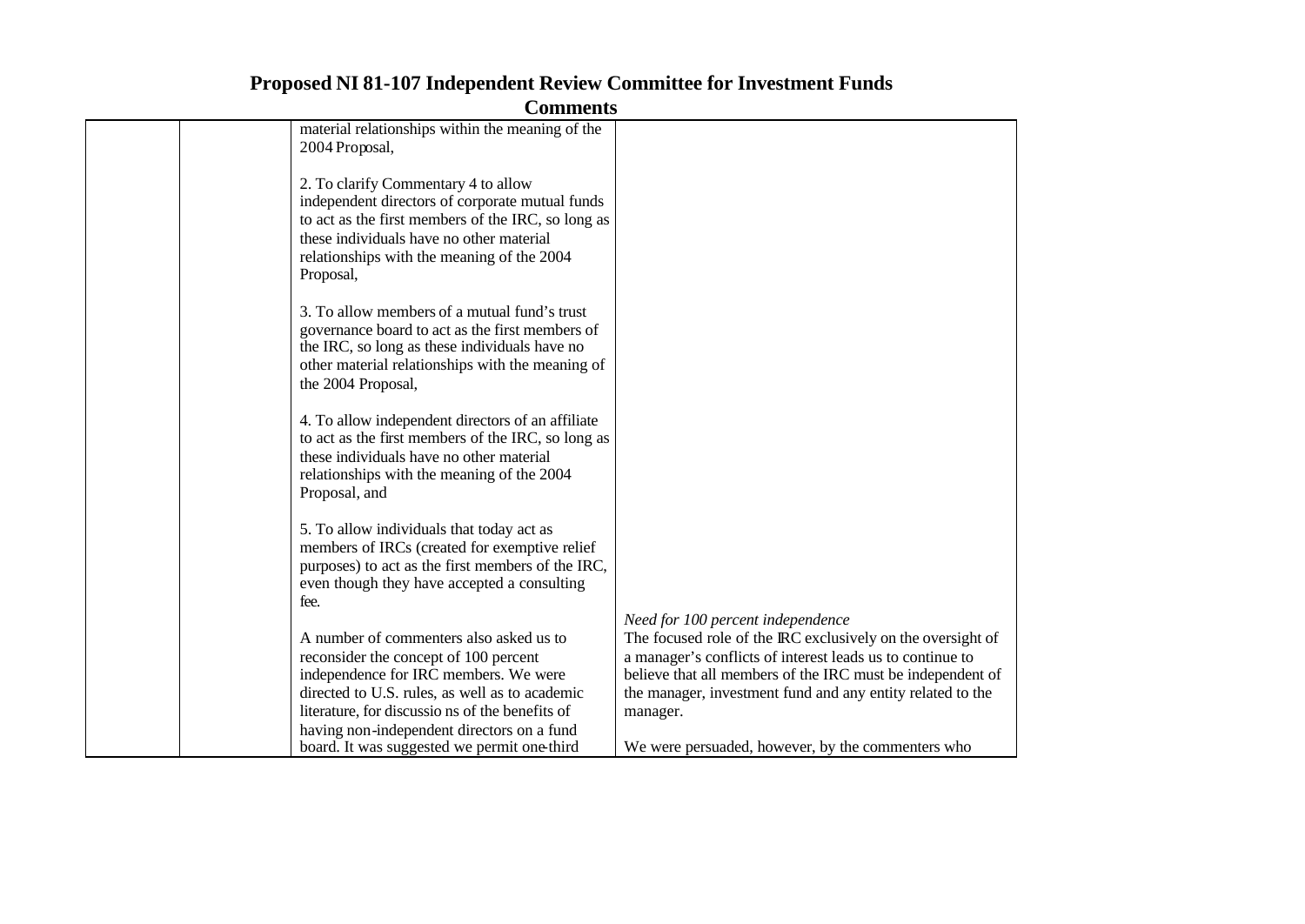|                          | - 01111110115                                                                                                                                                                                                                                                                                                                                                                                                                                                                                                                                                                                                                                          |                                                                                                                                                                                                                                                                                                                                                                                                                                                                                                                                                                                   |
|--------------------------|--------------------------------------------------------------------------------------------------------------------------------------------------------------------------------------------------------------------------------------------------------------------------------------------------------------------------------------------------------------------------------------------------------------------------------------------------------------------------------------------------------------------------------------------------------------------------------------------------------------------------------------------------------|-----------------------------------------------------------------------------------------------------------------------------------------------------------------------------------------------------------------------------------------------------------------------------------------------------------------------------------------------------------------------------------------------------------------------------------------------------------------------------------------------------------------------------------------------------------------------------------|
| non-independent members. |                                                                                                                                                                                                                                                                                                                                                                                                                                                                                                                                                                                                                                                        | urged us to consider the benefits of non-independent<br>directors on a board.                                                                                                                                                                                                                                                                                                                                                                                                                                                                                                     |
| qualified people.        | We were told that 100 percent independence is<br>not a substitute for active engagement on key<br>issues by an experienced person whose interests<br>are aligned with the interests of long-term<br>investors. Also, that the applicant pool for<br>'unrelated' financially literate individuals to fill<br>IRCs will make it challenging to recruit<br>Finally, we were urged to preclude as an IRC<br>member a person with a direct or indirect<br>material relationship with an investment adviser<br>to the funds or any other significant supplier to<br>funds, and to consider precluding persons with<br>personal friendships with the manager. | Accordingly, the Commentary in the Proposed Rule now<br>reinforces our view that the IRC is not prevented from<br>meeting, or discussing matters with, the manager,<br>representatives of management or other persons who may<br>not be 'independent' as defined in the Proposed Rule, or<br>from receiving oral or written submissions from such<br>people.<br>We continue to believe, however, that the independent<br>members of the IRC should ultimately make their decisions<br>in the absence of any representative of the manager or an<br>entity related to the manager. |
| that should be added?    |                                                                                                                                                                                                                                                                                                                                                                                                                                                                                                                                                                                                                                                        | 04: Commentary 4 describes certain categories of persons we consider to have a material relationship with the<br>manager or the mutual fund. Do you agree with the categories of precluded persons? Are there other categories                                                                                                                                                                                                                                                                                                                                                    |
|                          | A number of industry commenters told us that<br>Commentary 4 is overly specific and restrictive.<br>They observed that it will disqualify most<br>lawyers and accountants in firms with mutual<br>fund manager clients even where the billings<br>may be insignificant and the work is performed<br>by other lawyers or accountants. One<br>commenter further observed the mandatory                                                                                                                                                                                                                                                                   | CSA Response<br>We were persuaded by the commenters who told us the<br>prescribed material relationships described in Commentary 4<br>were overly restrictive.<br>Accordingly, the Proposed Rule no longer includes<br>categories of prescribed material relationships (prec luded<br>persons) in the definition of independence and in the<br>Commentary.                                                                                                                                                                                                                        |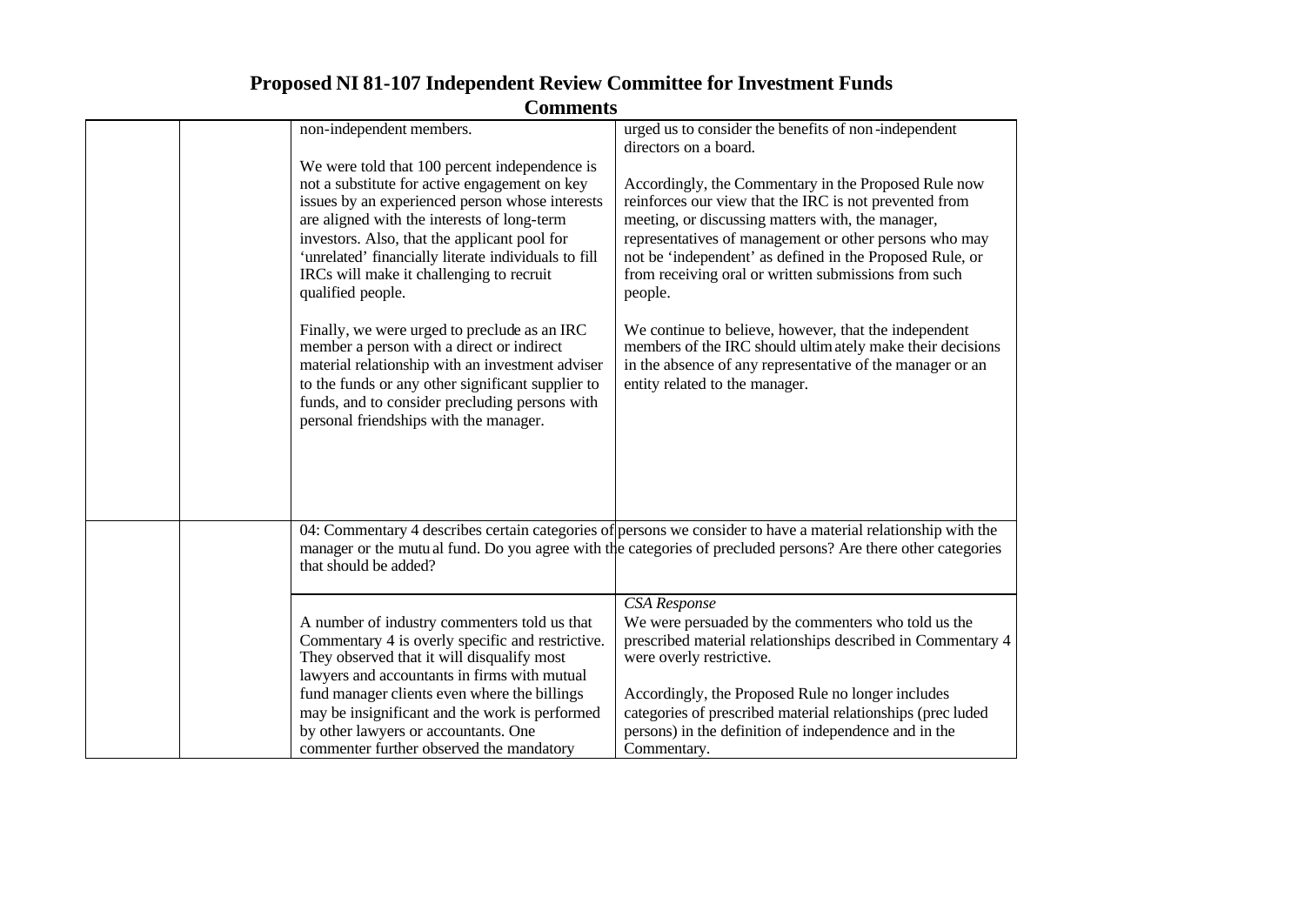| language in Commentary 4 is inappropriate as<br>the Commentary is not meant to have the force<br>of law.<br>These commenters urged us to introduce either a<br>'materiality test' or a de minimus threshold in<br>Commentary 4, particularly as it refers to direct<br>or indirect acceptance of "any consulting,<br>advisory or other compensatory fee". | While a "material relationship" may include the direct or<br>indirect acceptance of fees, the Commentary to the Proposed<br>Rule now specifies that only those relationships which could<br>reasonably be perceived to interfere with the exercise of a<br>member's independent judgment, should be considered a<br>"material relationship" within the definition of<br>"independence", barring membership on the IRC. |
|-----------------------------------------------------------------------------------------------------------------------------------------------------------------------------------------------------------------------------------------------------------------------------------------------------------------------------------------------------------|------------------------------------------------------------------------------------------------------------------------------------------------------------------------------------------------------------------------------------------------------------------------------------------------------------------------------------------------------------------------------------------------------------------------|
| A number of commenters further told us that we<br>should clarify the term "associate" in<br>Commentary 4 so that family members who are<br>not officers and directors of the manager, the<br>mutual fund or an entity related to the manager<br>will not be disqualified as prospective IRC<br>members.                                                   | <b>IRC</b> conduct                                                                                                                                                                                                                                                                                                                                                                                                     |
| Finally, one commenter suggested that the 2004<br>Proposal should specify the IRC's responsibility<br>to adopt policies on how members should<br>conduct themselves if they are perceived to be in<br>a conflict.                                                                                                                                         | The Commentary to the Proposed Rule now specifies our<br>expectation that the IRC's charter include policies and<br>procedures on how members are to conduct themselves if in<br>a conflict of interest, or perceived to be in a conflict of<br>interest, with a matter being considered by the IRC.                                                                                                                   |
| 05: Is the 'cooling off' period in Commentary 4 and appropriate period? Too long? Too short?                                                                                                                                                                                                                                                              |                                                                                                                                                                                                                                                                                                                                                                                                                        |
| While one commenter told us a three year period<br>was appropriate, many more told us they<br>considered it too long. A number of commenters<br>suggested a period o f one year as an appropriate<br>'cooling off' period.                                                                                                                                | <b>CSA</b> Response<br>Since categories of prescribed material relationships<br>(precluded persons) are no longer included in the Proposed<br>Rule, the 'cooling off' period previously specified in the<br>2004 Proposal has also been deleted.                                                                                                                                                                       |
| We were urged by four commenters to introduce                                                                                                                                                                                                                                                                                                             | The Proposed Rule now allows individuals with existing<br>relationships with the investment fund, manager or an entity                                                                                                                                                                                                                                                                                                 |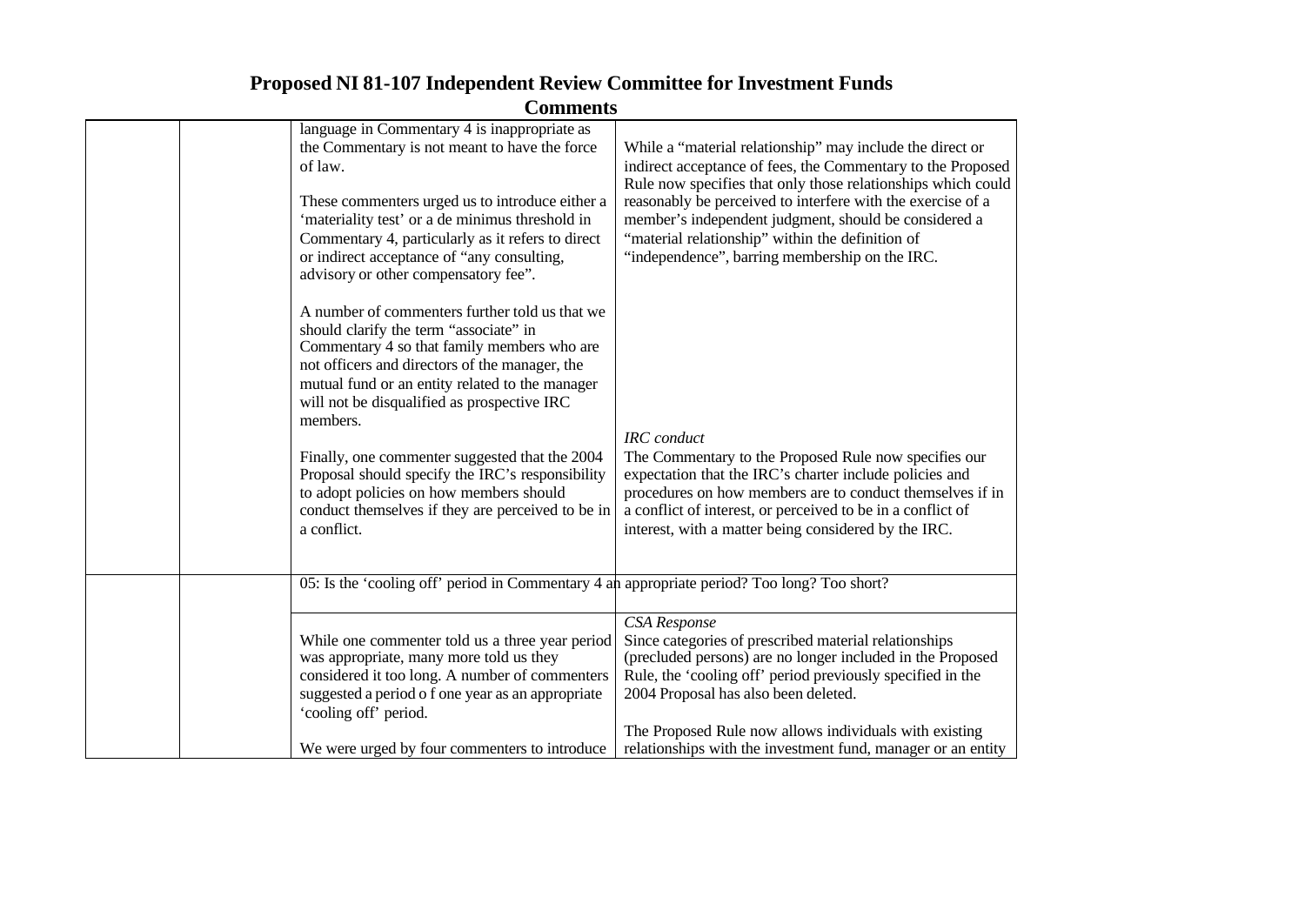|                    |           | Сошшения                                                                                                                                                                                                                                                                                                                                                                  |                                                                                                                                                                                                                                                                                                                                                                                                                                                                                          |
|--------------------|-----------|---------------------------------------------------------------------------------------------------------------------------------------------------------------------------------------------------------------------------------------------------------------------------------------------------------------------------------------------------------------------------|------------------------------------------------------------------------------------------------------------------------------------------------------------------------------------------------------------------------------------------------------------------------------------------------------------------------------------------------------------------------------------------------------------------------------------------------------------------------------------------|
|                    |           | the "prescribed period" concept found in MI 52-<br>110, so that individuals will only be considered                                                                                                                                                                                                                                                                       | related to the manager (as defined in the Proposed Rule) to<br>act on the IRC, provided they meet the 'principles' based                                                                                                                                                                                                                                                                                                                                                                 |
|                    |           | to be non-independent if they have or have had a<br>specified relationship during the prescribed                                                                                                                                                                                                                                                                          | definition of independence.                                                                                                                                                                                                                                                                                                                                                                                                                                                              |
|                    |           | period that begins after the 2004 Proposal<br>becomes final.                                                                                                                                                                                                                                                                                                              | We would expect that a determination of whether an<br>individual has a direct or indirect material relationship with                                                                                                                                                                                                                                                                                                                                                                     |
|                    |           | We were told that individuals should not be.<br>barred from acting as IRC members because<br>they are tainted by relationships that pre-dated<br>the 2004 Proposal.                                                                                                                                                                                                       | the manager, investment fund, or an entity related to the<br>manager in the Proposed Rule, to include a consideration of<br>both the individual's past and current relationships with<br>these entities. This expectation is articulated in the<br>Commentary of the Proposed Rule.                                                                                                                                                                                                      |
|                    |           |                                                                                                                                                                                                                                                                                                                                                                           | We recognize that the 'principles' based definition of<br>independence in the Proposed Rule has the effect of<br>potentially barring an individual's participation on an IRC<br>for a relationship which extends beyond the previously<br>prescribed 'cooling off' period. We consider this outcome<br>appropriate.                                                                                                                                                                      |
| <b>Section 2.8</b> | Liability | insurance coverage for the members would be difficult to obtain. What are your views, given the<br>responsibilities the IRC will have under this Instrument?                                                                                                                                                                                                              | 06: We were told that without a limit on the liability of members of the independent review committee,                                                                                                                                                                                                                                                                                                                                                                                   |
|                    |           | While one commenter remarked that the fact<br>that the fund manager has final decision-making<br>power would seem to place most of the liability<br>on the manager, other commenters told us that<br>while obtainable at a high enough price,<br>insurance coverage has become increasingly<br>difficult to obtain and they expect coverage will<br>continue to increase. | <b>CSA</b> Response<br>Upon review and consultation, we believe insurance<br>coverage for members of IRCs will be obtainable. While we<br>recognize that the novelty of the IRC structure may initially<br>create added cost, we believe the focused mandate of the<br>IRC, coupled with the existence of a number of independent<br>advisory committees – including IRCs created in response to<br>exemptive relief - will negate some of the costs associated<br>with a new structure. |
|                    |           | One of these commenters further remarked that<br>the broader the scope of conflicts overseen by                                                                                                                                                                                                                                                                           | To give guidance to potential IRC members (and potential<br>insurers), we have revised the Proposed Rule to clarify the                                                                                                                                                                                                                                                                                                                                                                  |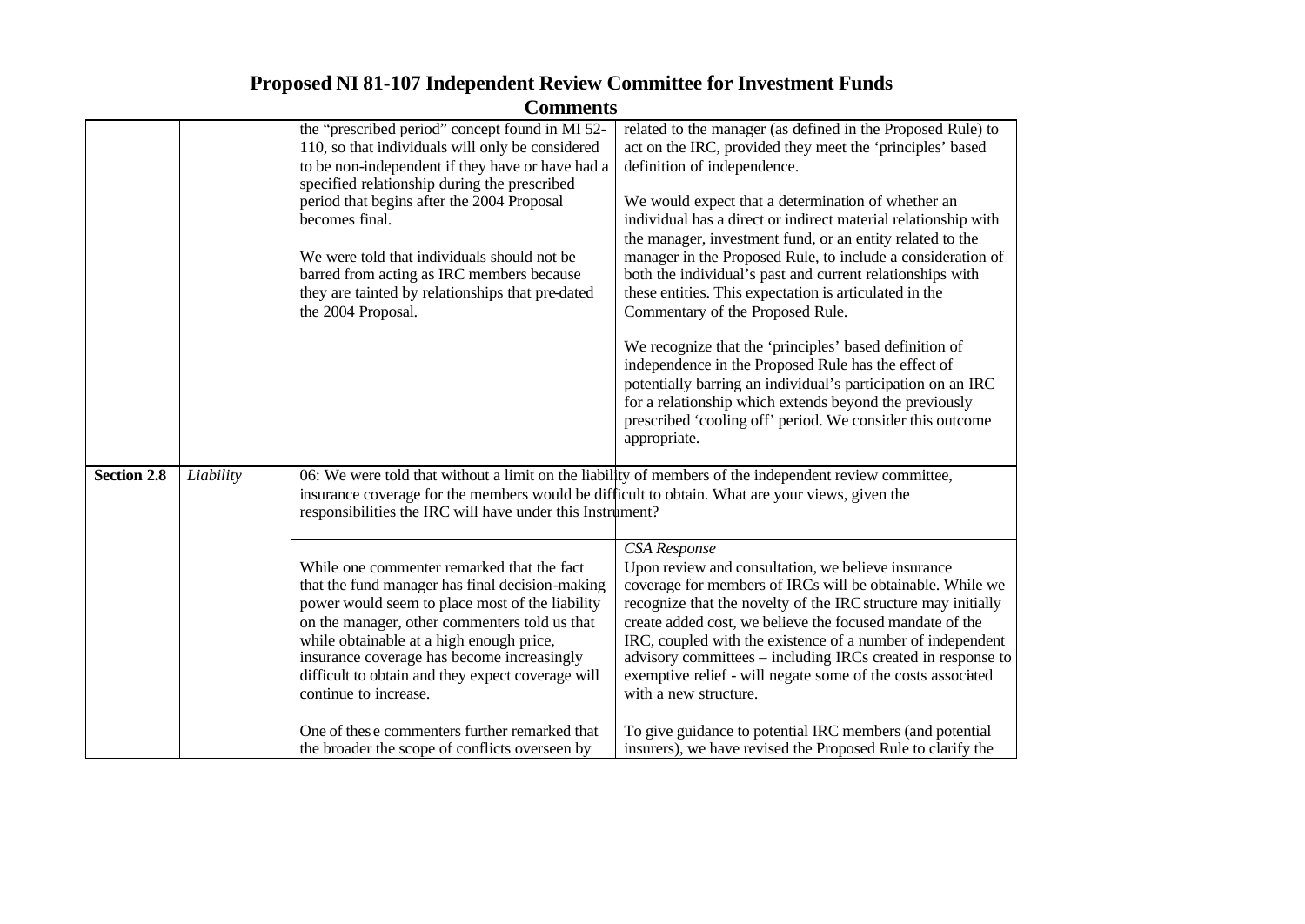**Comments**

| the IRC, the more difficult or expensive it will<br>likely be to obtain insurance coverage.<br>Two other commenters told us that unlimited<br>liability will likely mean much greater use and<br>reliance by the IRC of professional advisers,<br>which will increase costs of the IRC.                                                                                                                                                                                                                                                                                                                                                                                                                                                                                                                                                | limits on the IRC's mandate and its standard of care.                                                                                                                                                                                                                                                                                                                                                                                                                                                                                                                                                                                                                                                                                                    |
|----------------------------------------------------------------------------------------------------------------------------------------------------------------------------------------------------------------------------------------------------------------------------------------------------------------------------------------------------------------------------------------------------------------------------------------------------------------------------------------------------------------------------------------------------------------------------------------------------------------------------------------------------------------------------------------------------------------------------------------------------------------------------------------------------------------------------------------|----------------------------------------------------------------------------------------------------------------------------------------------------------------------------------------------------------------------------------------------------------------------------------------------------------------------------------------------------------------------------------------------------------------------------------------------------------------------------------------------------------------------------------------------------------------------------------------------------------------------------------------------------------------------------------------------------------------------------------------------------------|
| limitation?<br>Industry commenters unanimously told us that<br>undefined liability and the uncertainty of<br>availability of D&O insurance will be a strong<br>deterrent to potential members of an IRC.<br>One law firm commented that they would be<br>reluctant to advise a client to join an IRC if there<br>was no limit set on personal liability.<br>Not surprisingly, we were urged by these<br>commenters to somehow limit liability. One<br>commenter remarked that the difference in<br>potential liability of a member of an IRC and<br>that of a director of an issuer is striking and not<br>justifiable.<br>One commenter suggested that the Commentary<br>to the 2004 Proposal state that contractual<br>limitations of liability for IRC members could<br>be provided for in the trust indentures of mutual<br>funds. | 07: Will potential members be deterred from sitting on the independent review committee without such a<br>CSA Response<br>We were sympathetic to the commenters who told us<br>unlimited liability will act as a deterrent for potential<br>members of an IRC. We engaged external legal counsel to<br>assist us with this issue.<br>As a result, the Proposed Rule has been revised to clarify the<br>limits on the IRC's mandate and its duty of care. We have<br>been advised that these drafting changes (which use<br>terminology similar to the CBCA) sufficiently limit the<br>liability of members of the IRC to their mandate and<br>increase the likelihood of a member's ability to invoke the<br>common law defences available to directors. |
|                                                                                                                                                                                                                                                                                                                                                                                                                                                                                                                                                                                                                                                                                                                                                                                                                                        |                                                                                                                                                                                                                                                                                                                                                                                                                                                                                                                                                                                                                                                                                                                                                          |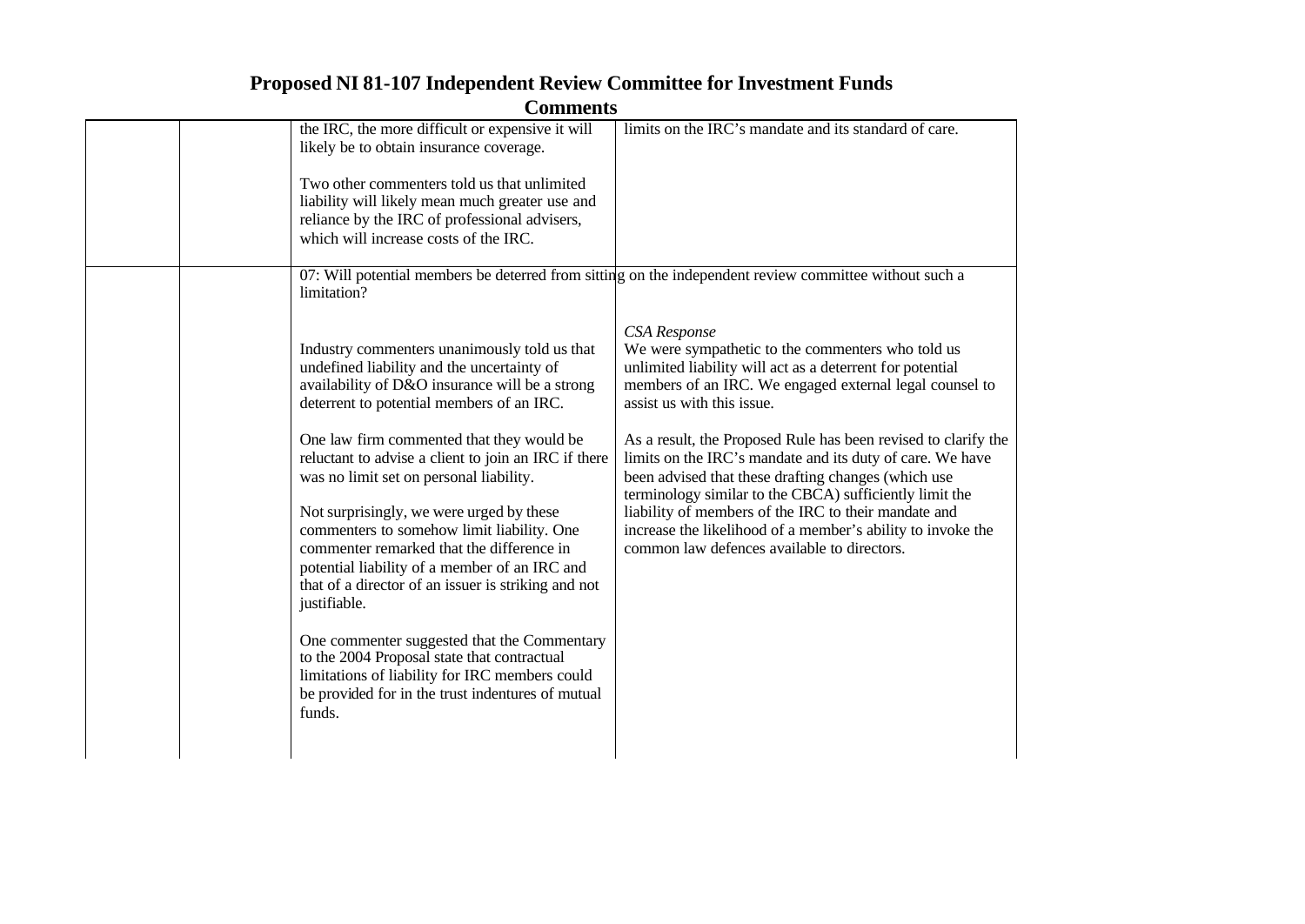| Community   |                                      |                                                                                                                                                                                                                                                                                                                                                                                          |                                                                                                                                                                                                                                                                                                                                                                                                                                                                                           |  |
|-------------|--------------------------------------|------------------------------------------------------------------------------------------------------------------------------------------------------------------------------------------------------------------------------------------------------------------------------------------------------------------------------------------------------------------------------------------|-------------------------------------------------------------------------------------------------------------------------------------------------------------------------------------------------------------------------------------------------------------------------------------------------------------------------------------------------------------------------------------------------------------------------------------------------------------------------------------------|--|
| Part 3      |                                      |                                                                                                                                                                                                                                                                                                                                                                                          |                                                                                                                                                                                                                                                                                                                                                                                                                                                                                           |  |
| Section 3.2 | Changes to the<br><b>Mutual Fund</b> | 08: We believe the changes to a mutual fund set out in section 3.2 involve conflicts of interest which can<br>appropriately be referred to the independent review committee. Is this the right approach? Are there<br>alternatives?                                                                                                                                                      |                                                                                                                                                                                                                                                                                                                                                                                                                                                                                           |  |
|             |                                      | Two commenters, one from industry and one an<br>investor advocate, told us they agreed that the<br>changes contemplated in Section 3.2 could give<br>rise to, or at least give rise to the appearance of,<br>a conflict of interest and therefore should be<br>referred to the IRC.                                                                                                      | CSA Response<br>Mandatory referrals to the IRC<br>We agree with the commenters who told us that the changes<br>to a mutual fund contemplated in 3.2 of the 2004 Proposal<br>(the 'fundamental changes' found in section 5.1 of National<br>Instrument 81-102 Mutual Funds ("NI 81-102") could give<br>rise to a conflict of interest, depending on the circumstances.                                                                                                                     |  |
|             |                                      | Yet we also heard from commenters who<br>disagreed with our approach to refer these<br>matters to the IRC :<br>We were asked to either re-consider the<br>1.<br>types of fund changes that should require IRC<br>referral or introduce a test of materiality into<br>Section 3.2,                                                                                                        | Accordingly, the Proposed Rule no longer mandates referral<br>to the IRC of the changes described in section 5.1 of NI 81 -<br>102 (section 3.2 of the 2004 Proposal is deleted). We<br>acknowledge, however, that the definition of a "conflict of<br>interest matter" in the Proposed Rule makes a referral to the<br>IRC of any of these proposed changes possible. We believe<br>this outcome is appropriate.                                                                         |  |
|             |                                      | We were told that the IRC should not be<br>2.<br>involved where securityholders vote as they<br>believed the IRC's recommendation would not<br>provide any meaningful additional protection to<br>the investor. Alternatively, IRC involvement<br>should preclude a securityholder vote,<br>It was suggested we delete Section 3.2<br>3.<br>in its entirety, with most of the items more | We disagree with those commenters who told us IRC review<br>of changes subject to a securityholder vote will not provide<br>any meaningful additional investor protection.<br>We continue to believe that the manager (and ultimately the<br>investment fund and securityholders) can benefit from the<br>independent perspective and input of an IRC on all decisions<br>that have an inherent conflict of interest for the manager,<br>including those decisions which are subject to a |  |
|             |                                      | effectively handled by disclosure, while a<br>securityholder vote remains for the rest.<br>Divergent views were also expressed on<br>removing the securityholder vote in respect of                                                                                                                                                                                                      | securityholder vote under Part 5 of NI 81-102.<br>We would expect that the IRC's determination on a conflict<br>of interest matter subject to section 5.1 of NI 81-102 to be<br>passed to security holders for their consideration prior to                                                                                                                                                                                                                                               |  |
|             |                                      |                                                                                                                                                                                                                                                                                                                                                                                          |                                                                                                                                                                                                                                                                                                                                                                                                                                                                                           |  |

**Proposed NI 81-107 Independent Review Committee for Investment Funds Comments**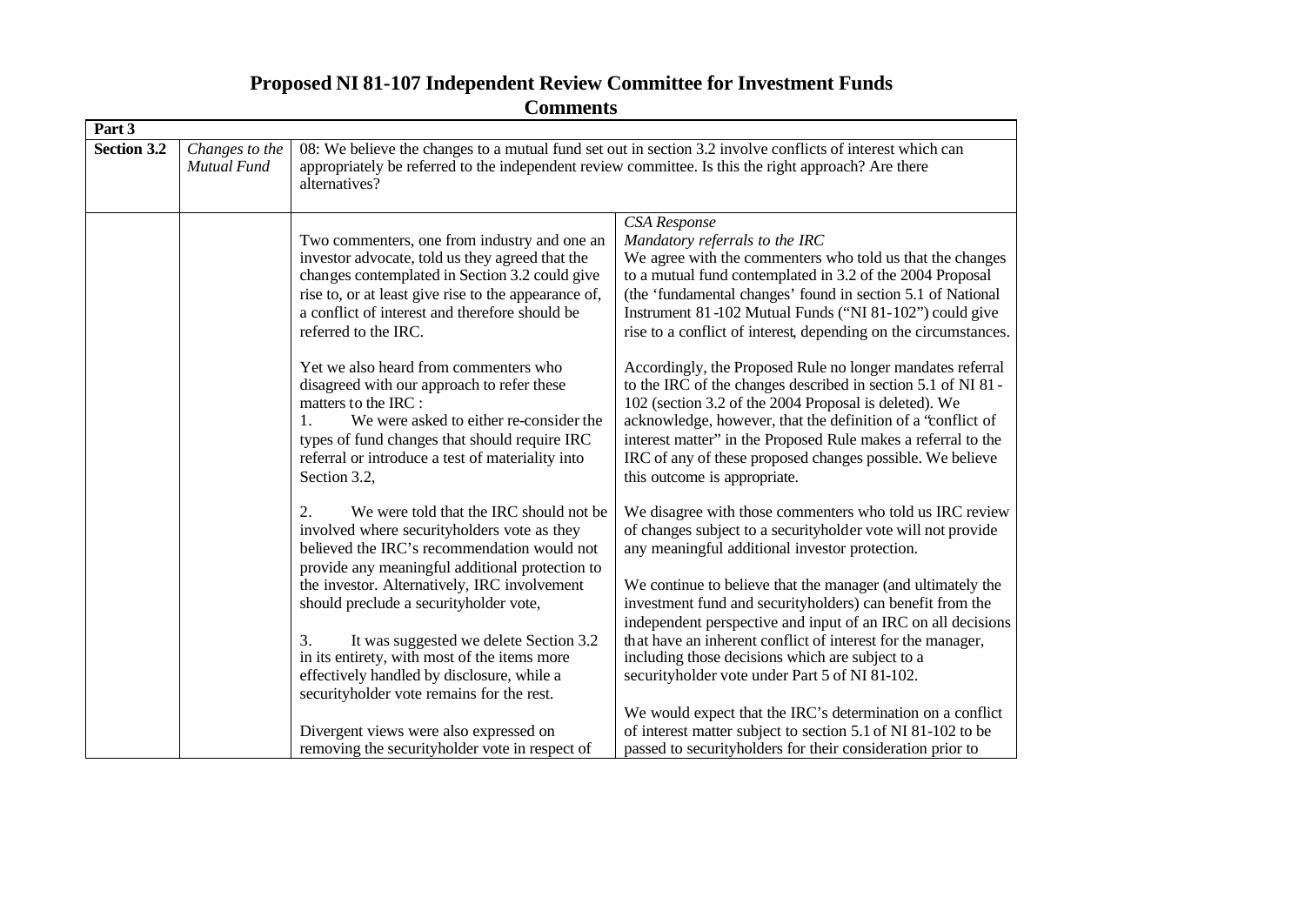| Community                                          |                                                              |
|----------------------------------------------------|--------------------------------------------------------------|
| certain fund changes. While some commenters        | voting. This view is articulated in the Commentary to the    |
| supported the relaxation of the requirement to     | <b>Proposed Rule</b>                                         |
| hold some securityholder meetings, others          |                                                              |
| objected to the removal of what they perceived     | Removing a securityholder vote                               |
| as one of so few investor rights, and the dilution | We were persuaded by the commenters who told us they         |
| of investor protection.                            | viewed the removal of the securityholder right to vote for   |
|                                                    | certain changes to a mutual fund in section 5.1 of NI 81-102 |
| The fund change we received the most response      | as a dilution of investor protection.                        |
| on was an increase of fees or expenses to the      |                                                              |
| mutual fund.                                       | Accordingly, the consequential amendments to NI 81-102       |
|                                                    | which accompany the Proposed Rule removes only the           |
| While one commenter supported referral to the      | securityholder vote for change of auditor and those mutual   |
| IRC of increases in management fees, others        | fund reorganizations or transfers of assets where the mutual |
| told us referral to the IRC should not occur       | funds are managed by the same manager or an affiliate, and   |
| when the increase in fees involves a third party,  | meet the pre-approval criteria in section 5.6 of NI 81-102.  |
| or when it involves an allocation of expenses      |                                                              |
| between funds.                                     | After much consideration, we continue to believe that the    |
|                                                    | remaining 'fundamental changes' under section 5.1 of NI      |
| Still another commenter disagreed with our         | 81-102 make up the 'commercial bargain' between investors    |
| view that a change in a fee or expense is          | and the mutual fund for which a securityholder vote must     |
| fundamental to the "commercial bargain" with       | remain.                                                      |
| investors. This commenter, and three others,       |                                                              |
| told us that a manager should be allowed to        |                                                              |
| increase or introduce a fee without a              |                                                              |
| securityholder vote, provided investors have       |                                                              |
| notice and are allowed to redeem without           |                                                              |
| payment of any fees.                               |                                                              |
|                                                    |                                                              |
| These commenters further remarked that             |                                                              |
| securityholder meetings for the approval of        |                                                              |
| ongoing administrative matters are costly and      |                                                              |
| not in the best interests of investors.            |                                                              |
|                                                    |                                                              |
| Finally, one commenter suggested Section 3.2       |                                                              |
| additionally require the IRC to review a change    |                                                              |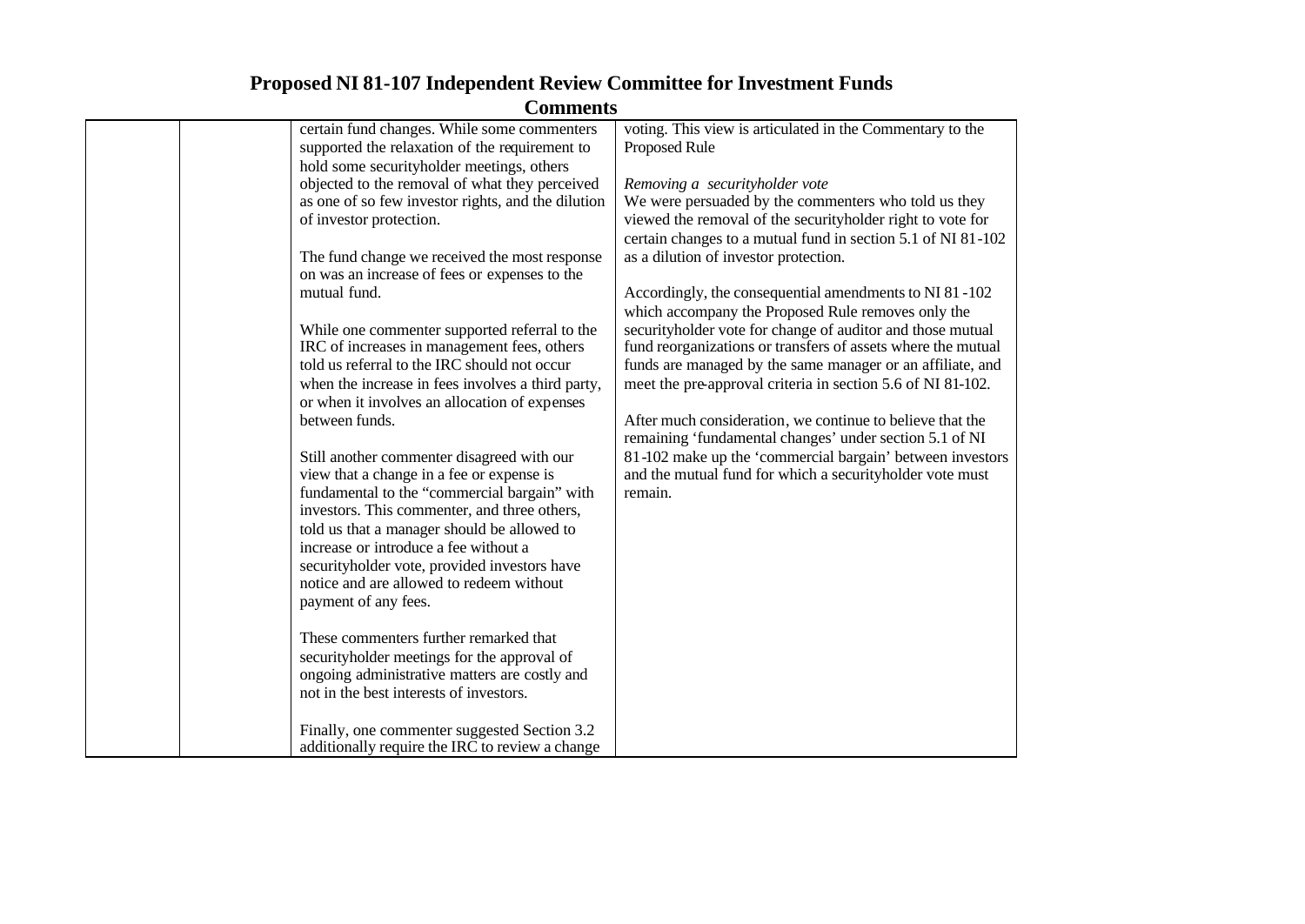| in manager when the new manager is affiliated<br>with the existing manager. This, it was<br>remarked, represents a business conflict, since a<br>fund sponsor is effectively choosing to realize<br>higher operating margins by firing an external<br>portfolio manager and hiring a related manager<br>in its place.<br>We also received comment on some technical<br>drafting concerns with Section 3.2.<br>First, three commenters remarked that the 2004<br>Proposal does not acknowledge the current<br>exemptions contained in Part 5.3 of NI 81-102.<br>These commenters submitted the 2004 Proposal<br>should track the exemptions.<br>Second, commenters told us that unlike NI 81-<br>102, Section 3.2 does not specify "change in<br>control" of a manager, only "change of<br>manager". They asked us to be consistent<br>throughout the 2004 Proposal when referring to<br>changes of manager and changes in control of<br>manager.<br>Third, one commenter urged us to adopt a more<br>practical approach to address changes in control<br>of a manager, remarking there are logistical<br>problems with the requirement in NI 81-102 to<br>give securityholders 60 days' notice. | Discrepancies with NI 81-102<br>We agree with the commenters who told us our drafting<br>must be consistent with Part 5 of NI 81-102.<br>Accordingly, the consequential amendments to NI 81-102<br>which accompany the Proposed Rule clearly refer to section<br>5.1. The exemptions in section 53 remain unchanged.<br>We note, however, that the definition of a "conflict of<br>interest matter" in the Proposed Rule makes a referral to the<br>IRC of even the changes exempted from a securityholder<br>vote in section 5.3 possible. We believe this is the right<br>result as IRC oversight is intended to apply to any conflict<br>of interest matter.<br>Finally, we do not propose within the scope of this project to<br>review the 60 day notice requirement in Part 5 of NI 81-102.<br>09: Does the right to transfer free of charge to and ther mutual fund managed by the same manager need to be |
|-------------------------------------------------------------------------------------------------------------------------------------------------------------------------------------------------------------------------------------------------------------------------------------------------------------------------------------------------------------------------------------------------------------------------------------------------------------------------------------------------------------------------------------------------------------------------------------------------------------------------------------------------------------------------------------------------------------------------------------------------------------------------------------------------------------------------------------------------------------------------------------------------------------------------------------------------------------------------------------------------------------------------------------------------------------------------------------------------------------------------------------------------------------------------------------------------|-------------------------------------------------------------------------------------------------------------------------------------------------------------------------------------------------------------------------------------------------------------------------------------------------------------------------------------------------------------------------------------------------------------------------------------------------------------------------------------------------------------------------------------------------------------------------------------------------------------------------------------------------------------------------------------------------------------------------------------------------------------------------------------------------------------------------------------------------------------------------------------------------------------------|
| mandated or is it industry practice?                                                                                                                                                                                                                                                                                                                                                                                                                                                                                                                                                                                                                                                                                                                                                                                                                                                                                                                                                                                                                                                                                                                                                            |                                                                                                                                                                                                                                                                                                                                                                                                                                                                                                                                                                                                                                                                                                                                                                                                                                                                                                                   |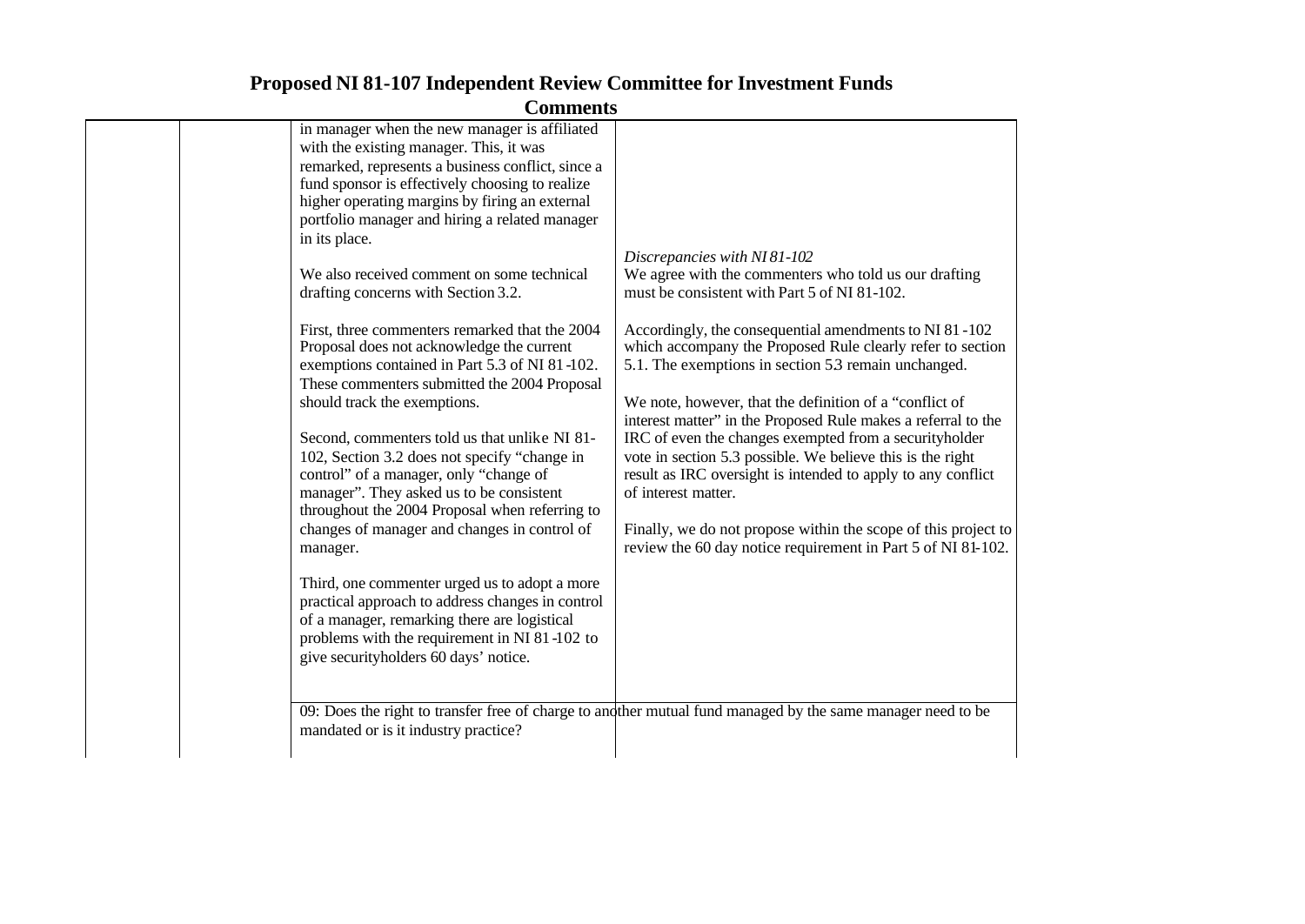| <b>Comments</b>    |                      |                                                                                                                                                                                                                                                                                                                                                                                                                                                                                                                                                                                                                                       |                                                                                                                                                                                                                                                                                                                                                                                                                                                                                                                                                                                                                             |
|--------------------|----------------------|---------------------------------------------------------------------------------------------------------------------------------------------------------------------------------------------------------------------------------------------------------------------------------------------------------------------------------------------------------------------------------------------------------------------------------------------------------------------------------------------------------------------------------------------------------------------------------------------------------------------------------------|-----------------------------------------------------------------------------------------------------------------------------------------------------------------------------------------------------------------------------------------------------------------------------------------------------------------------------------------------------------------------------------------------------------------------------------------------------------------------------------------------------------------------------------------------------------------------------------------------------------------------------|
|                    |                      | While three commenters supported the inclusion<br>in the 2004 Proposal of the right to transfer free<br>of charge in the situations noted, one commenter<br>objected, stating that the right to transfer free of<br>charge is a business decision of the fund<br>complex, and is disclosed prior to an investor's<br>investment.                                                                                                                                                                                                                                                                                                      | CSA Response<br>The Proposed Rule no longer mandates a special right to<br>transfer free of charge to another fund when the manager<br>does not follow a recommendation by the IRC with respect<br>to a change contemplated under section 5.1 of NI 81-102.<br>Upon further consideration, our view is that securityholders<br>should have the same protections and remedies afforded to<br>them for any management decision.                                                                                                                                                                                               |
|                    |                      | Of the commenters supportive of the right to<br>transfer, one remarked that the funds available<br>to transfer to, or the investor's objectives, may<br>make the right to transfer an unsatisfactory<br>option. This commenter suggested the 2004<br>Proposal require a limited period during which<br>an investor can leave without penalty, including<br>deferred sales charges. This sentiment was<br>echoed by another commenter, who told us<br>investors should not have to bear deferred sales<br>charges if the 2004 Proposal is intended to<br>permit them to redeem because of changes that<br>the manager decides to make. | The Proposed Rule now specifies that in instances where the<br>manager intends to proceed without the positive<br>recommendation of the IRC, the IRC has the discretion to<br>require the manager to give immediate notice of its decision<br>to proceed to the securityholders of the investment fund.<br>The Proposed Rule now also requires that the IRC prepare a<br>report to securityholders, at least annually, of events that<br>have transpired for a relevant time period. Required to be in<br>this report are any instances where a manager proceeded to<br>act without the positive recommendation of the IRC. |
|                    |                      | Other commenters sought clarification of<br>whether 'transfer free of charge' includes switch<br>fees, even those charged by a dealer outside the<br>control of the manager, and whether investors<br>are also allowed to redeem and take cash. These<br>commenters told us the 2004 Proposal should<br>specify o ur intention.                                                                                                                                                                                                                                                                                                       |                                                                                                                                                                                                                                                                                                                                                                                                                                                                                                                                                                                                                             |
| <b>Section 3.3</b> | Inter-fund<br>trades | please explain.                                                                                                                                                                                                                                                                                                                                                                                                                                                                                                                                                                                                                       | 10: Do you agree with our proposals for inter-fund trading (in particular, the scope of the provisions)? If not,                                                                                                                                                                                                                                                                                                                                                                                                                                                                                                            |
|                    |                      |                                                                                                                                                                                                                                                                                                                                                                                                                                                                                                                                                                                                                                       | CSA Response                                                                                                                                                                                                                                                                                                                                                                                                                                                                                                                                                                                                                |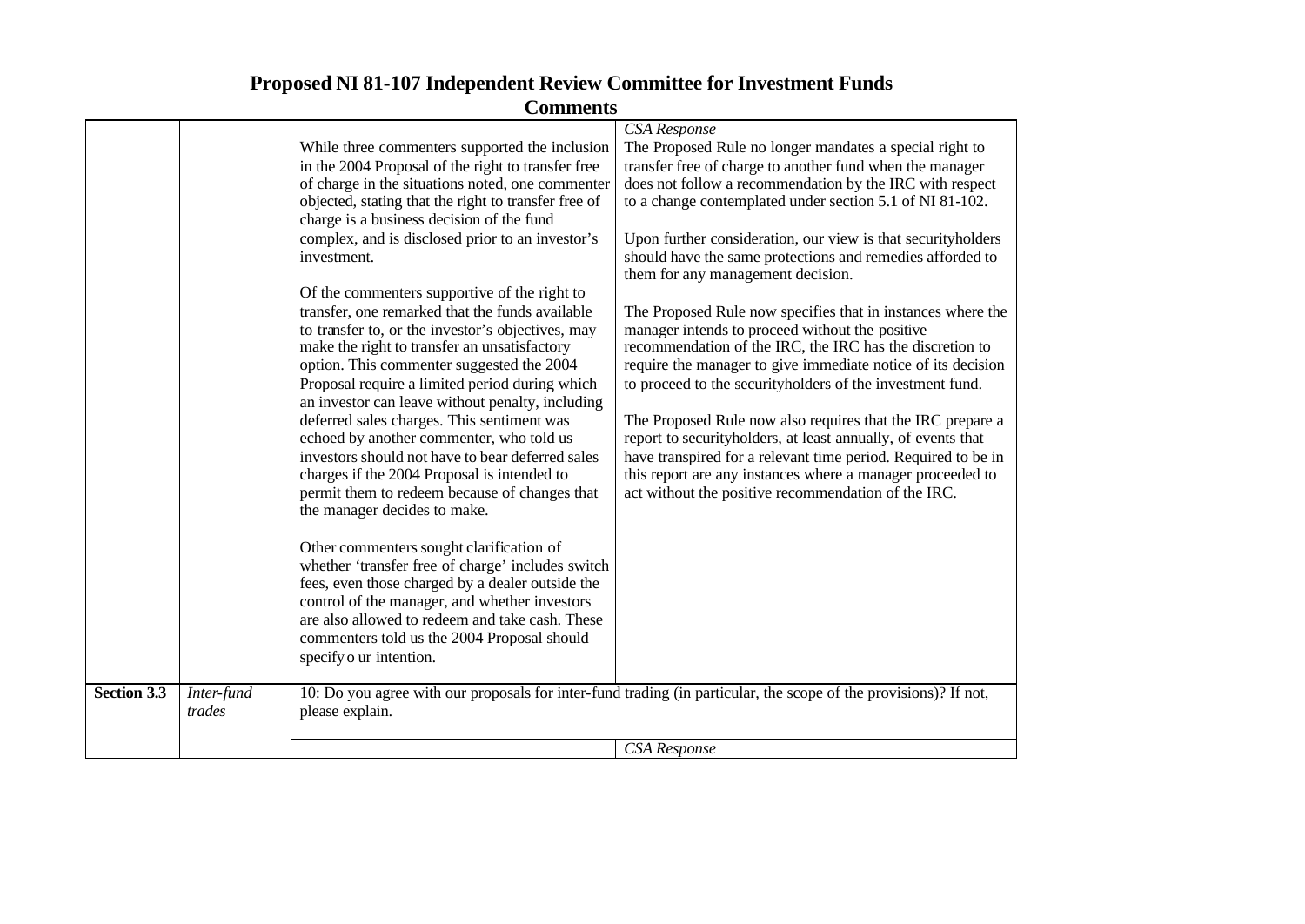| While one commenter commended us for being<br>consistent with the framework under U.S.<br>legislation for inter-fund trades, we also heard<br>from a commenter who remarked that the<br>provisions were overly prescriptive and<br>inconsistent with the approach of the 2004<br>Proposal, as well as unnecessary in some<br>instances, given other securities regulation<br>designed to achieve transparency of securities<br>held by portfolio managers.<br>Still another commenter thought it was<br>imprudent for us to give an exemption for these<br>transactions. | Prescriptive nature of Rules<br>We believe the inter-fund trading exemption in the Proposed<br>Rule represents the minimum requirements necessary to<br>mitigate the conflict of interest concerns inherent in such<br>transactions, and satisfies the capital market objectives of<br>market integrity.<br>Accordingly, we do not believe that our approach to inter-<br>fund trading is inconsistent with the approach of the<br>Proposed Rule. Our view is that this provision will give<br>managers much greater flexibility to make timely decisions<br>to take advantage of perceived market opportunities. |
|--------------------------------------------------------------------------------------------------------------------------------------------------------------------------------------------------------------------------------------------------------------------------------------------------------------------------------------------------------------------------------------------------------------------------------------------------------------------------------------------------------------------------------------------------------------------------|-------------------------------------------------------------------------------------------------------------------------------------------------------------------------------------------------------------------------------------------------------------------------------------------------------------------------------------------------------------------------------------------------------------------------------------------------------------------------------------------------------------------------------------------------------------------------------------------------------------------|
| We received divergent views from commenters<br>on the role of the IRC in inter-fund trades.<br>While one commenter urged us to retain the<br>IRC's involvement, four others told us the<br>IRC's involvement was redundant and did not<br>afford investors any additional protection, given<br>the specific requirements in the 2004 Proposal<br>and the industry, market and regulatory<br>standards and practices that exist.<br>Still two other commenters suggested that as an                                                                                       | Role of the IRC<br>We disagree with the commenters who told us the IRC's<br>role in reviewing a manager's proposed inter-fund trades<br>was redundant given the specific provisions already<br>articulated.<br>We continue to believe that the manager (and ultimately the<br>investment fund and securityholders) can benefit from the<br>independent perspective and input of an IRC on all decisions<br>that have an inherent conflict of interest for the manager.<br>The inter-fund trading exemption in the Proposed Rule<br>relieves an investment fund from having to obtain the                          |
| alternative to IRC review, the IRC approve all<br>policies and business practices related to inter-<br>fund trades, and then obtain assurances that the<br>manager and portfolio manager are in<br>compliance with those policies.                                                                                                                                                                                                                                                                                                                                       | approval of the securities regulatory authorities or<br>regulators, provided the IRC approves the transaction.<br>The Proposed Rule and its Commentary clearly state that the<br>IRC is permitted to give standing instructions (e.g., standing                                                                                                                                                                                                                                                                                                                                                                   |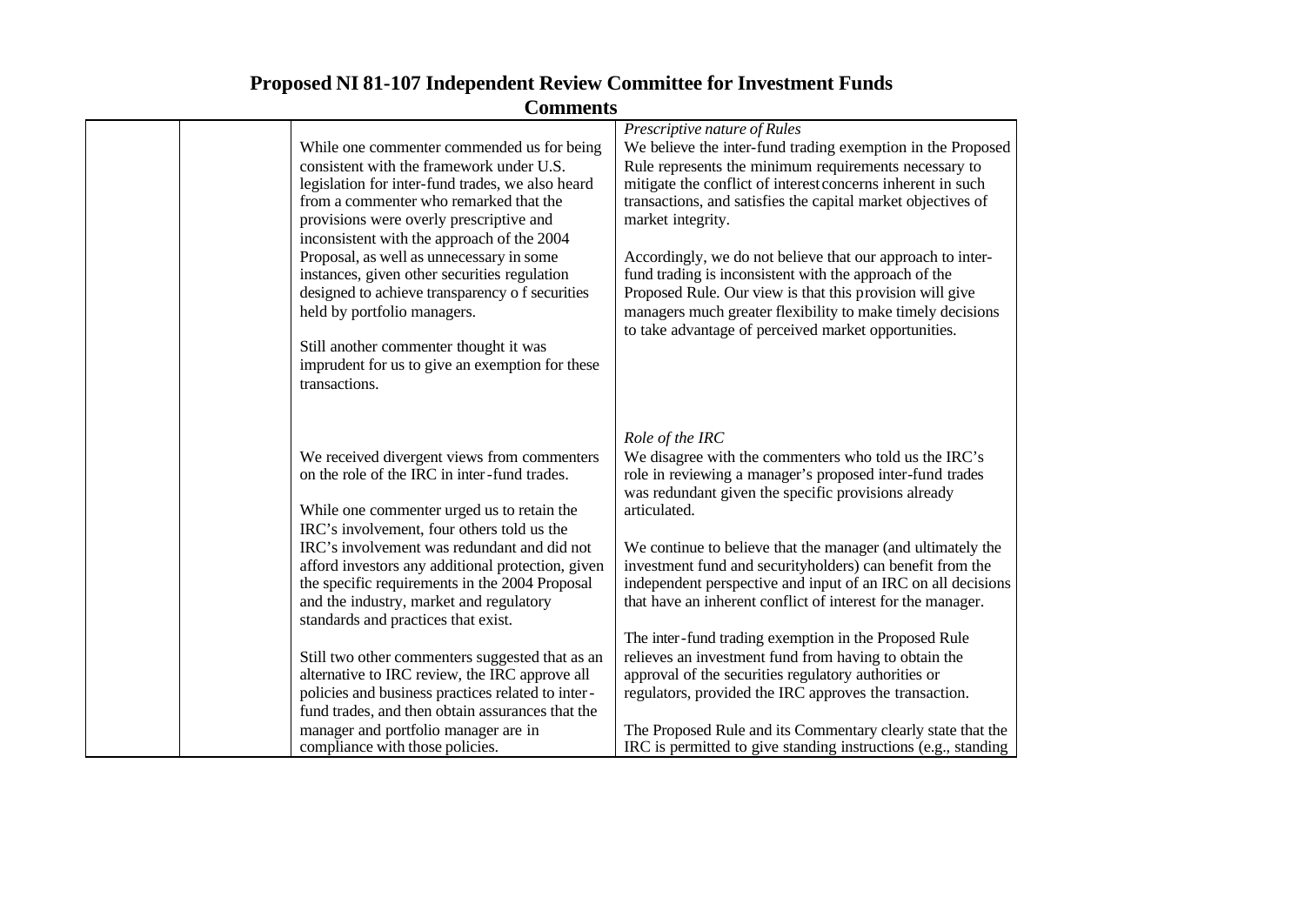| <b>Comments</b> |
|-----------------|
|-----------------|

| We were also urged by a number of industry<br>commenters to clarify that we are not mandating<br>that inter-fund trades be reviewed by the IRC on<br>a trade-by-trade basis. We were told that these<br>trades involve timely decisions to take<br>advantage of a perceived market opportunity.<br>An investor commenter told us that the policies<br>and procedures to effect inter-fund trades should<br>not be left in Commentary but should be moved<br>to Section 3.3. An industry commenter<br>suggested a disclosure requirement in the<br>mutual fund's AIF of inter-fund trades. | approvals) for an action or a category of actions.<br>We remain satisfied that the written policies and procedures<br>of the manager for inter-fund trades can remain in<br>Commentary, since we expect the IRC to assess the<br>adequacy and effectiveness of the manager's policies and<br>procedures as part of its approval process.                                                                                                                                                                                                                                                                                                                                                                                                                          |
|-------------------------------------------------------------------------------------------------------------------------------------------------------------------------------------------------------------------------------------------------------------------------------------------------------------------------------------------------------------------------------------------------------------------------------------------------------------------------------------------------------------------------------------------------------------------------------------------|-------------------------------------------------------------------------------------------------------------------------------------------------------------------------------------------------------------------------------------------------------------------------------------------------------------------------------------------------------------------------------------------------------------------------------------------------------------------------------------------------------------------------------------------------------------------------------------------------------------------------------------------------------------------------------------------------------------------------------------------------------------------|
| We received a number of general comments<br>concerning the requirements in Section 3.3.<br>One commenter asked why inter-fund trades are<br>restricted to a particular fund family, rather than<br>amongst fund families of the manager, while<br>another asked us also permit inter-fund trading<br>between "specified accounts", as referred to in<br>section 118 of the Ontario Act.                                                                                                                                                                                                   | Specific Requirements<br>Inter-fund trades amongst fund families<br>We were persuaded by the commenter who asked why inter-<br>fund trades were restricted to a particular fund family. The<br>Proposed Rule has been amended to allow inter-fund trades<br>amongst fund families of the manager.<br>We disagree, however, with the suggestion to allow inter-<br>fund trades between specified accounts. Our comfort with<br>the inter-fund trade exemption in the Proposed Rule stems<br>from the protection we believe is afforded to securityholders<br>by the review and approval of the trade by the IRC.<br>Accordingly, we believe only investment funds subject to<br>the Proposed Rule should be permitted to inter-fund trade<br>under this provision. |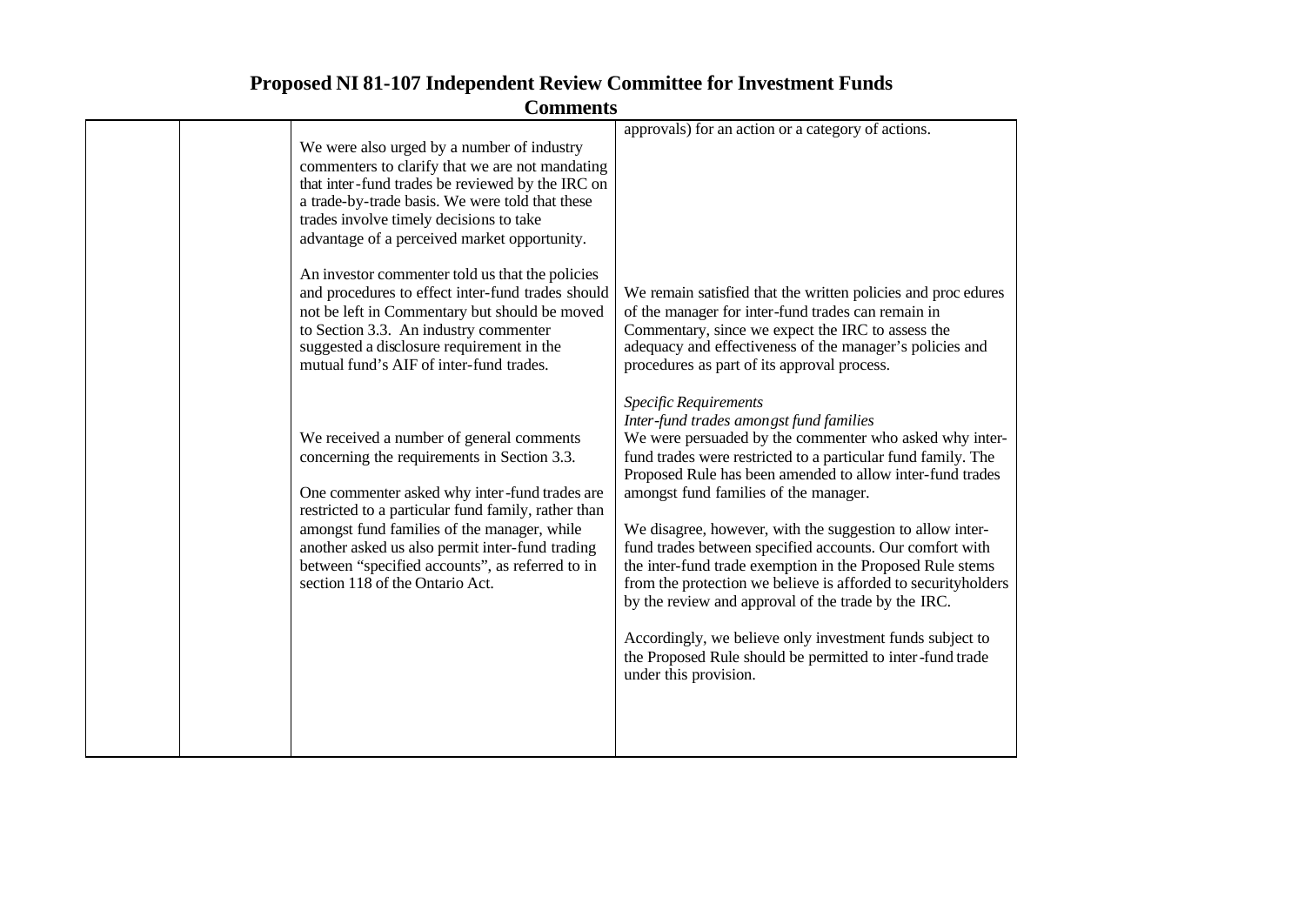| Comments |                                                                                                                                                                                                                                                                                                                                                                                                |                                                                                                                                                                                                                                                                                                                                                                                                                                                                                                                                              |  |
|----------|------------------------------------------------------------------------------------------------------------------------------------------------------------------------------------------------------------------------------------------------------------------------------------------------------------------------------------------------------------------------------------------------|----------------------------------------------------------------------------------------------------------------------------------------------------------------------------------------------------------------------------------------------------------------------------------------------------------------------------------------------------------------------------------------------------------------------------------------------------------------------------------------------------------------------------------------------|--|
|          | Still another commenter asked how Section 3.3<br>applies to fixed income securities, and how it<br>applies when no dealer is used.                                                                                                                                                                                                                                                             | Applicability to fixed income securities and use of a dealer<br>We consider the inter-fund trade exemption in the Proposed<br>Rule to apply to fixed income securities, and to specifically<br>provide for the pricing and market transparency of such<br>securities in now clauses (e)(ii) and $(f)(iii)$ under subsection<br>$6.1(1)$ of the Proposed Rule.                                                                                                                                                                                |  |
|          |                                                                                                                                                                                                                                                                                                                                                                                                | Where a dealer is not involved in the inter-fund trade, we<br>would expect the manager to report the trade to a dealer who<br>will report it to an information processor. This is to occur<br>only if the fixed income security is required to be reported<br>under NI 21-101.                                                                                                                                                                                                                                                               |  |
|          | This commenter also remarked that paragraph<br>$3.3(1)(c)$ seems to inappropriately discriminate<br>against alternative trading systems ("ATSs") in<br>favour of exchanges, and violates the<br>'competitiveness' principle embedded in section<br>5.2 of NI 21-101 Marketplace Operation ("NI<br>21-101"). It was suggested the 2004 Proposal<br>allow mutual funds to trade as they see fit. | Ability of investment funds to use ATSs<br>Upon review, we have amended clause $6.1(1)(f)(i)$ of the<br>Proposed Rule to require the purchase or sale to be printed<br>to a marketplace that executes trades of the security.<br>Our view is that the marketplace cannot be set up for<br>the mere purpose of printing these types of trade.                                                                                                                                                                                                 |  |
|          | In addition, the commenter asked for<br>clarification of clause $3.3(1)(c)(iii)$ , and what it<br>means in subsection $3.3(2)$ for a trade to be<br>exempt from NI 21-101 Marketplace Operation<br>("NI 21-101"). We were also asked why an<br>exemption from section 6.1 and Part 8 of NI 23-<br>101 Trading Rules ("NI 23-101") is provided.                                                 | <b>Technical clarifications</b><br>Now clause $6.1(1)(f)(iii)$ of the Proposed Rule imports the<br>information transparency requirements in Part 8 of NI 21-<br>101 for trades in fixed income securities.<br>The Proposed Rule now clarifies that the portfolio manager,<br>not the trade, will be exempt from the provisions under NI<br>21-101 and from section 6.1 and Part 8 of NI 23-101. We<br>consider these exemptions necessary because we view the<br>inter-fund trades under the Proposed Rule to be trades on a<br>marketplace. |  |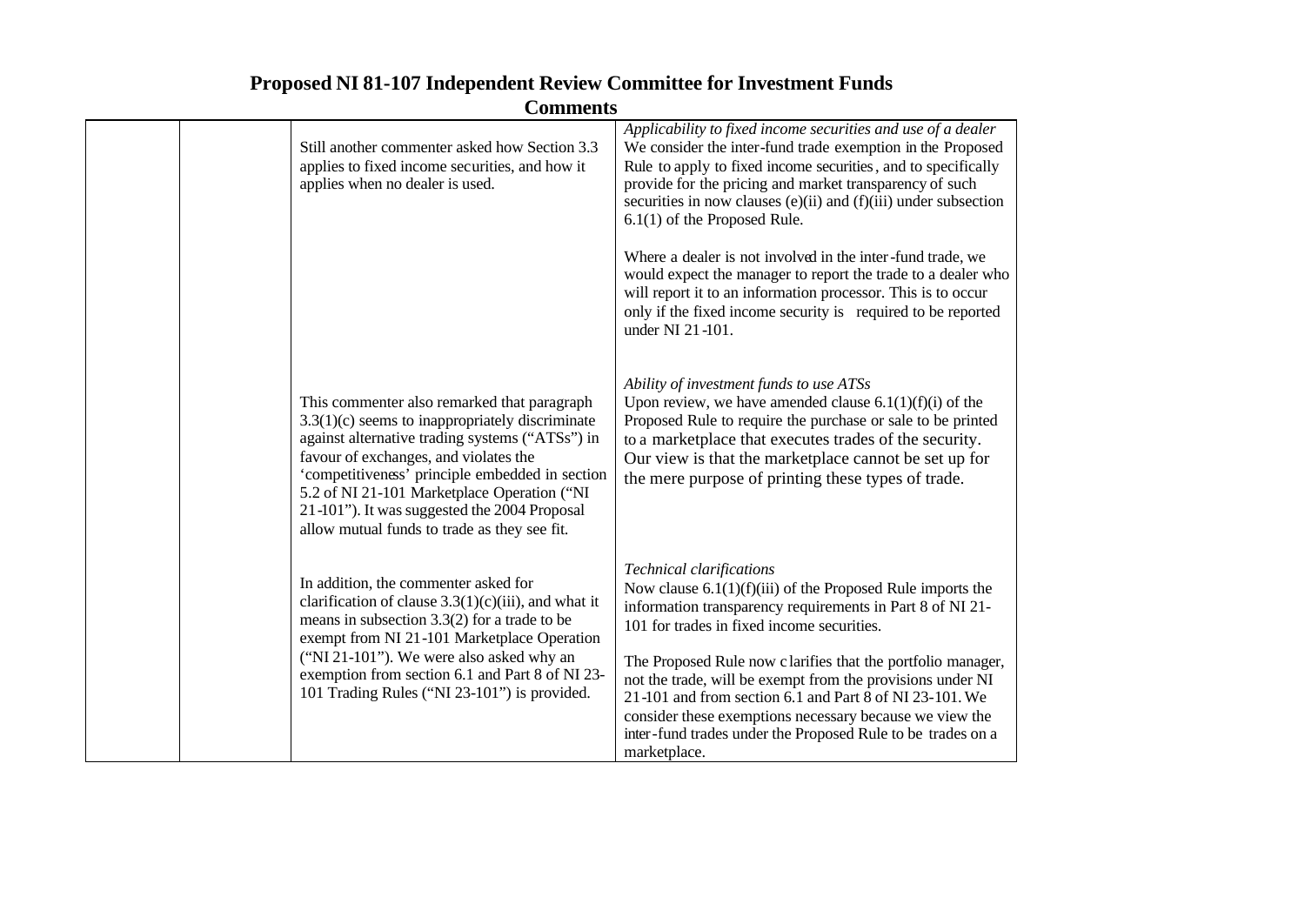| Commicins                                                                                                                                                                                                                                                                                                                                                                                                                                                                                                                                                                                                                                                                                                                                                                                                                                                                                                                                                                                                                                                                                              |                                                                                                                                                                                                                                                                                                                                                                                                                                                                                                                                                                                                                                                                                            |  |  |
|--------------------------------------------------------------------------------------------------------------------------------------------------------------------------------------------------------------------------------------------------------------------------------------------------------------------------------------------------------------------------------------------------------------------------------------------------------------------------------------------------------------------------------------------------------------------------------------------------------------------------------------------------------------------------------------------------------------------------------------------------------------------------------------------------------------------------------------------------------------------------------------------------------------------------------------------------------------------------------------------------------------------------------------------------------------------------------------------------------|--------------------------------------------------------------------------------------------------------------------------------------------------------------------------------------------------------------------------------------------------------------------------------------------------------------------------------------------------------------------------------------------------------------------------------------------------------------------------------------------------------------------------------------------------------------------------------------------------------------------------------------------------------------------------------------------|--|--|
| Finally, we received a number of comments on<br>the requirement that a transaction be "printed".<br>We were told by three commenters that the<br>requirement to print potentially negates a<br>significant portion, if not all, of the benefits to<br>securityholders from the reduced transaction<br>costs that would otherwise result from inter-<br>fund trading.<br>These commenters also told us a "print to page"<br>requirement is unnecessary because it does not<br>improve price discovery in the market since the<br>price at which an inter-fund trade is occurring is<br>already known, and the transaction does not<br>"move the market" or is any real change of<br>ownership from a market perspective.<br>We were strongly urged by these commenters to<br>re-evaluate the requirement in light of:<br>no comparable requirement in the U.S.<br>1.<br>with respect to inter-fund trades,<br>2.<br>U.S. mutual funds are prohibited from<br>paying a commission on inter-fund trades, and<br>3.<br>the opposite policy direction taken by<br>the CSA in NI 62-103 Early Warning System | Printing<br>Requirement to print<br>We continue to believe that to facilitate price discovery and<br>market integrity, inter-fund trades must be transparent.<br>Unlike NI 61-103, which is intended to capture the<br>'directing mind' of the reporting issuer, this provision is<br>intended to facilitate price discovery.<br>We disagree with those commenters who told us that the<br>requirement to 'print' will significantly negate all of the<br>benefits to securityholders of inter-fund trading. Upon<br>review and consultation, we expect the costs to 'print' to be<br>substantially lower than the costs normally associated with<br>market transactions through a dealer. |  |  |
| and Related Take-Over Bid and Insider<br>Reporting Issues ("NI 62-103"), where it is<br>deemed irrelevant to the market which specific                                                                                                                                                                                                                                                                                                                                                                                                                                                                                                                                                                                                                                                                                                                                                                                                                                                                                                                                                                 |                                                                                                                                                                                                                                                                                                                                                                                                                                                                                                                                                                                                                                                                                            |  |  |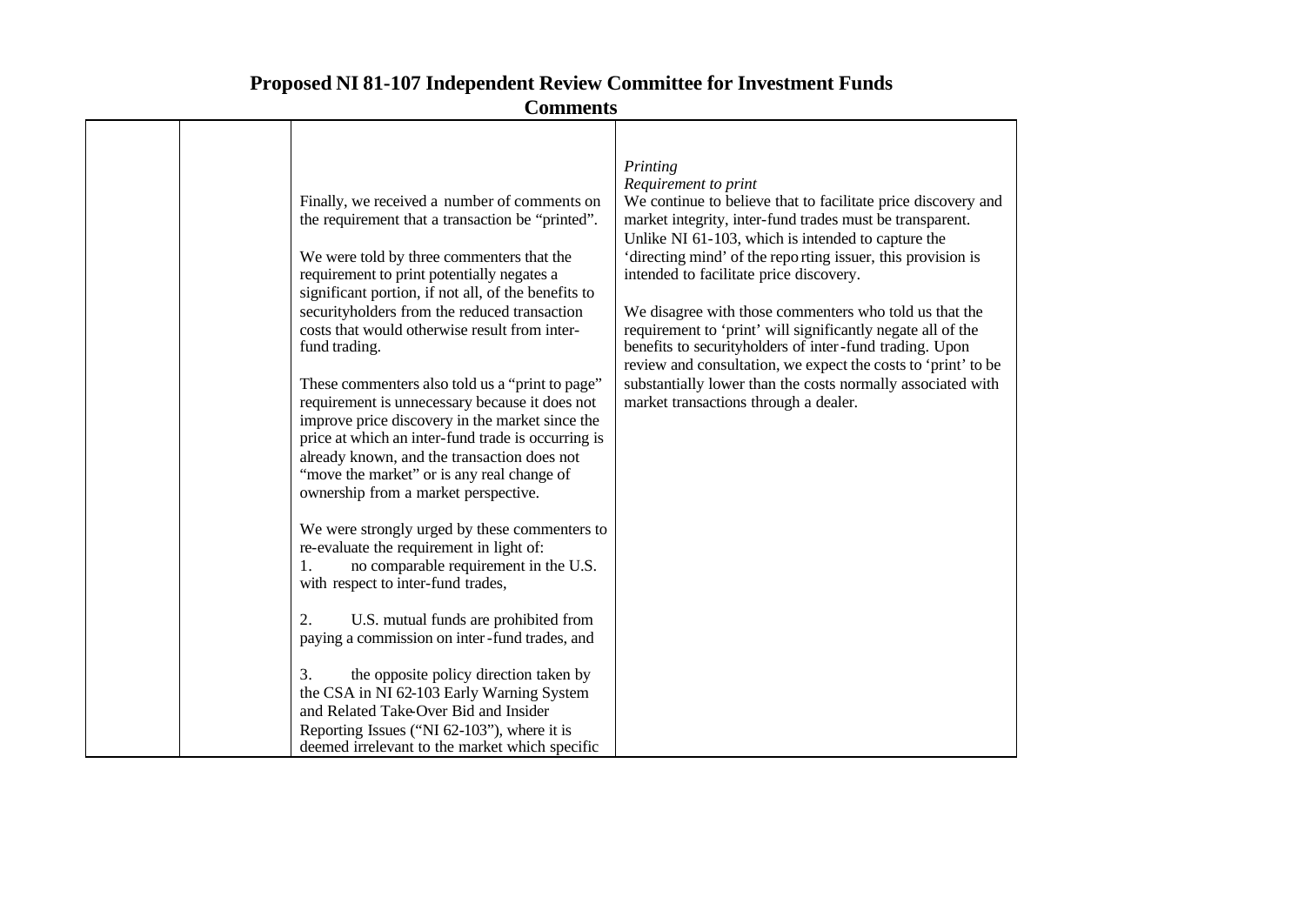| <b>Comments</b> |                                                                                                                                                                                                                                                                                                                                                                                                                      |                                                                                                                                                                                                                                                                                                                                                                                                                                                                                                                                                                                                                                                                                   |  |
|-----------------|----------------------------------------------------------------------------------------------------------------------------------------------------------------------------------------------------------------------------------------------------------------------------------------------------------------------------------------------------------------------------------------------------------------------|-----------------------------------------------------------------------------------------------------------------------------------------------------------------------------------------------------------------------------------------------------------------------------------------------------------------------------------------------------------------------------------------------------------------------------------------------------------------------------------------------------------------------------------------------------------------------------------------------------------------------------------------------------------------------------------|--|
|                 | mutual fund or account holds the securities. The<br>portfolio manager is seen as the one who is<br>directing the accumulation of a large position in<br>an issuer, or is reducing that position, and<br>therefore must aggregate their holdings.                                                                                                                                                                     |                                                                                                                                                                                                                                                                                                                                                                                                                                                                                                                                                                                                                                                                                   |  |
|                 | Another commenter recommended that we not<br>use term "print" since the word is also<br>commonly used to mean both "execute" and<br>"report". This commenter further asked what<br>happens if a security is dual-listed and the                                                                                                                                                                                      | Terminology<br>We believe the term 'print' is readily understood in the<br>context of inter-fund trading.<br>In instances where a security is dual-listed, we would expect<br>best execution, and that the purchase or sale comply with the                                                                                                                                                                                                                                                                                                                                                                                                                                       |  |
|                 | foreign market is the best place to execute the<br>trade.                                                                                                                                                                                                                                                                                                                                                            | requirements that govern transparency and trading where<br>executed.                                                                                                                                                                                                                                                                                                                                                                                                                                                                                                                                                                                                              |  |
|                 | bid/offer spread during the trading day?<br>While one commenter told us that the clause<br>should refer to the "closing price" of the<br>relevant security on its primary exchange,<br>another commenter suggested that the specifics<br>of pricing be left to the IRC.<br>Still another commenter told us to consider<br>expanding guidelines/requirements for best<br>price/execution to cover inter-fund trading. | 11: Should clause $3.3(1)(b)(1)$ refer to "the last sale price" or should it enable managers to trade within the<br><b>CSA</b> Response<br>Upon review, the Proposed Rule now refers to 'closing sale<br>price'.<br>The Commentary to now section 6.1 of the Proposed Rule<br>states our expectation that if price information is publicly<br>available from a marketplace, newspaper or through a data<br>vendor, for example, this will be the price chosen. If the<br>price is not publicly available, we would expect an<br>investment fund to obtain at least one quote from an<br>independent, arms-length purchaser or seller, immediately<br>before the purchase or sale. |  |
|                 | exchange-traded securities, over-the-counter equity securities and debt securities?<br>We received one comment on this question. We                                                                                                                                                                                                                                                                                  | 12: Is the pricing referred to in paragraph $3.3(1)(t)$ appropriate for illiquid exchange-traded and foreign<br><b>CSA</b> Response<br>Upon review, we consider the average of the highest current                                                                                                                                                                                                                                                                                                                                                                                                                                                                                |  |
|                 | were told that the current market price for                                                                                                                                                                                                                                                                                                                                                                          | bid and lowest current ask, as set out in the Proposed Rule,                                                                                                                                                                                                                                                                                                                                                                                                                                                                                                                                                                                                                      |  |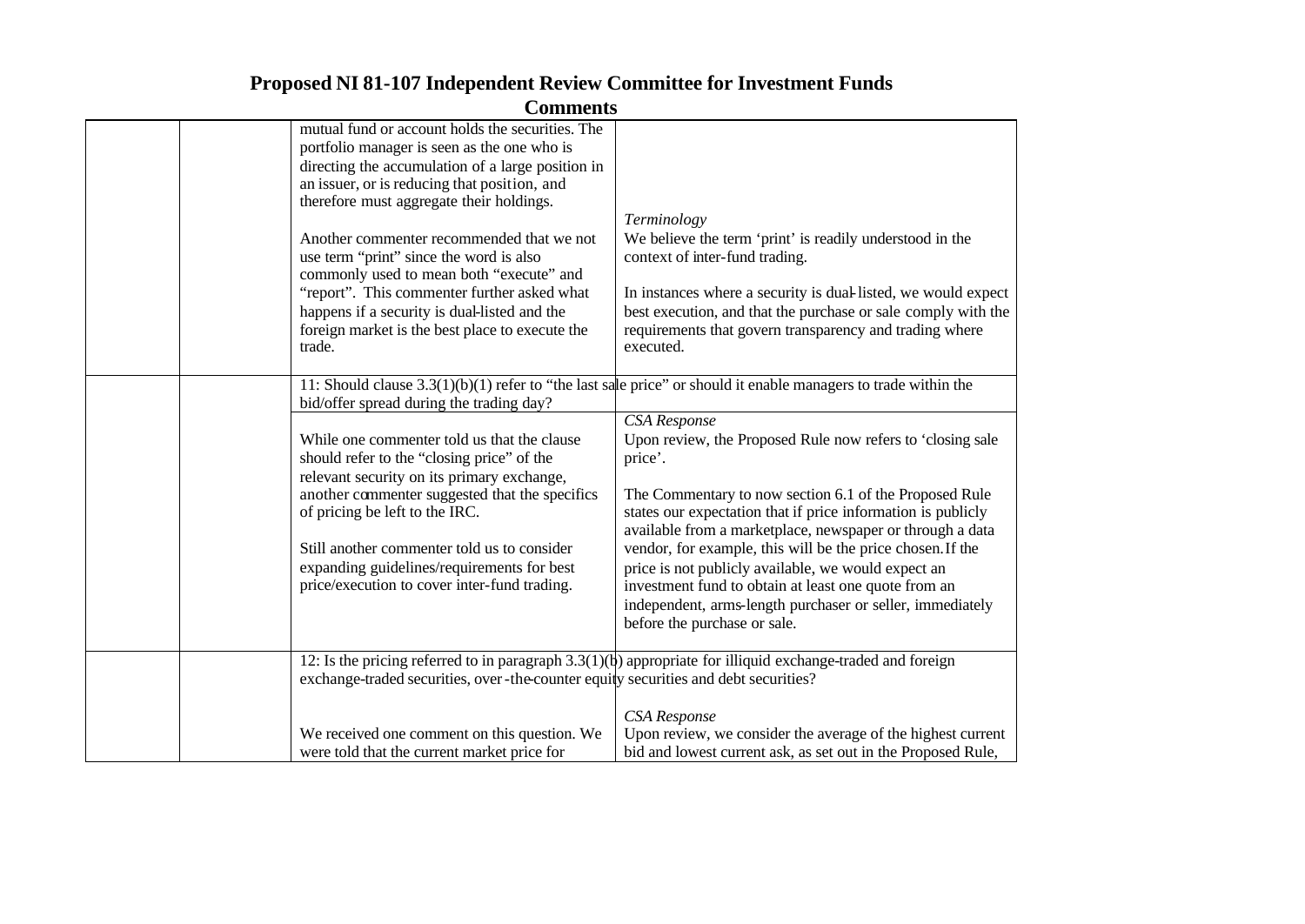| www. |                                                                                                              |                                                                                                                                                                                              |  |
|------|--------------------------------------------------------------------------------------------------------------|----------------------------------------------------------------------------------------------------------------------------------------------------------------------------------------------|--|
|      | illiquid equity securities should be the closing<br>price for those securities on their primary<br>exchange. | to be appropriate for illiquid securities.                                                                                                                                                   |  |
|      | the counter equity securities?<br>We received no comments on this question.                                  | 13: Should the current market price of illiquid equity securities on an exchange be treated differently from over-<br>CSA Response<br>We have concluded the pricing should not be different. |  |
|      |                                                                                                              |                                                                                                                                                                                              |  |

### **Other Comments on the Rule**

| <b>General Comments</b> |                  |                                                   |                                                            |
|-------------------------|------------------|---------------------------------------------------|------------------------------------------------------------|
|                         | Support for Rule |                                                   | CSA Response                                               |
|                         |                  | Support for the 2004 Proposal's revised focus     | We believe an IRC, focused exclusively on conflicts of     |
|                         |                  | on conflicts of interest and the role of the      | interest facing the manager, will provide independent      |
|                         |                  | IRC was divided almost unanimously among          | review of an area that could benefit from independent      |
|                         |                  | industry and investor commenters.                 | oversight. We expect the role of the IRC to evolve with    |
|                         |                  |                                                   | time and expect industry practices to develop to           |
|                         |                  | Supportive                                        | support and enhance this regime.                           |
|                         |                  | While one industry commenter told us the          |                                                            |
|                         |                  | 2004 Proposal is not justified, as there is no    | We were persuaded, however, by the commenters who          |
|                         |                  | evidence of widespread conflicts of interest      | urged us to reconsider the parameters of the IRC's         |
|                         |                  | adversely affecting investors, the vast           | authority.                                                 |
|                         |                  | majority of industry commenters supported         |                                                            |
|                         |                  | our goal of enhanced investor protection and      | Accordingly, the Proposed Rule now requires the            |
|                         |                  | investor confidence through the use of            | manager to obtain the approval of the IRC before           |
|                         |                  | independent oversight.                            | proceeding with certain types of prohibited conflict of    |
|                         |                  |                                                   | interest or self-dealing transactions (inter-fund trading, |
|                         |                  | Those supportive of the 2004 Proposal told        | purchases of securities of related issuers and purchases   |
|                         |                  | us the focus on conflicts of interest targets the | of securities underwritten by related underwriters) that   |
|                         |                  | most appropriate area of governance               | would otherwise require the approval of the securities     |
|                         |                  | oversight, and allows the IRC to focus on the     | regulatory authorities or regulators.                      |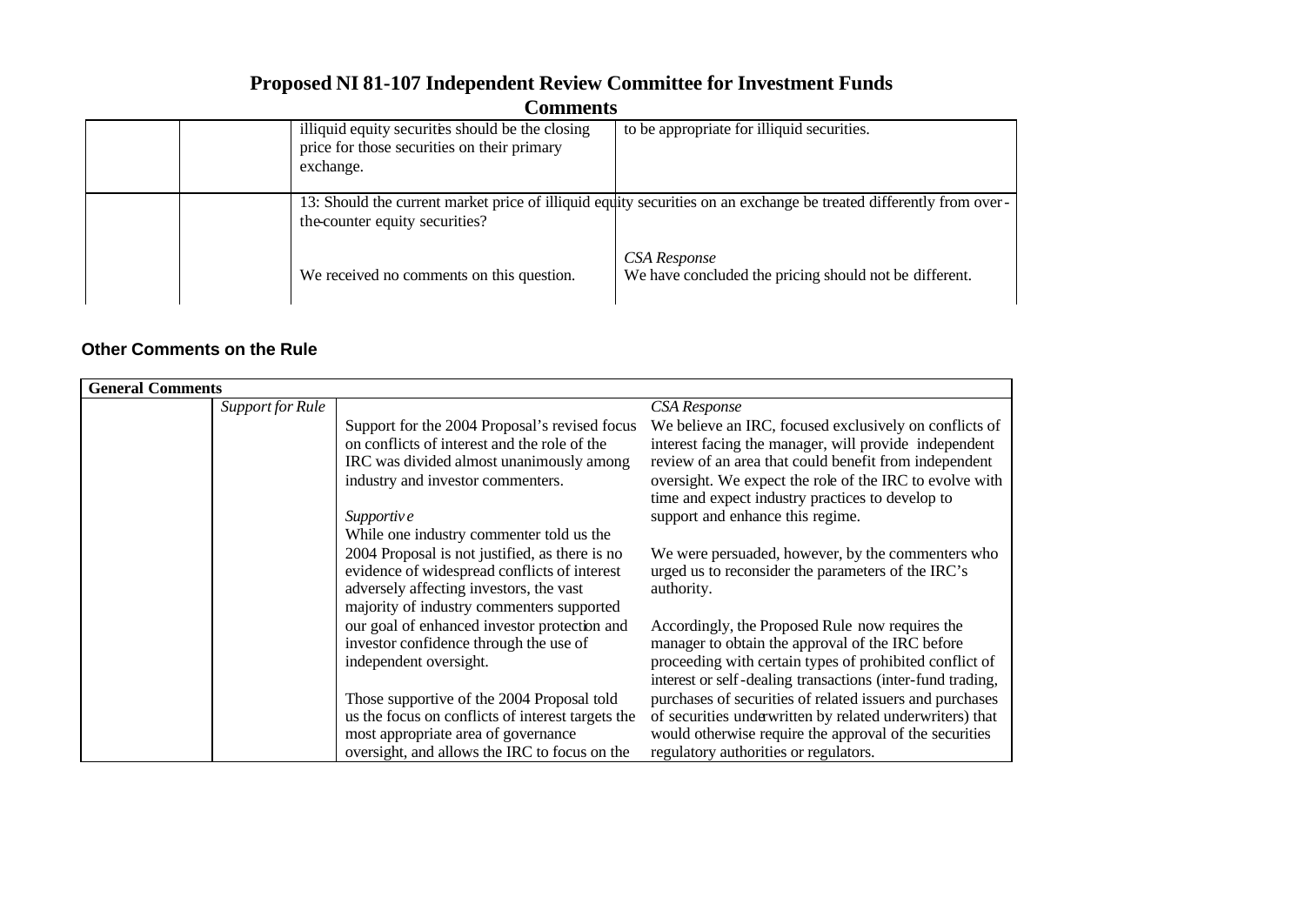| <b>Comments</b> |                                                                                                                                                                                                                                                                                                                                                                                                                                                                     |                                                                                                                                                                                                                                                                                                                      |  |
|-----------------|---------------------------------------------------------------------------------------------------------------------------------------------------------------------------------------------------------------------------------------------------------------------------------------------------------------------------------------------------------------------------------------------------------------------------------------------------------------------|----------------------------------------------------------------------------------------------------------------------------------------------------------------------------------------------------------------------------------------------------------------------------------------------------------------------|--|
|                 | very issues that are most important to<br>investors. They also remarked that fund<br>governance is not a panacea and they do not<br>believe a very broad mandate will be more<br>effective in protecting investor interests.<br>One industry commenter told us they believe<br>the IRC can be an important means of<br>achieving objectivity and should provide a<br>measured deterrent to both individuals and<br>entities that seek to circumvent their fiduciary | Additionally, the Proposed Rule now explicitly gives<br>the IRC the authority to communicate directly with the<br>securities regulatory authorities or regulators, and<br>requires the IRC to report instances where it finds (or<br>has reasonable grounds to suspect) breaches of the<br>matters under its review. |  |
|                 | duties.<br><b>Opposed</b><br>Investor commenters were unanimous in their<br>opposition to the 2004 Proposal's revised<br>focus on conflicts of interest and the role of<br>the IRC. Many of these commenters urged us<br>to withdraw the 2004 Proposal, saying that it<br>undermines investor protection and erodes<br>investor confidence in the safety and<br>soundness of mutual funds.                                                                          |                                                                                                                                                                                                                                                                                                                      |  |
|                 | These commenters warned that without<br>explicit authority to impose decisions and to<br>forward concerns to regulators, the IRC will<br>be ineffective in mitigating conflicts of<br>interest. They told us they were disappointed<br>and disturbed that the 2004 Proposal is<br>"significantly gutted" from the Concept<br>Proposal and does not go far enough.                                                                                                   |                                                                                                                                                                                                                                                                                                                      |  |
|                 | Two investor commenters told us the U.S.<br>fund scandals had led to their "decreasing<br>trust and faith" in those in industry fulfilling                                                                                                                                                                                                                                                                                                                          |                                                                                                                                                                                                                                                                                                                      |  |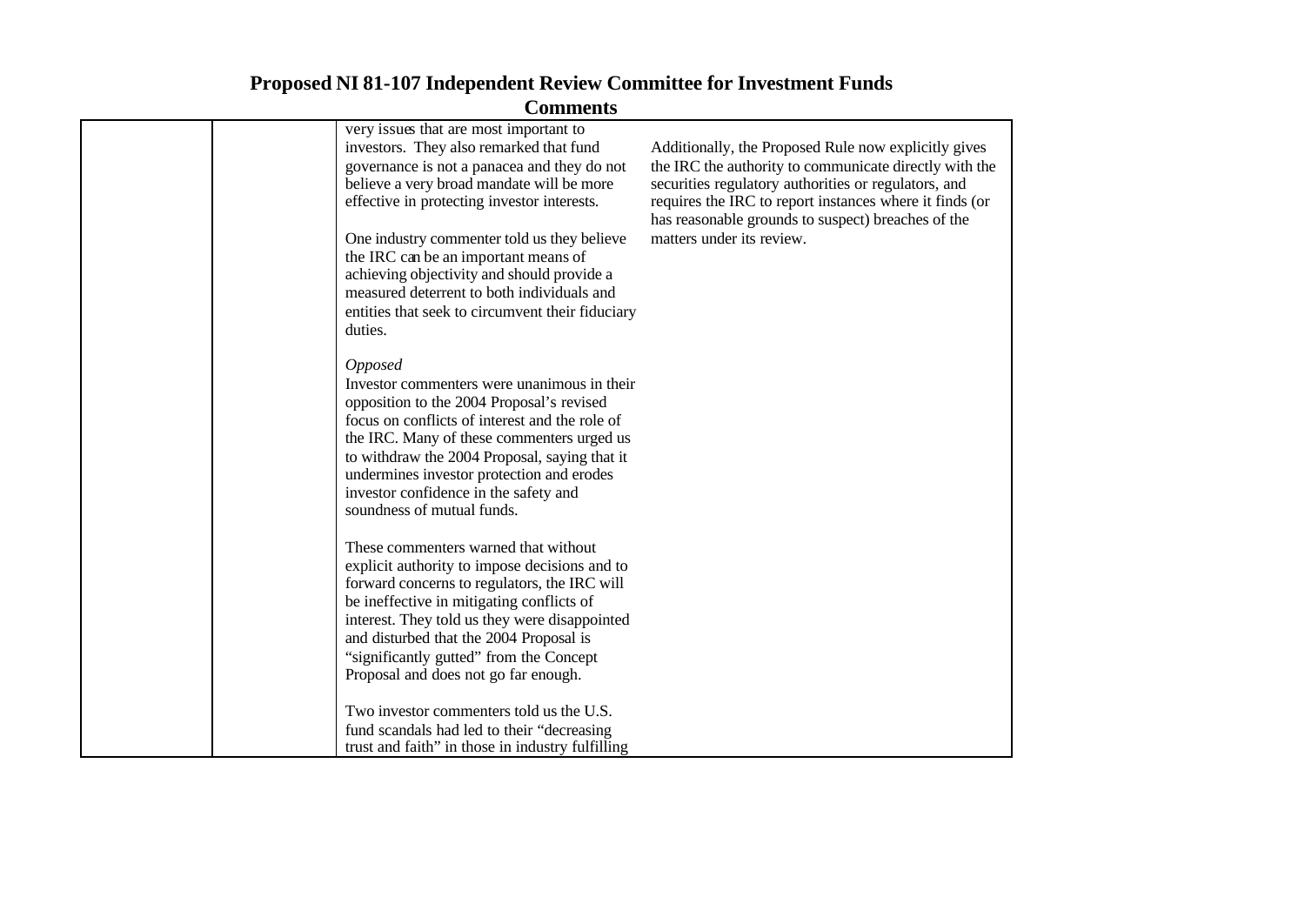|                 | Community                                       |                                                           |
|-----------------|-------------------------------------------------|-----------------------------------------------------------|
|                 | their fiduciary responsibilities and remarked   |                                                           |
|                 | that the industry should not be allowed to      |                                                           |
|                 | "police itself".                                |                                                           |
|                 |                                                 |                                                           |
|                 | Objection to the 2004 Proposal was not          |                                                           |
|                 | exclusively from investors. An independent      |                                                           |
|                 | board of directors of a mutual fund also        |                                                           |
|                 | expressed concern for the reduced role of the   |                                                           |
|                 | IRC, stating it removes important protections   |                                                           |
|                 | for mutual fund investors.                      |                                                           |
| Relationship to |                                                 | <b>CSA</b> Response                                       |
| loosening       | Support for our proposal to remove the          | We continue to believe that existing conflict of interest |
| product         | existing self-dealing and conflict of interest  | prohibitions in securities regulation can, and should, be |
| regulation      | prohibitions contained in NI 81-102 and         | rethought with the introduction of a mandatory IRC.       |
|                 | provincial securities legislation was similarly | However, we were persuaded by those commenters            |
|                 | divided among industry and investor             | who argued that introducing an IRC does not remove        |
|                 | comments.                                       | the need for the existing prohibitions on self-dealing    |
|                 |                                                 | and other related party transactions in securities        |
|                 | Some industry commenters supportive of the      | legislation.                                              |
|                 | 2004 Proposal stressed that enhanced            |                                                           |
|                 | independent oversight must be coupled with      | As a result, the Proposed Rule is now drafted on the      |
|                 | harmonized product regulation, instead of       | premise that the existing self-dealing and conflict of    |
|                 | being an 'add-on' to the existing regulatory    | interest prohibitions in securities regulation will       |
|                 | regime. They told us that they need to review   | remain. For the manager to proceed with certain types     |
|                 | our proposed revisions to the existing product  | of prohibited transactions without regulatory approval    |
|                 | regime to quantify and comprehend the           | (inter-fund trading, purchases of securities of related   |
|                 | impact of the 2004 Proposal.                    | issuers and purchases of securities underwritten by       |
|                 |                                                 | related underwriters), prior approval of the IRC must     |
|                 | Two other commenters told us that to            | be obtained.                                              |
|                 | recognize the benefits demonstrated in the      |                                                           |
|                 | OSC's cost-benefit analysis, existing conflict  | These exemptions represent those conflicts of interest    |
|                 | of interest prohibitions in securities          | which we (in part, based on our experience to date with   |
|                 | regulation must be repealed                     | exemptive relief), believe can be appropriately dealt     |
|                 | contemporaneously with the 2004 Proposal        | with by IRC approval and oversight. We expect that the    |
|                 | coming into force.                              | types of prohibited conflict of interest matters dealt    |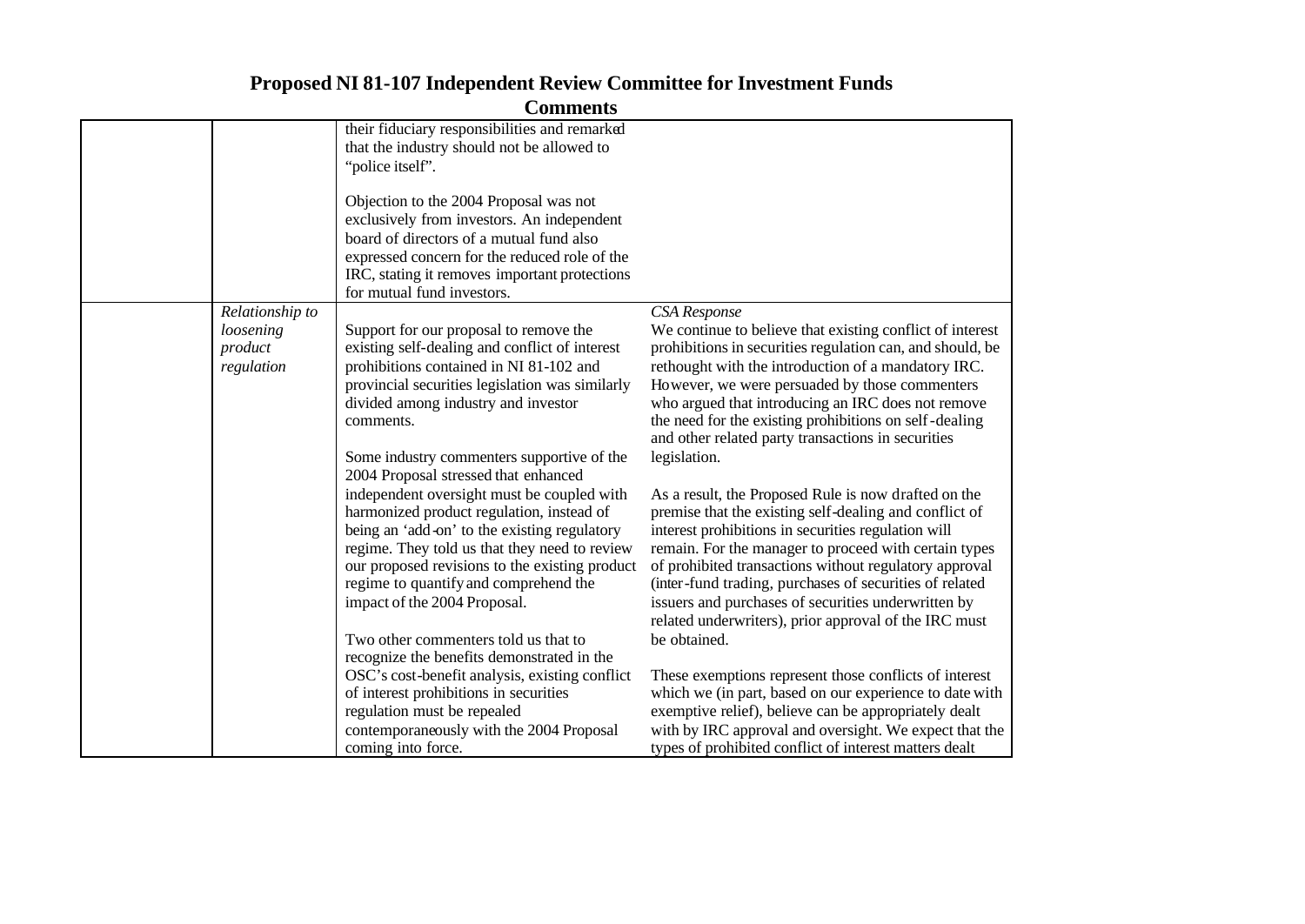| <b>Comments</b> |                                                                                                                                                                                                                                                                                                                                                                                                                                  |                                                                                                                                                                                                                                     |
|-----------------|----------------------------------------------------------------------------------------------------------------------------------------------------------------------------------------------------------------------------------------------------------------------------------------------------------------------------------------------------------------------------------------------------------------------------------|-------------------------------------------------------------------------------------------------------------------------------------------------------------------------------------------------------------------------------------|
|                 | We were also asked to eliminate redundancy<br>between the review responsibilities of the<br>IRC and requirements of existing rules that<br>will not be subject to regulatory relaxation.                                                                                                                                                                                                                                         | with in this manner will continue to evolve.                                                                                                                                                                                        |
|                 | Investor commenters unanimously told us<br>introducing an IRC does not remove the<br>necessity for the existing prohibitions on self-<br>dealing and other related party transactions in<br>securities legislation. The fundamental<br>problem of the 2004 Proposal, we were told,<br>is the removal of existing prohibitions on<br>related party transactions and replacing them<br>with an IRC whose authority is non-binding. |                                                                                                                                                                                                                                     |
|                 | These commenters remarked that it is highly<br>unlikely an IRC with no powers is a<br>sufficient check or balance. One commenter<br>said they had no problem with self-regulation<br>being added to an existing regulatory<br>structure but not instead of it.                                                                                                                                                                   |                                                                                                                                                                                                                                     |
|                 | Concern was also expressed that the removal<br>of existing prohibitions will not provide<br>regulators with regulatory oversight, and may<br>make it more difficult for investors to<br>establish a manager's breach of its fiduciary<br>obligations.                                                                                                                                                                            |                                                                                                                                                                                                                                     |
| regulation      | Principles-based<br>While some commenters commended us for<br>our committment to 'principles' based<br>regulation, and for the 2004 Proposal's "user-<br>friendly" format, others expressed some                                                                                                                                                                                                                                 | <b>CSA</b> Response<br>We agree with the commenters who told us they<br>support a mix of 'principles' and 'prescriptive'<br>regulation. While we continue to believe in more<br>flexible regulation, the Proposed Rule now contains |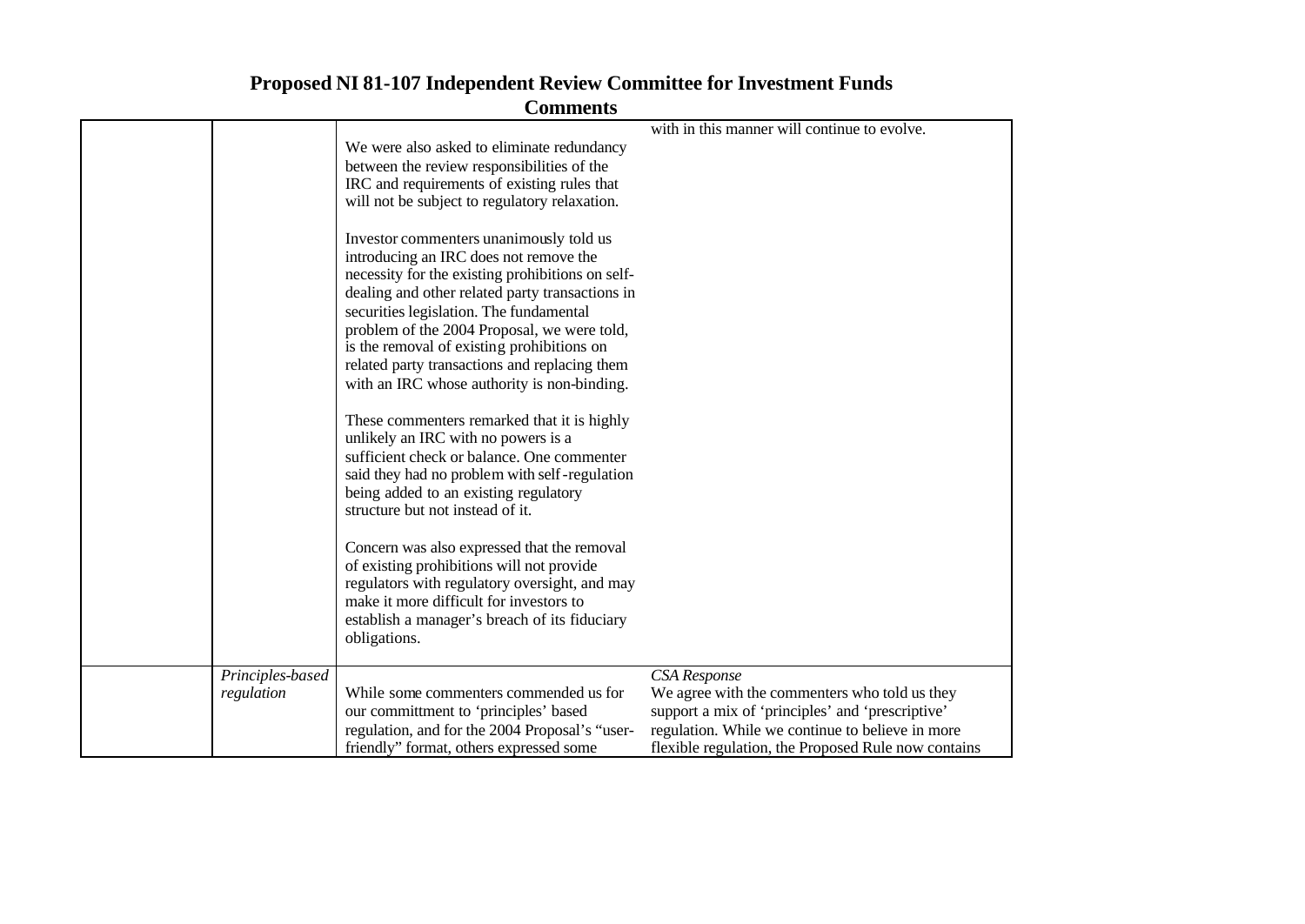| Commichts                                                                                   |                                                                                                                                                    |
|---------------------------------------------------------------------------------------------|----------------------------------------------------------------------------------------------------------------------------------------------------|
| concern regarding this regulatory approach.<br>Four investor commenters remarked that at a  | certain minimum requirements on the structure and<br>functions of the manager, investment fund and the IRC,<br>where we considered it appropriate. |
| time when the U.S. securities regulators are                                                |                                                                                                                                                    |
| enforcing stricter regulation to deter abuses                                               | The Commentary to the Proposed Rule has been                                                                                                       |
| discovered in the U.S. mutual fund industry,                                                | amended to remove any mandatory or prohibitive                                                                                                     |
| it was not appropriate for us to be relaxing                                                | language.                                                                                                                                          |
| rules or removing ourselves from the                                                        |                                                                                                                                                    |
| oversight of investment funds. Another                                                      |                                                                                                                                                    |
| commenter expressed concern for the<br>message the 2004 Proposal sends to the               |                                                                                                                                                    |
| investing public when confidence in the                                                     |                                                                                                                                                    |
| system already low.                                                                         |                                                                                                                                                    |
|                                                                                             |                                                                                                                                                    |
| These commenters referred us to past reports                                                |                                                                                                                                                    |
| which rejected relying solely on a principles -                                             |                                                                                                                                                    |
| based approach to regulating conflicts of                                                   |                                                                                                                                                    |
| interest. They told us these concerns still                                                 |                                                                                                                                                    |
| exist, and that a combination of specific rules                                             |                                                                                                                                                    |
| and principles would be effective.                                                          |                                                                                                                                                    |
| One commenter asked how we expected to                                                      |                                                                                                                                                    |
| enhance compliance efforts absent any                                                       |                                                                                                                                                    |
| explicit requirements against which to                                                      |                                                                                                                                                    |
| measure compliance.                                                                         |                                                                                                                                                    |
|                                                                                             |                                                                                                                                                    |
| Still another commenter stated that without                                                 |                                                                                                                                                    |
| any evidence that a principles-based system<br>is more effective, a more gradual shift to a |                                                                                                                                                    |
| principles-based regime - incorporating a                                                   |                                                                                                                                                    |
| mix of principles and rules - should occur.                                                 |                                                                                                                                                    |
|                                                                                             |                                                                                                                                                    |
| Industry commenters also expressed concern                                                  |                                                                                                                                                    |
| at the inclusion of large portions of the 2004                                              |                                                                                                                                                    |
| Proposal as Commentary. We were told                                                        |                                                                                                                                                    |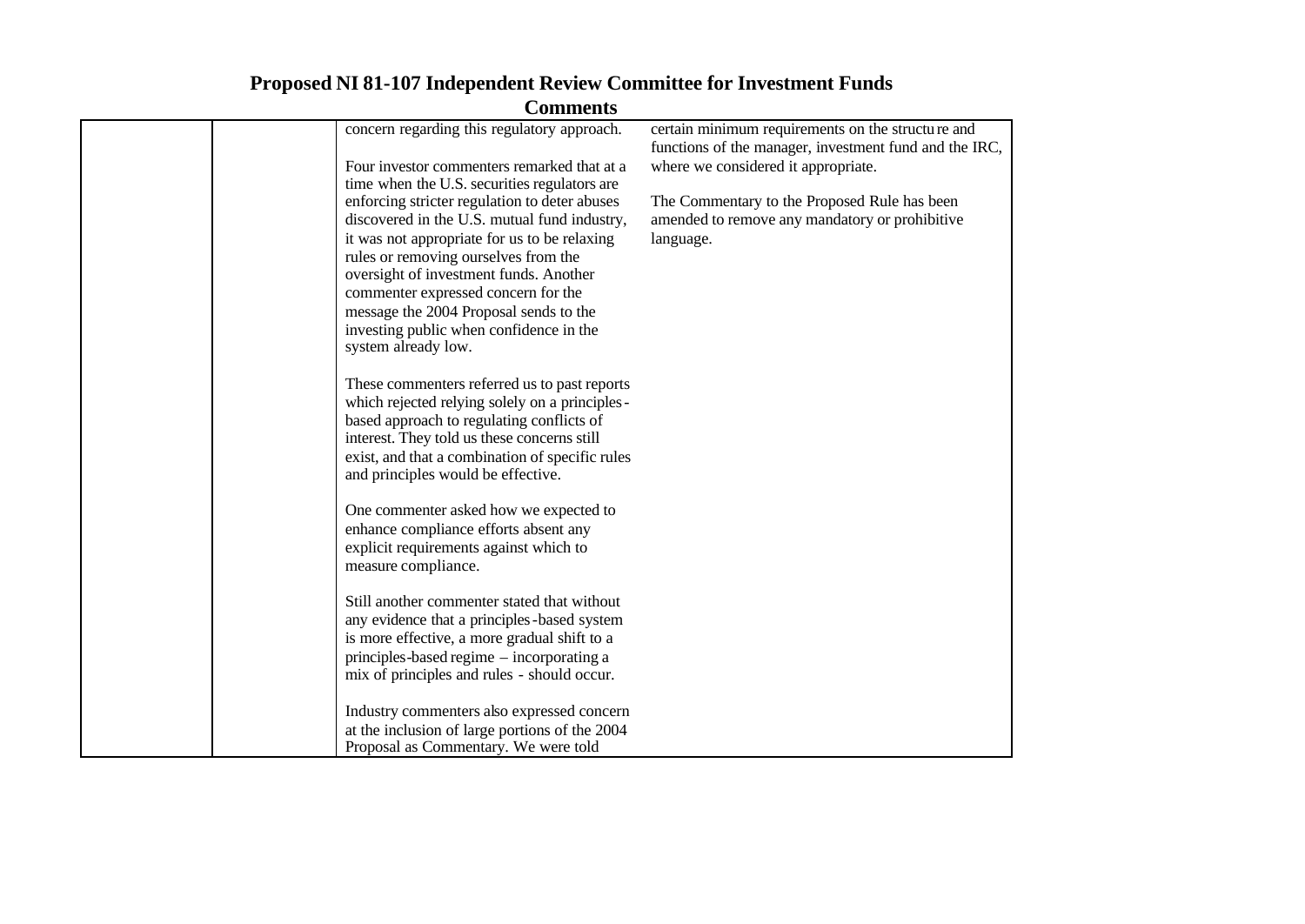|                                | mandatory or prohibitive language in            |                                                          |
|--------------------------------|-------------------------------------------------|----------------------------------------------------------|
|                                | Commentary is inappropriate because it is not   |                                                          |
|                                | intended to have the force of law.              |                                                          |
|                                |                                                 |                                                          |
|                                | To provide certainty for fund managers and      |                                                          |
|                                | IRCs, these commenters asked that               |                                                          |
|                                | significant sections of Commentary be           |                                                          |
|                                | moved into the 2004 Proposal. One               |                                                          |
|                                | commenter remarked that matters considered      |                                                          |
|                                | important and necessary for the 2004            |                                                          |
|                                | Proposal should be in the 2004 Proposal, not    |                                                          |
|                                | in Commentary.                                  |                                                          |
| Costs and Cost-                |                                                 | CSA Response                                             |
| <b>Benefit Analysis</b>        | A number of commenters told us that the         | We believe that investment funds and securityholders     |
| $(^{\circ}CBA^{\prime\prime})$ | cost-benefit analysis (the "CBA") does not      | could benefit from the Proposed Rule, which is           |
|                                | adequately address some of the significant      | designed to more effectively deal with the conflicts of  |
|                                | cost implications of the 2004 Proposal, such    | interest faced by the manager.                           |
|                                | as costs associated with the insurability and   |                                                          |
|                                |                                                 |                                                          |
|                                | compensation of IRC members, the costs of       | Accordingly, while we recognize that the Proposed        |
|                                | profes sional advisers to the IRC, and the      | Rule will impose some additional costs on investment     |
|                                | costs related to the inter-fund trading regime  | funds, we disagree with some of the cost concerns        |
|                                | proposed. We were told that IRC candidates      | raised by commenters.                                    |
|                                | may gravitate to firms that offer high          |                                                          |
|                                | compensation and the most resources,            | Our view is that the focused mandate of the IRC and      |
|                                | making IRCs more costly.                        | the current existence of a number of independent         |
|                                |                                                 | advisory committees, boards and IRCs (created            |
|                                | One commenter told us that if the               | voluntarily or in response to exemptive relief), will    |
|                                | responsibilities of the IRC could be limited to | negate some of the insurance costs associated with an    |
|                                | a more defined list of conflict situations, the | unknown structure.                                       |
|                                | costs incurred by the funds should be lower.    |                                                          |
|                                |                                                 | We also expect that the costs to 'print', a condition to |
|                                | Another commenter suggested that we             | inter-fund trading under the Proposed Rule, will be      |
|                                | consider the costs incurred by investment       | substantially lower than the costs normally associated   |
|                                | funds in the United States who have boards.     | with market transactions through a dealer.               |
|                                |                                                 |                                                          |
|                                |                                                 |                                                          |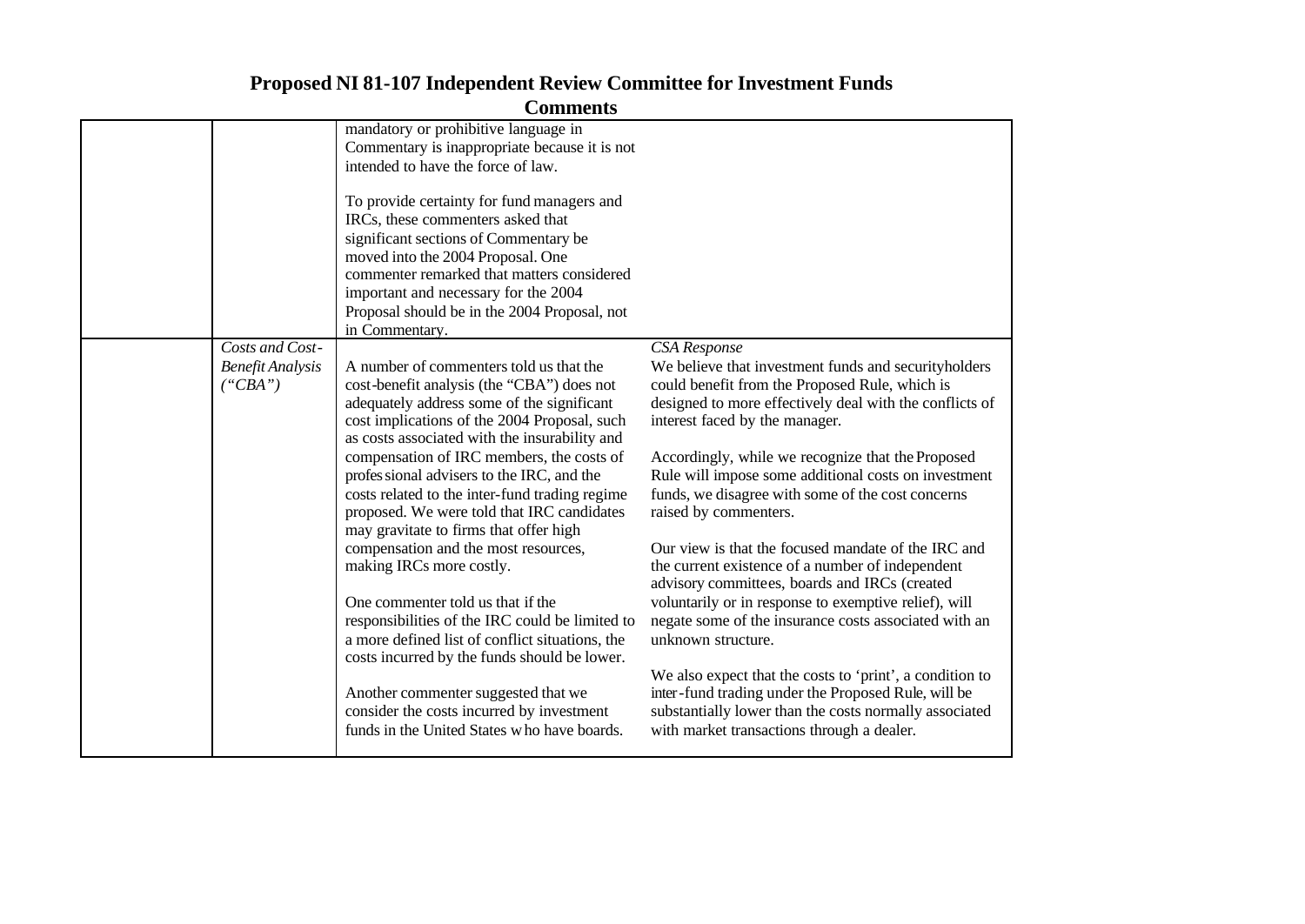| Commichts                                       |                                                          |
|-------------------------------------------------|----------------------------------------------------------|
| It was also suggested that each of the          |                                                          |
| provisions in the 2004 Proposal ought to have   |                                                          |
| a cost-benefit analysis evaluation.             |                                                          |
| A few commenters also questioned the cost       |                                                          |
| versus benefit of introducing an IRC. We        |                                                          |
| were asked to remain sensitive to the fact that |                                                          |
| the increasing impact of cost pressures on      |                                                          |
| mutual funds will result in higher costs to     |                                                          |
| investors and serve to reduce the overall       |                                                          |
| competitiveness of the industry. One            |                                                          |
| commenter told us it is not acceptable to       |                                                          |
| burden lower to middle income investors (to     |                                                          |
| whom the mutual fund industry provides          |                                                          |
| investment opportunities) with increased        |                                                          |
| costs and reduced performance.                  |                                                          |
| In response to industry's cost concerns, one    |                                                          |
| commenter, questioning the benefit of trailing  |                                                          |
| commissions to investors, suggested fund        |                                                          |
| managers abolish trailer fees to pay for the    |                                                          |
| costs of an IRC.                                |                                                          |
|                                                 |                                                          |
| Finally, we were reminded by a number of        | Small investment funds                                   |
| commenters that small fund managers, who        | Regardless of the size of the investment fund, conflicts |
| are less likely to be related to financial      | of interest are inherent in the management of all        |
| service providers, will benefit less from the   | investment funds. Small investment funds and their       |
| mandatory imposition of an IRC.                 | securityholders could benefit from the independent       |
|                                                 | perspective brought to bear on such matters by IRC       |
|                                                 | oversight.                                               |
|                                                 | We are, however, sensitive to the cost concerns of an    |
|                                                 | IRC for small investment funds.                          |
|                                                 | Under the Proposed Rule, we believe that with no         |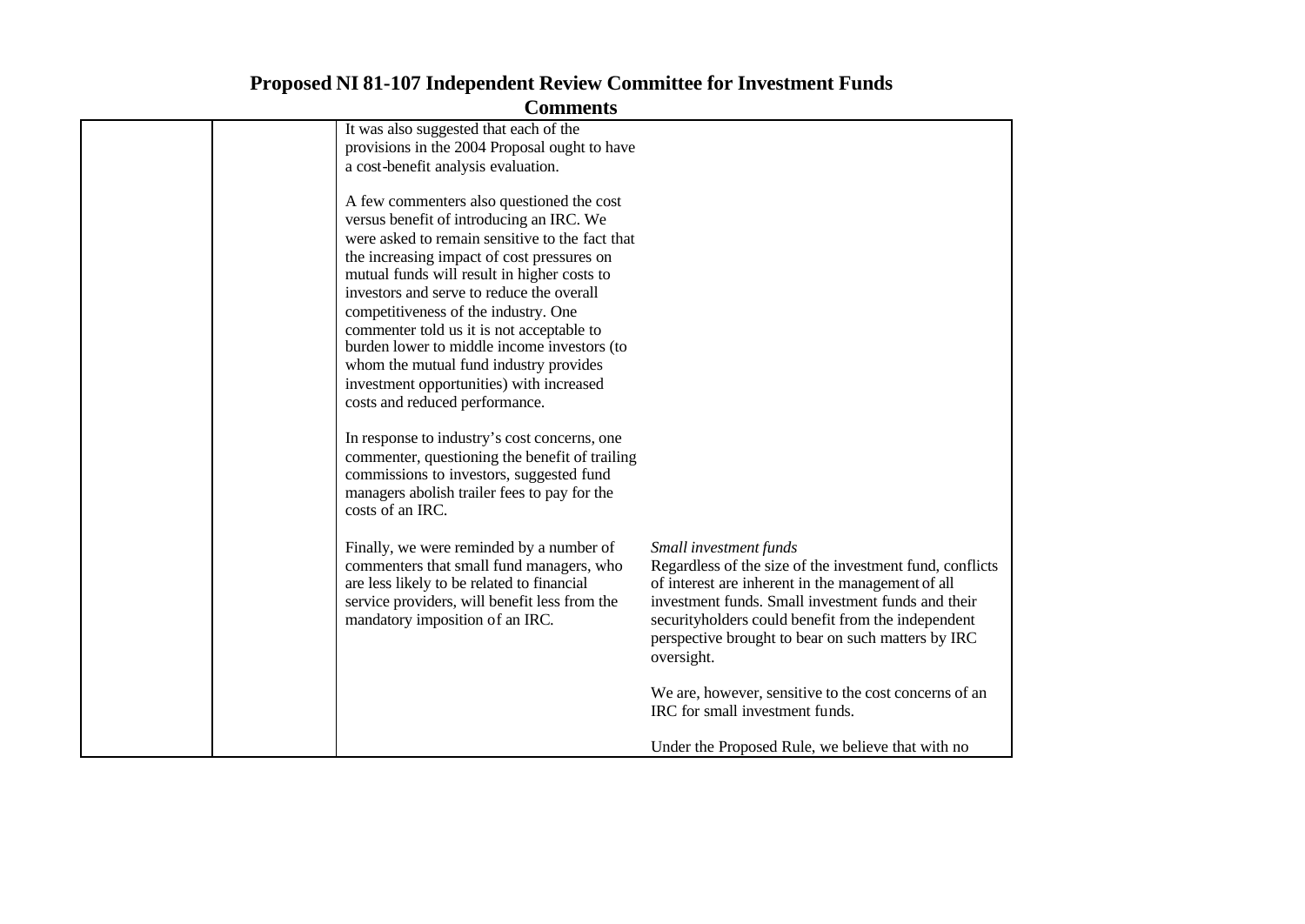|                                                | Сопписни                                                                                                                                                                                                                                                                                        |                                                                                                                                                                                                                                                                                                                                                                                                                                                                                                                                                                                                           |
|------------------------------------------------|-------------------------------------------------------------------------------------------------------------------------------------------------------------------------------------------------------------------------------------------------------------------------------------------------|-----------------------------------------------------------------------------------------------------------------------------------------------------------------------------------------------------------------------------------------------------------------------------------------------------------------------------------------------------------------------------------------------------------------------------------------------------------------------------------------------------------------------------------------------------------------------------------------------------------|
|                                                |                                                                                                                                                                                                                                                                                                 | structural conflicts of interest and fewer business<br>conflicts of interest (where the investment fund<br>employs a largely outsourced structure), the scope of<br>IRC review could be much less burdensome than for<br>the larger investment fund complexes, and therefore,<br>less costly. For example, the mandate of the IRC of a<br>small investment fund will be simpler, and less costly,<br>than for a larger investment fund.<br>We have again asked for comment in our notice on the<br>inclusion of small funds in the Proposed Rule and<br>specifically, on the viewpoint articulated above. |
| Educational<br>Requirements<br>for IRC members | Industry and investor commenters alike<br>impressed upon us the need for minimum<br>proficiency standards and ongoing education<br>programs for IRC members. We were told<br>"industry literacy standards", particularly of<br>capital markets and the mutual fund industry,<br>were important. | CSA Response<br>We were persuaded by the commenters who urged us<br>to consider specifying minimum education<br>requirements for IRC members. We agree that to be<br>effective, members of the IRC must understand the<br>nature, operation, and business of both the manager and<br>the investment fund, the role of the IRC, and the<br>contribution individual members are expected to make.                                                                                                                                                                                                           |
|                                                | Commenters' suggestions included that the<br>CSA implement education standards, not<br>unlike existing legislation for audit<br>committees, and that regulators and industry<br>set up education programs for new members<br>of IRCs.                                                           | Accordingly, the Proposed Rule now sets out minimum<br>standards for the orientation and continuing education<br>the manager must provide to members of the IRC. We<br>anticipate that industry practice standards may also<br>develop in this area.                                                                                                                                                                                                                                                                                                                                                      |
|                                                | One commenter suggested the statutory<br>requirements of directors of incorporated<br>companies should apply, while another told<br>us that we should monitor the activities of<br>IRCs until we are satisfied they are capable<br>of appropriately discharging their                           |                                                                                                                                                                                                                                                                                                                                                                                                                                                                                                                                                                                                           |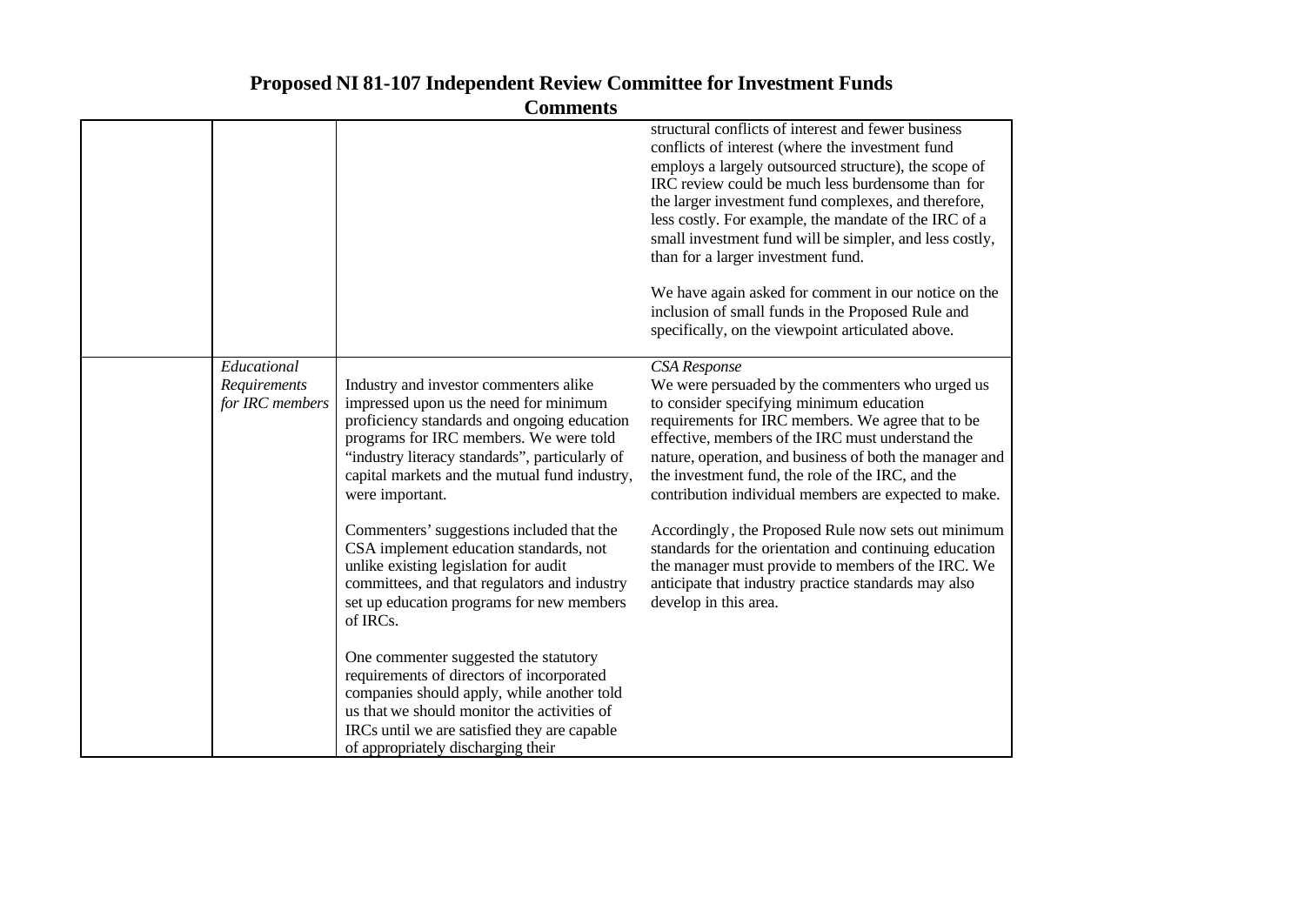|                    |                                | responsibilities.                                                                                                                                                                                                                                                                                                                                                                                        |                                                                                                                                                                                                                                                                                                                                                                                                                                                                                                                          |
|--------------------|--------------------------------|----------------------------------------------------------------------------------------------------------------------------------------------------------------------------------------------------------------------------------------------------------------------------------------------------------------------------------------------------------------------------------------------------------|--------------------------------------------------------------------------------------------------------------------------------------------------------------------------------------------------------------------------------------------------------------------------------------------------------------------------------------------------------------------------------------------------------------------------------------------------------------------------------------------------------------------------|
|                    |                                |                                                                                                                                                                                                                                                                                                                                                                                                          |                                                                                                                                                                                                                                                                                                                                                                                                                                                                                                                          |
|                    | Additional<br>suggestions      | We received a few additional suggestions.<br>One commenter told us auditors could benefit<br>from "independence" in their review, and<br>suggested the 2004 Proposal impose separate<br>audit firms for the fund manager and for its<br>mutual funds.<br>Another commenter suggested we require<br>independent auditors to pass opinion on the<br>internal controls of the manager.                      | CSA Response<br>Auditor independence and advice to IRC<br>The definition of a 'conflict of interest matter' in the<br>Proposed Rule may, in certain instances, capture a<br>manager's decision to engage its auditor for the<br>investment fund it managers. The Proposed Rule<br>authorizes the IRC to employ independent counsel and<br>other advisers it determines useful or necessary to carry<br>out its role. We continue to believe a flexible approach<br>to the IRC's use of external advisers is appropriate. |
|                    |                                | We were also provided with a list by an<br>investor advocate of other investor protection<br>initiatives the CSA should institute instead of<br>the 2004 Proposal. Among them: a mutual<br>fund investor protection fund, a prohibition<br>on frequent trading, a requirement that fund<br>companies publicly disclose their proxy share<br>voting policies, and a limit on soft dollar<br>transactions. | Other initiatives<br>While not within the scope of the Proposed Rule, a<br>number of the investor protection initiatives raised by<br>this commenter are currently underway.                                                                                                                                                                                                                                                                                                                                             |
| Part 1             |                                |                                                                                                                                                                                                                                                                                                                                                                                                          |                                                                                                                                                                                                                                                                                                                                                                                                                                                                                                                          |
| <b>Section 1.3</b> | Multiple class<br>mutual funds | Two commenters questioned the desirability<br>of introducing the use of terminology<br>different from section 1.3 of NI 81-102.                                                                                                                                                                                                                                                                          | CSA Response<br>Upon review, we agree with these commenters.<br>Accordingly, the Proposed Rule no longer references<br>multiple class funds.                                                                                                                                                                                                                                                                                                                                                                             |
|                    |                                |                                                                                                                                                                                                                                                                                                                                                                                                          | The Proposed Rule would apply to multiple class<br>mutual funds in the same manner as NI 81-102 applies<br>such classes or series.                                                                                                                                                                                                                                                                                                                                                                                       |
| Part 2             |                                |                                                                                                                                                                                                                                                                                                                                                                                                          |                                                                                                                                                                                                                                                                                                                                                                                                                                                                                                                          |
| <b>Section 2.1</b> | Independent                    |                                                                                                                                                                                                                                                                                                                                                                                                          | <b>CSA</b> Response                                                                                                                                                                                                                                                                                                                                                                                                                                                                                                      |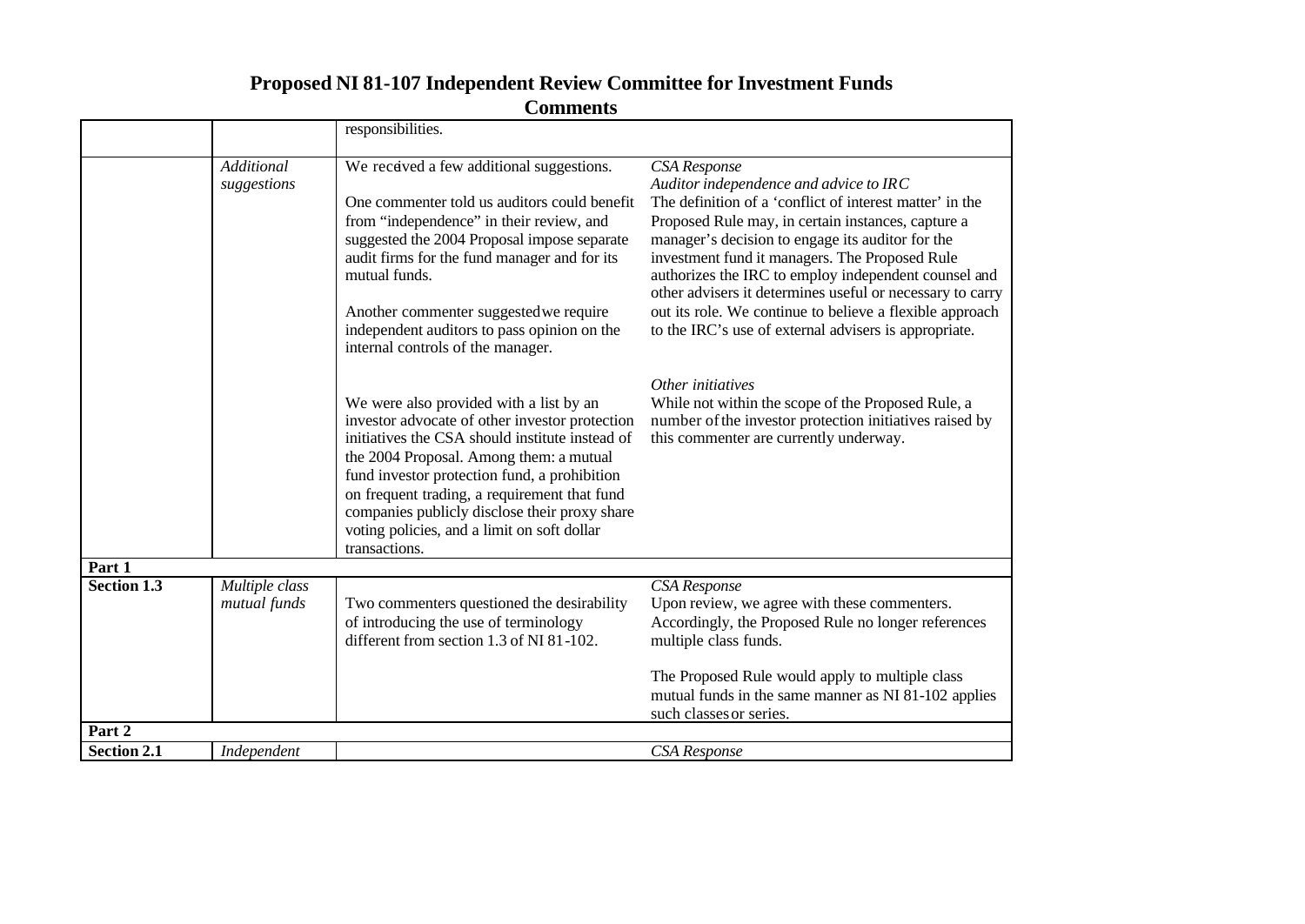|                 | Comments                                                                               |                                                                                                             |
|-----------------|----------------------------------------------------------------------------------------|-------------------------------------------------------------------------------------------------------------|
| review          |                                                                                        | The structure and number of IRCs                                                                            |
| committee for a | While two commenters told us that they                                                 | We think it is important to provide flexibility to funds                                                    |
| mutual fund     | appreciated the flexibility provided to fund                                           | to determine how to best structure their IRC.                                                               |
|                 | managers to structure an IRC that works best<br>for the funds that it manages, another | With the Proposed Rule no longer including categories                                                       |
|                 | commenter remarked that the alternative                                                | of precluded material relationships in the definition of                                                    |
|                 | structures suggested in the Commentary,                                                | 'independence' for IRC members, a manager is able to                                                        |
|                 | except for a committee of individuals                                                  | choose the independent members of an existing                                                               |
|                 | independent of the fund manager, will                                                  | independent advisory board, an existing investment                                                          |
|                 | generally not be practicable options.                                                  | fund board, or IRC, for example, to act as the first                                                        |
|                 |                                                                                        | members of the IRC under the Proposed Rule. These                                                           |
|                 | Although one commenter asked that the<br>Commentary clarify that a mutual fund may     | are practical options for funds with existing IRC-like<br>structures.                                       |
|                 | establish multiple IRCs if it wishes, another                                          |                                                                                                             |
|                 | commenter told us multiple IRCs within the                                             | There may be instances where the manager would                                                              |
|                 | same mutual fund complex is undesirable                                                | consider that the objectives or strategies of an                                                            |
|                 | because: there should be uniformity of                                                 | investment fund or group of investment funds warrant                                                        |
|                 | policies and procedures for all funds                                                  | a separate IRC. The Commentary to the Proposed Rule<br>specifies that the manager may establish one IRC for |
|                 | managed by the same manager, fund<br>expenses would increase if several IRCs were      | all investment funds it manages, or establish an IRC for                                                    |
|                 | to exist, and it would compound anticipated                                            | each of its investment funds, or groups of its                                                              |
|                 | difficulty for fund complexes to identify and                                          | investment funds.                                                                                           |
|                 | attract suitable members for IRC.                                                      |                                                                                                             |
|                 |                                                                                        |                                                                                                             |
|                 | Two commenters also remarked that                                                      |                                                                                                             |
|                 | confidentiality and competition issues make                                            |                                                                                                             |
|                 | it unlikely that fund managers would consider                                          |                                                                                                             |
|                 | an IRC acting for two or more unrelated fund                                           |                                                                                                             |
|                 | complexes.                                                                             |                                                                                                             |
|                 |                                                                                        |                                                                                                             |
|                 | One commenter urged us to explicitly permit                                            |                                                                                                             |
|                 | in the 2004 Proposal (not Commentary) that                                             | The IRC's relationship to existing structures                                                               |
|                 | an IRC of more than 3 members may                                                      | Upon review, we did not think it was necessary to                                                           |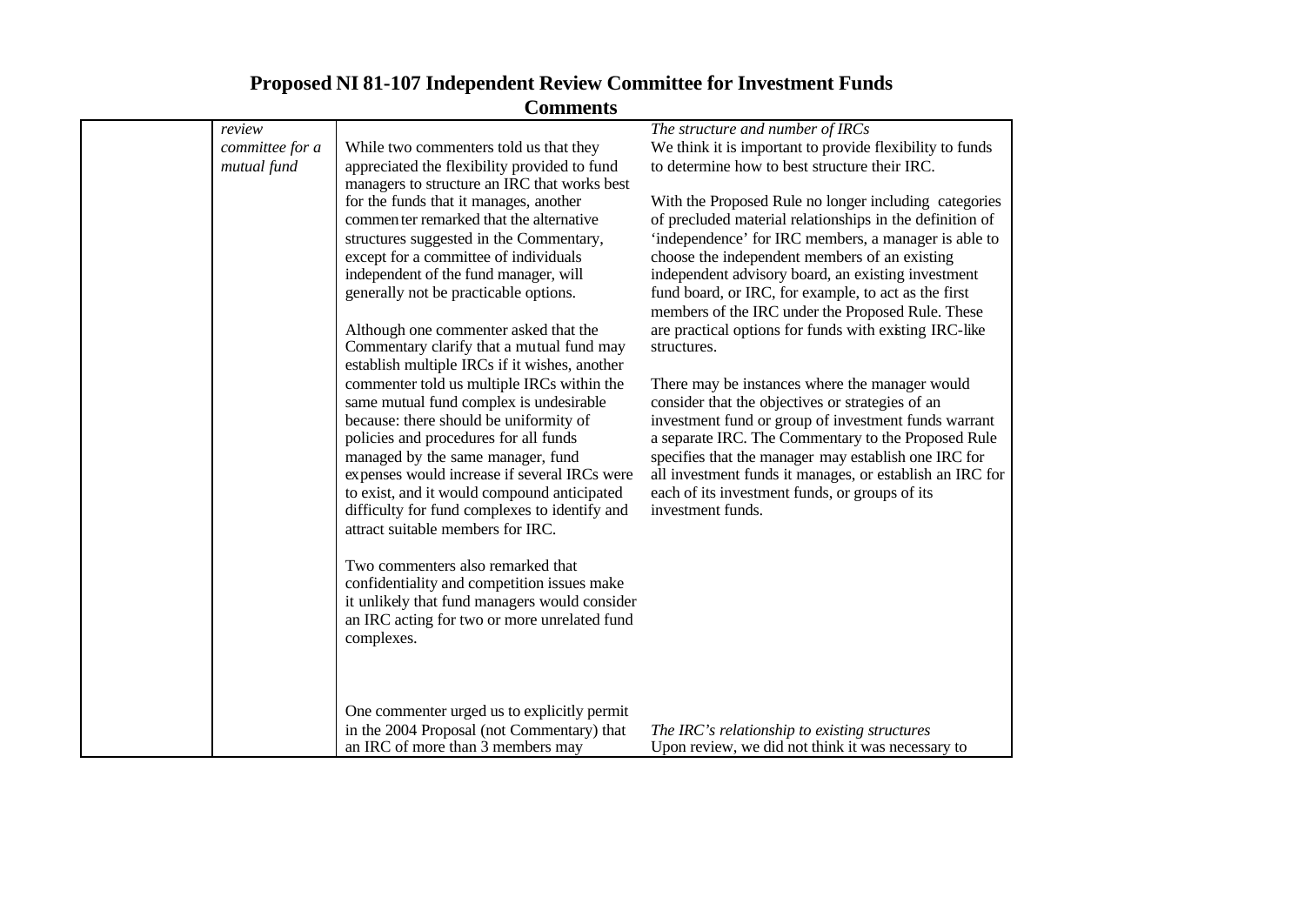|                                          |                             | delegate its responsibilities to a committee of                                               | explicitly permit the specific arrangement                                                                      |
|------------------------------------------|-----------------------------|-----------------------------------------------------------------------------------------------|-----------------------------------------------------------------------------------------------------------------|
|                                          |                             | at least 3 members, so that an entire 'board'<br>is not liable for the decisions taken by the | contemplated by the commenter.                                                                                  |
|                                          |                             | IRC.                                                                                          | While the Proposed Rule sets out the reporting                                                                  |
|                                          |                             |                                                                                               | relationship between the manager and the IRC, we                                                                |
|                                          |                             | Another commenter remarked that the 2004                                                      | would expect the manager, in the course of selecting an                                                         |
|                                          |                             | Proposal does not sufficiently delineate the<br>required scope of reporting by, or decision-  | IRC structure suitable for its investment funds, and<br>when assisting in the development of the IRC's charter, |
|                                          |                             | making authority of, an IRC in relation to<br>existing governance structures (boards)         | to consider any further reporting obligations the<br>manager wants from the IRC.                                |
|                                          |                             | already in place.                                                                             |                                                                                                                 |
|                                          |                             |                                                                                               |                                                                                                                 |
|                                          |                             | We were also told by a commenter that they<br>disagreed with our view that there was a large  |                                                                                                                 |
|                                          |                             | pool of potential IRC members.                                                                | Applicant pool for IRC members                                                                                  |
|                                          |                             |                                                                                               | Upon review and consultation, we continue to believe                                                            |
|                                          |                             |                                                                                               | that there will be a sufficient pool of potential IRC<br>members.                                               |
|                                          | Term of Office              |                                                                                               | CSA Response                                                                                                    |
| <b>Section 2.2</b><br><b>Section 2.3</b> | <i>Initial</i>              | One commenter disagreed with a maximum<br>term of 5 years, suggesting IRC members be          | While the Proposed Rule specifies a maximum 5 year<br>term, it does not limit the number of terms that an IRC   |
|                                          | Appointment<br>Composition, | permitted to serve 7 years. This commenter                                                    | member may serve. We consider the members of the                                                                |
|                                          | Term of office              | also remarked that a member who has served                                                    | IRC, who appoint replacement members after the                                                                  |
|                                          | and vacancies               | the maximum allowable term should not be<br>eligible for reappointment until two years        | manager's initial appointment, to be best-positioned to<br>judge the effectiveness of a fellow member.          |
|                                          |                             | have elapsed.                                                                                 |                                                                                                                 |
|                                          |                             | We were also asked to specify a maximum                                                       | We would expect the annual self-assessment and                                                                  |
|                                          |                             | number of years that can be served by any                                                     | committee assessment by IRC members now required                                                                |
|                                          |                             | one director, with two commenters<br>suggesting a 10 year cap, citing concern for             | by the Proposed Rule to address whether the term of a<br>member was problematic. We also believe that this is   |
|                                          |                             | members becoming entrenched both in                                                           | an area where best practices will develop.                                                                      |
|                                          |                             | viewpoints and the desire to stay.                                                            |                                                                                                                 |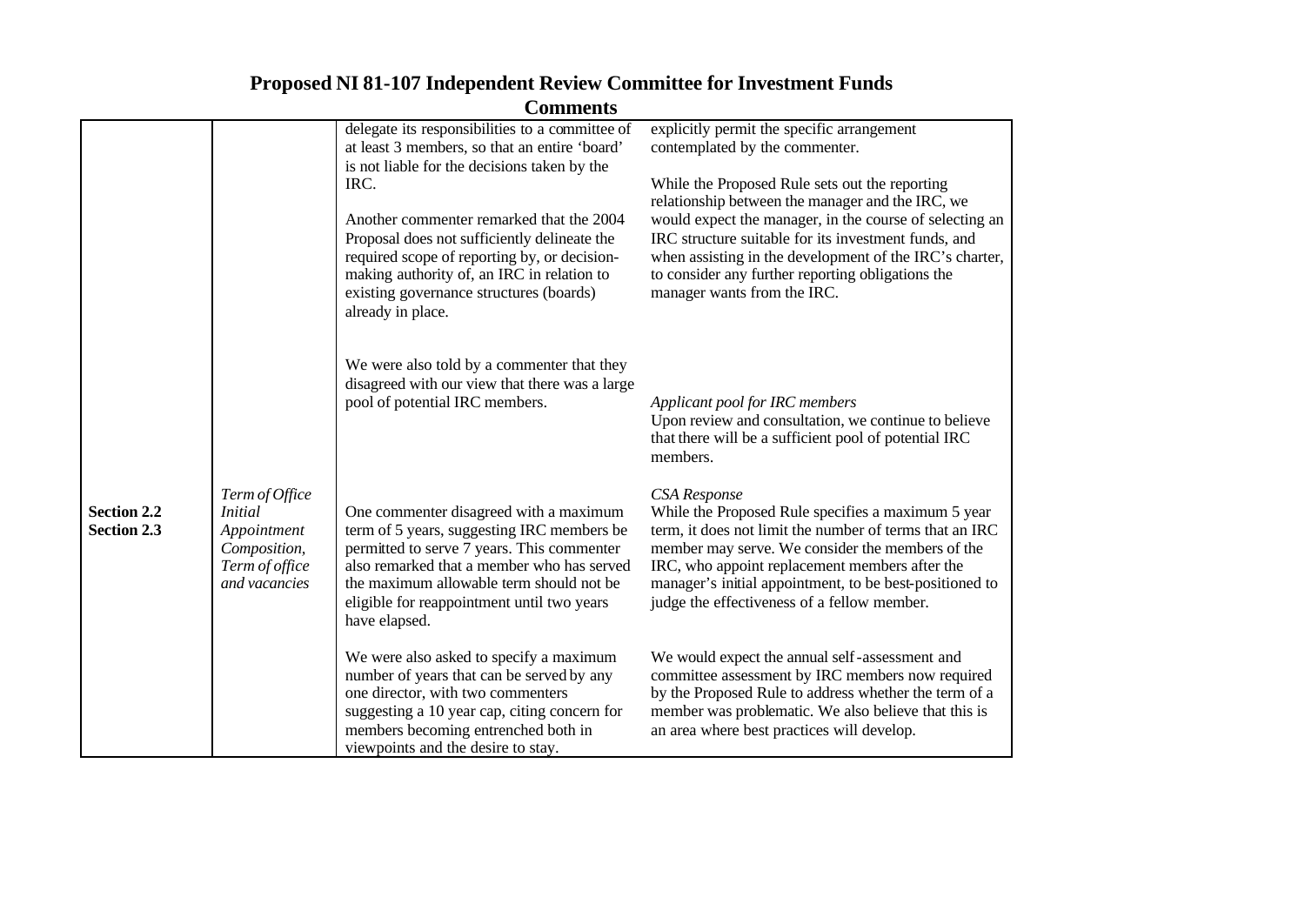|                    |              | One commenter suggested the 2004 Proposal<br>clarify how initial terms should be structured<br>so as to achieve staggered terms.                                                                                                                                                                                                                                                                                                                                                                                                            |                                                                                                                                                                                                                                                                                                                                                                                                                                                                                                                                                                                                                                                                       |
|--------------------|--------------|---------------------------------------------------------------------------------------------------------------------------------------------------------------------------------------------------------------------------------------------------------------------------------------------------------------------------------------------------------------------------------------------------------------------------------------------------------------------------------------------------------------------------------------------|-----------------------------------------------------------------------------------------------------------------------------------------------------------------------------------------------------------------------------------------------------------------------------------------------------------------------------------------------------------------------------------------------------------------------------------------------------------------------------------------------------------------------------------------------------------------------------------------------------------------------------------------------------------------------|
|                    | Appointments | Comments on appointments to the IRC were<br>split into three groups.<br>One group of comments supported the 2004<br>Proposal's requirement for the IRC to appoint<br>replacement members after the fund<br>manager's initial appointments. However, we<br>were also told by one commenter that the<br>2004 Proposal should provide the manager<br>with a forum to object such nominations, and<br>another commenter remarked that the 2004<br>Proposal should provide for investors to<br>participate in the appointment of IRC<br>members. | <b>CSA</b> Response<br>We believe the IRC's appointment of members (after<br>the manager's initial appointment), is best-suited to<br>foster an independent-minded IRC focused on the best<br>interests of the investment fund. We consider the<br>process of self-selection of the IRC to be consistent<br>with good governance practices.<br>Some commenters suggested the manager should have<br>some involvement in the selection process and we<br>agree.<br>Accordingly, the Proposed Rule now requires<br>appointments of members of the IRC to meet certain<br>minimum nominating criteria, which we would expect<br>the manager and IRC to develop together. |
|                    |              | The second group of commenters disagreed<br>with the approach in the 2004 Proposal. They<br>told us that the fund manager should be<br>solely responsible for all IRC appointments,<br>since the best interests of the mutual fund<br>ultimately lies with the fund manager, and the<br>manager is as interested as securityholders in<br>ensuring that an IRC is comprised of<br>qualified, competent people.<br>The third group of commenters remarked that<br>the manager and IRC should appoint and<br>remove members jointly.          | The Commentary to the Proposed Rule further<br>specifies our expectation that the IRC would consider<br>the manager's recommendation in selecting its<br>members.                                                                                                                                                                                                                                                                                                                                                                                                                                                                                                     |
| <b>Section 2.4</b> | Independence |                                                                                                                                                                                                                                                                                                                                                                                                                                                                                                                                             | CSA Response                                                                                                                                                                                                                                                                                                                                                                                                                                                                                                                                                                                                                                                          |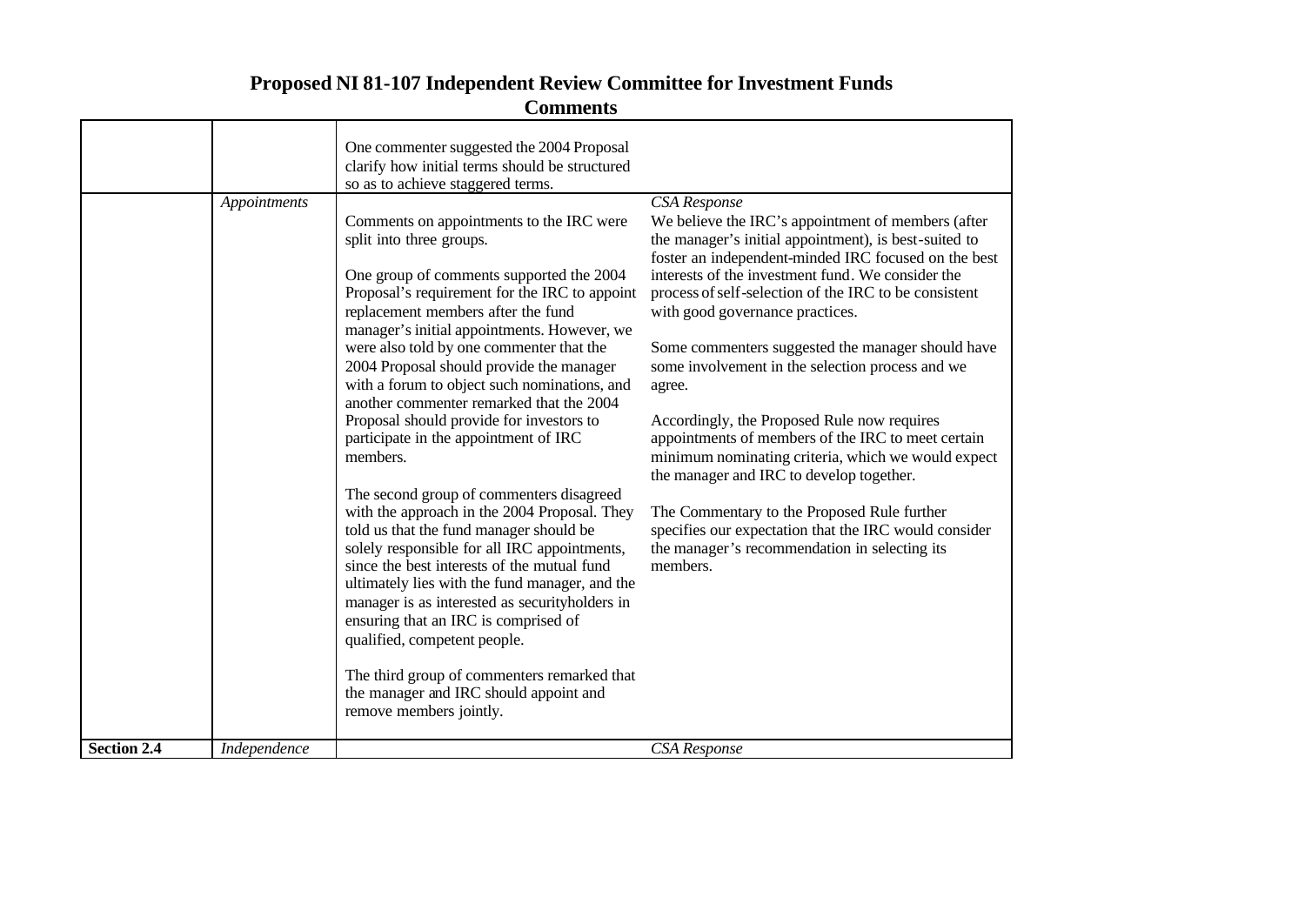| Commicius |                                                                                                                                                                                                                                                                                                                                                                                                                                                                                                                                                                                                                               |                                                                                                                                                                                                                                                                                                                                                                                                    |  |
|-----------|-------------------------------------------------------------------------------------------------------------------------------------------------------------------------------------------------------------------------------------------------------------------------------------------------------------------------------------------------------------------------------------------------------------------------------------------------------------------------------------------------------------------------------------------------------------------------------------------------------------------------------|----------------------------------------------------------------------------------------------------------------------------------------------------------------------------------------------------------------------------------------------------------------------------------------------------------------------------------------------------------------------------------------------------|--|
|           | Many commenters asked us to clarify in<br>Commentary 3 whether "material<br>relationship" includes individuals who have<br>an investment in the particular mutual fund.<br>We were told such individuals otherwise<br>qualified should not be prevented from<br>becoming a member of an IRC, as ownership<br>serves to align the interests of the IRC with<br>the mutual funds.                                                                                                                                                                                                                                               | As noted above, we believe that we can describe the<br>types of members we think would be appropriate<br>through a 'principles' based definition of<br>independence.<br>Accordingly, the Proposed Rule no longer includes<br>categories of prescribed material relationships<br>(precluded persons), as found in MI 52-110 or<br>proposed NP 58-201.                                               |  |
|           | One commenter even suggested all IRC<br>members be required to own securities in the<br>mutual funds they review, equal to a<br>minimum of one year's fees, in order to align<br>their interests with those of securityholders.<br>Two commenters disagreed with the 2004<br>Proposal permitting the board of a trust<br>company acting as trustee for the fund to<br>become members of the fund's IRC. While<br>another commenter supported this approach,<br>still another told us that the board's first<br>responsibility is to the trust company, and<br>stressed the importance of true independence<br>of the manager. | Ownership of securities of the investment fund<br>While the Commentary specifies that a "material"<br>relationship" within the definition of "independence"<br>may include ownership, we would expect only those<br>relationships which might reasonably be perceived to<br>interfere with the exercise of a member's independent<br>judgment to be considered material.                           |  |
|           | We were also asked by a commenter to<br>specify in Commentary 6 whether an IRC<br>should adopt policies and procedures<br>requiring disclosure of a member's and close<br>relatives' interests in the funds. The<br>commenter remarked that IRC members<br>should recuse themselves from discussions<br>relating to funds in which they hold<br>substantial interests.                                                                                                                                                                                                                                                        | Disclosure of interests<br>The Commentary to the Proposed Rule has been<br>revised to specify our expectation that an IRC's written<br>charter include policies and procedures that describe<br>how members of the IRC are to conduct themselves<br>when in a conflict of interest, or perceived conflict of<br>interest, with a matter being considered or about to be<br>considered, by the IRC. |  |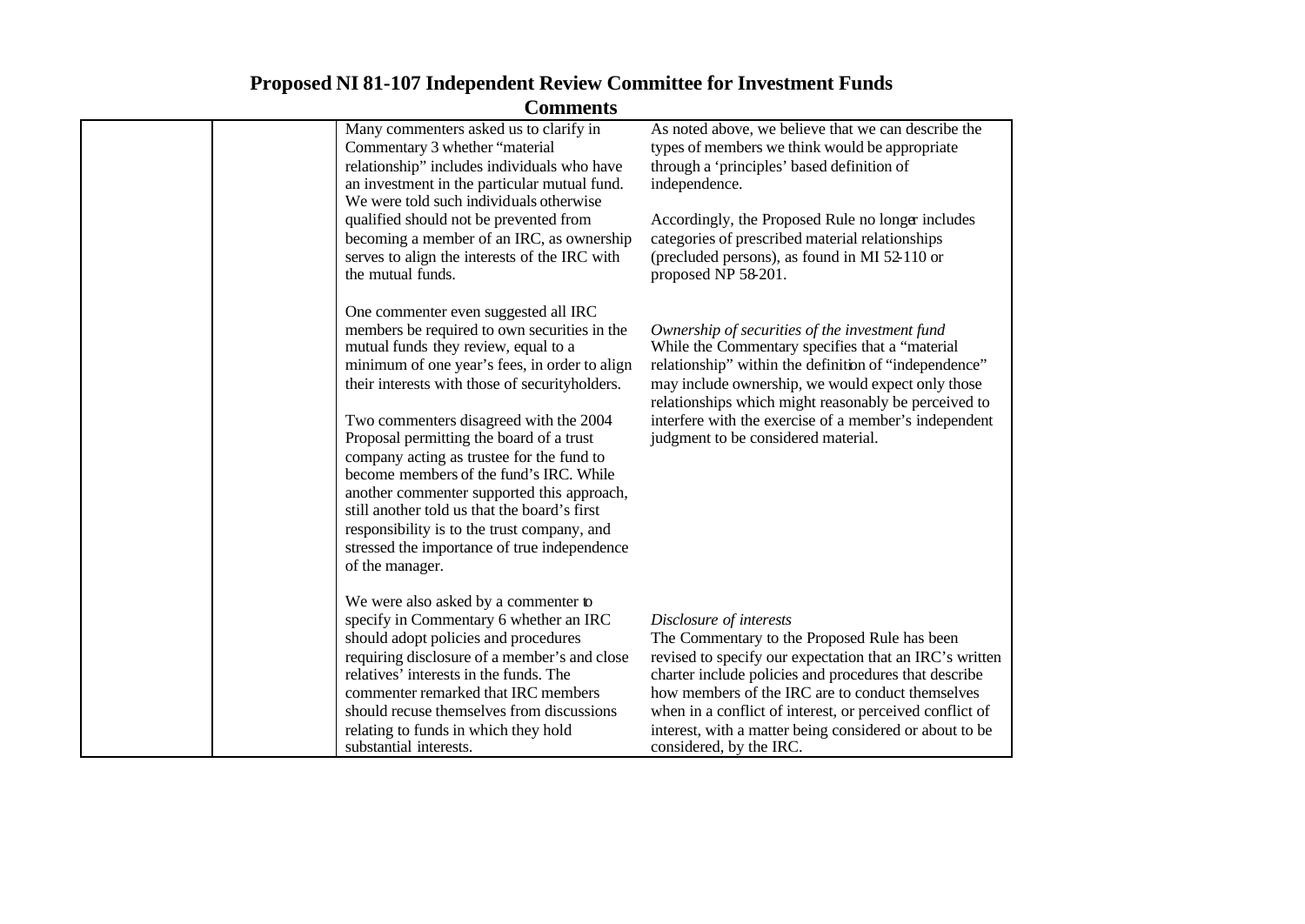|             |                  |                                                                                                                                                                                                                                                                                                                                                                                                                                                                                                                                           | We believe this is an area where best practices will<br>develop.                                                                                                                                                                                                                                                                                                                                                                                                                                                                                                                                                                                                     |
|-------------|------------------|-------------------------------------------------------------------------------------------------------------------------------------------------------------------------------------------------------------------------------------------------------------------------------------------------------------------------------------------------------------------------------------------------------------------------------------------------------------------------------------------------------------------------------------------|----------------------------------------------------------------------------------------------------------------------------------------------------------------------------------------------------------------------------------------------------------------------------------------------------------------------------------------------------------------------------------------------------------------------------------------------------------------------------------------------------------------------------------------------------------------------------------------------------------------------------------------------------------------------|
| Section 2.5 | Responsibilities | Two industry commenters told us that the<br>requirement for the IRC to deliberate in the<br>absence of management was impractical and<br>unnecessary. They suggested the IRC should<br>be allowed to decide whether to include or<br>exclude representatives of the manager from<br>its proceedings. Alternatively, one of these<br>commenters told us that Commentary 2<br>should clarify that the IRC can meet with<br>representatives of the manager or any entity<br>related to the manager to discuss any matters<br>before the IRC. | CSA Response<br>The IRC's deliberations<br>Part 3 of the Proposed Rule now sets out the<br>responsibilities of the IRC.<br>Given the IRC's focus on management decisions that<br>involve a conflict of interest for the manager, we<br>continue to believe that the IRC should make its<br>decisions in the absence of any representative of the<br>manager, or an entity related to the manager.<br>However, in response to the comments, the<br>Commentary now clearly reiterates our view that the<br>IRC may meet with management or any person who is<br>not considered 'independent' as defined in the<br>Proposed Rule, to discuss any matter before the IRC. |
|             |                  | One commenter asked us to move the phrase<br>"provide impartial judgement" to the<br>Commentary, since the IRC members will be<br>independent and their duty is to recommend<br>what would be a "fair and reasonable result".<br>Another commenter told us that the criteria<br>for review by the IRC of a matter referred to<br>it should include that the proposed action by<br>the manager is in the fund's best interests.                                                                                                            | The IRC's review and determination<br>Part 5 of the Proposed Rule now sets out the<br>determination that the IRC must form in its review of<br>conflict of interest matters.<br>For the manager to proceed with certain types of<br>prohibited transactions without regulatory approval<br>(inter-fund trading, purchases of securities of related<br>issuers and purchases of securities underwritten by<br>related underwriters), the prior approval of the IRC<br>must now be obtained.<br>For any other proposed course of action by the<br>manager                                                                                                              |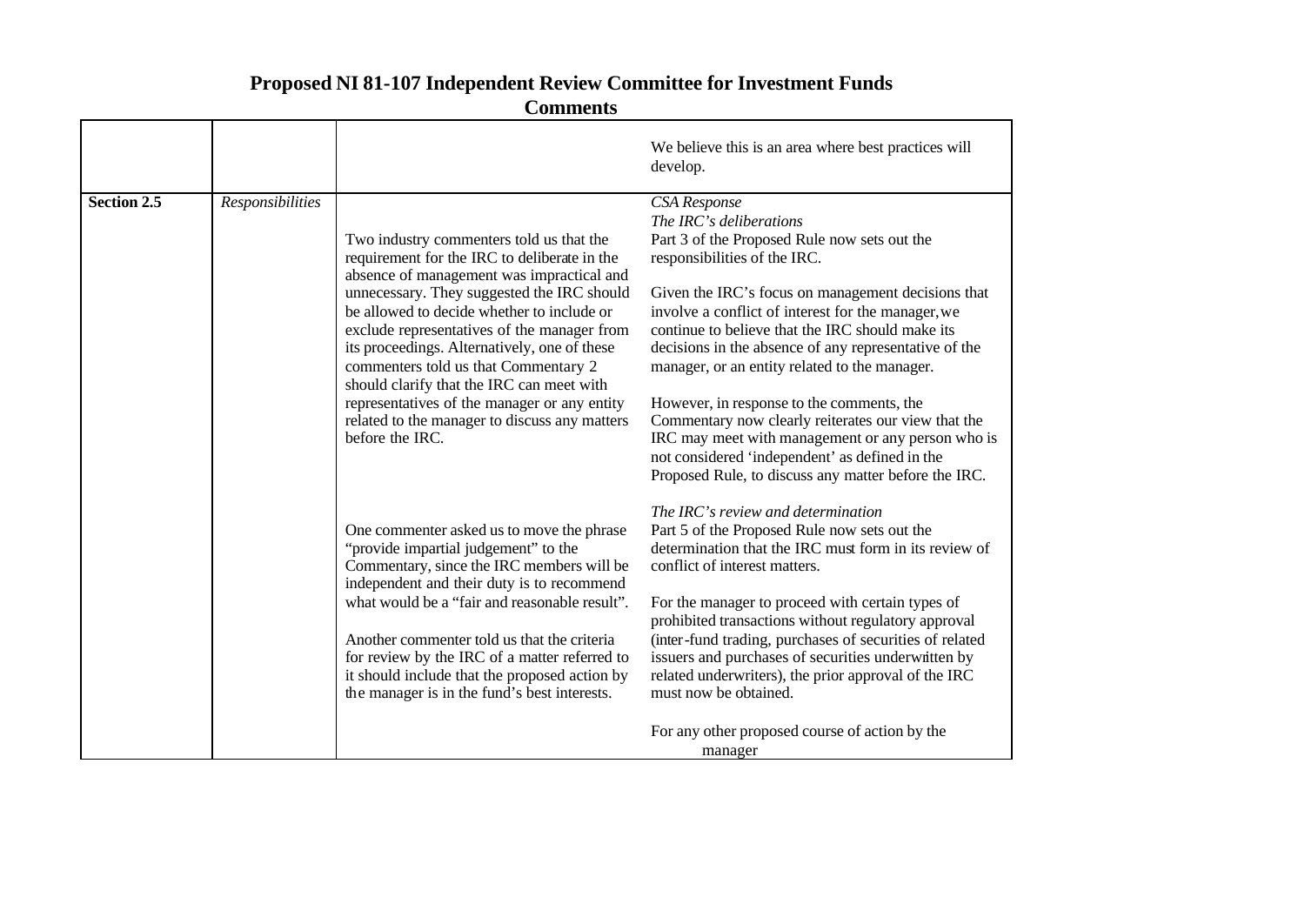| that involves or may be perceived to involve a conflict                                             |
|-----------------------------------------------------------------------------------------------------|
| interest for the manager, we continue to believe a                                                  |
| determination of the IRC of whether the action is a fair                                            |
|                                                                                                     |
| reasonable result for the investment fund is appropriate.                                           |
|                                                                                                     |
| We were persuaded by the commenters who told us to                                                  |
| set specific parameters around the IRC's mandate and                                                |
| responsibilities, which form the basis of the IRC's                                                 |
|                                                                                                     |
|                                                                                                     |
| Accordingly, Part 3 of the Proposed Rule now sets out                                               |
| the functions we expect the IRC to fulfill. We consider                                             |
| many of the IRC's obligations under this part-regular                                               |
| assessments, reporting obligations, for example – to be                                             |
|                                                                                                     |
|                                                                                                     |
| We believe the changes made in the Proposed Rule will                                               |
| ensure a minimum governance standard among all                                                      |
| investment funds subject to the instrument, and a level                                             |
|                                                                                                     |
|                                                                                                     |
| In response to comments, the Commentary to the<br>Proposed Rule has been revised to specify that we |
| would expect an IRC of multiple fund families to                                                    |
| prepare a separate charter for each fund family.                                                    |
|                                                                                                     |
| The Proposed Rule has also been revised to state that                                               |
| any mandate of the IRC beyond the scope of the                                                      |
| Proposed Rule must be by mutual agreement of the                                                    |
|                                                                                                     |
|                                                                                                     |
|                                                                                                     |
|                                                                                                     |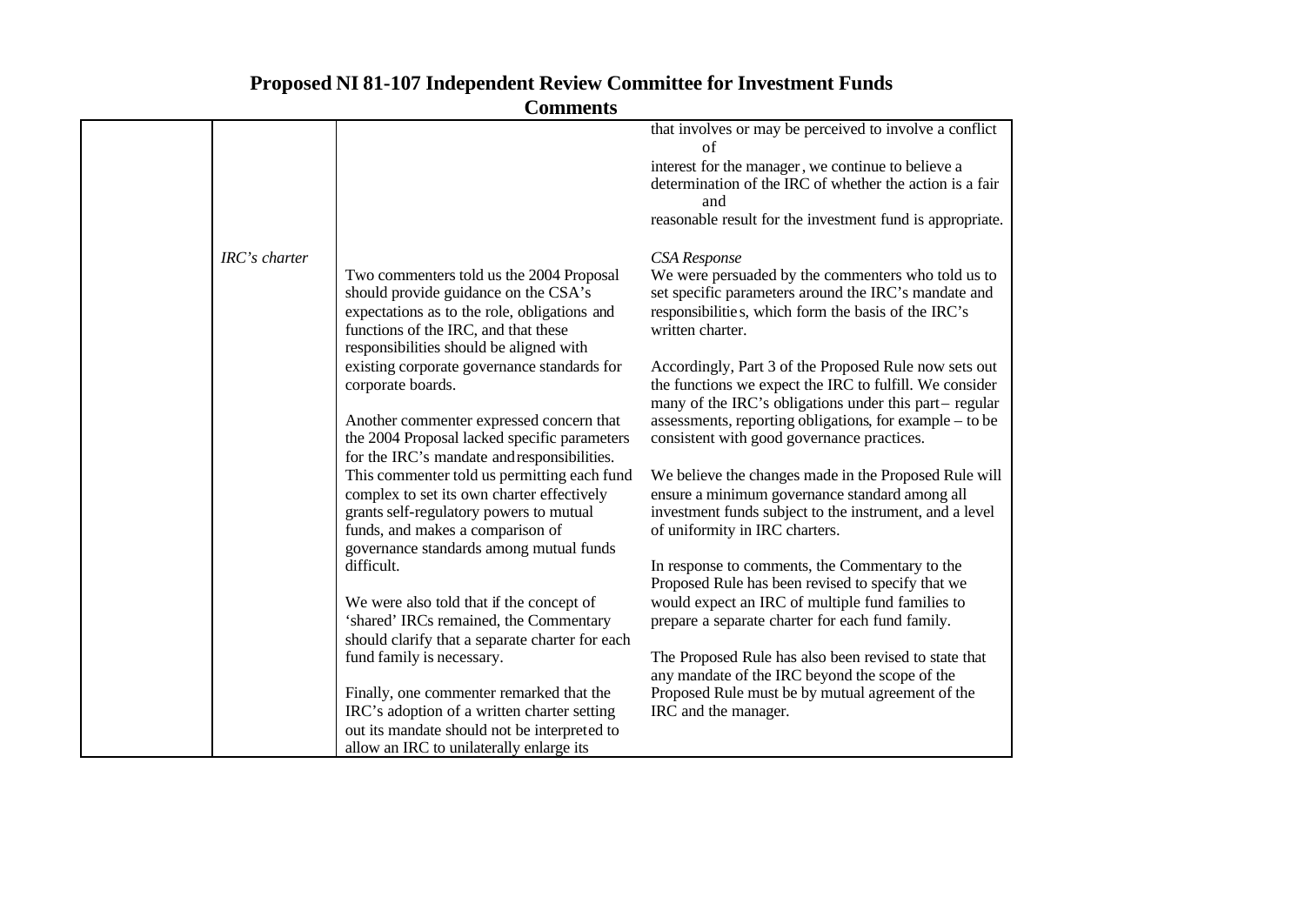|                    |                  | Сонниспь                                                                                                                                                                                                                                                                                                                                                                         |                                                                                                                                                                                                                                                                                                                                                                                                                                                                                                                                                                                                        |
|--------------------|------------------|----------------------------------------------------------------------------------------------------------------------------------------------------------------------------------------------------------------------------------------------------------------------------------------------------------------------------------------------------------------------------------|--------------------------------------------------------------------------------------------------------------------------------------------------------------------------------------------------------------------------------------------------------------------------------------------------------------------------------------------------------------------------------------------------------------------------------------------------------------------------------------------------------------------------------------------------------------------------------------------------------|
|                    |                  | mandate or powers beyond 2004 Proposal,                                                                                                                                                                                                                                                                                                                                          |                                                                                                                                                                                                                                                                                                                                                                                                                                                                                                                                                                                                        |
|                    |                  | without the fund manager's consent.                                                                                                                                                                                                                                                                                                                                              |                                                                                                                                                                                                                                                                                                                                                                                                                                                                                                                                                                                                        |
| <b>Section 2.6</b> | Standard of care | One commenter remarked that the standard of<br>care for IRC members should be to act in the<br>best interests of fund securityholders, since<br>there may be instances where a mutual fund<br>might stand to benefit from transactions that<br>do not directly benefit securityholders.<br>Another commenter also suggested that we<br>delete Commentary 2 as it is unnecessary. | <b>CSA</b> Response<br>We believe the standard of care for a member of the<br>IRC when carrying out his or her function should be to<br>act 'in the best interests of the investment fund'. This<br>standard is consistent with the manager's standard of<br>care and the standard of care expected of directors of<br>corporate boards.<br>The Commentary now describes our expectation that<br>any consideration by the IRC of the best interests of the<br>investment fund would, first and foremost, be a<br>consideration of the best interests of the securityholders<br>in the investment fund. |
| <b>Section 2.7</b> | Authority        | One commenter asked us to give the IRC the<br>authority to require indemnification by the<br>fund manager or the fund under appropriate<br>circumstances.                                                                                                                                                                                                                        | CSA Response<br>We disagree that the IRC should have the authority to<br>require the manager or investment fund to indemnify<br>them.<br>The Proposed Rule permits an investment fund and<br>manager to indemnify and insure the members of the<br>IRC, consistent with the CBCA. We believe this is an<br>area where industry practice may develop.                                                                                                                                                                                                                                                   |
|                    |                  | As a technical matter, two commenters<br>remarked that the 2004 Proposal must<br>provide the mutual funds and the fund<br>manager with an exemption from Part 5 of NI<br>81-102 (and corresponding Section 3.2 of the<br>2004 Proposal), for expenses related to<br>compliance with the 2004 Proposal.                                                                           | Technical concern<br>Upon review, we do not consider the expenses incurred<br>by the introduction of the IRC in the Proposed Rule to<br>be caught by section 5.1 of NI 81-102.<br>Our view is that the purpose of section 5.1 is not to<br>capture the costs associated with compliance by an<br>investment fund of new regulatory requirements.                                                                                                                                                                                                                                                       |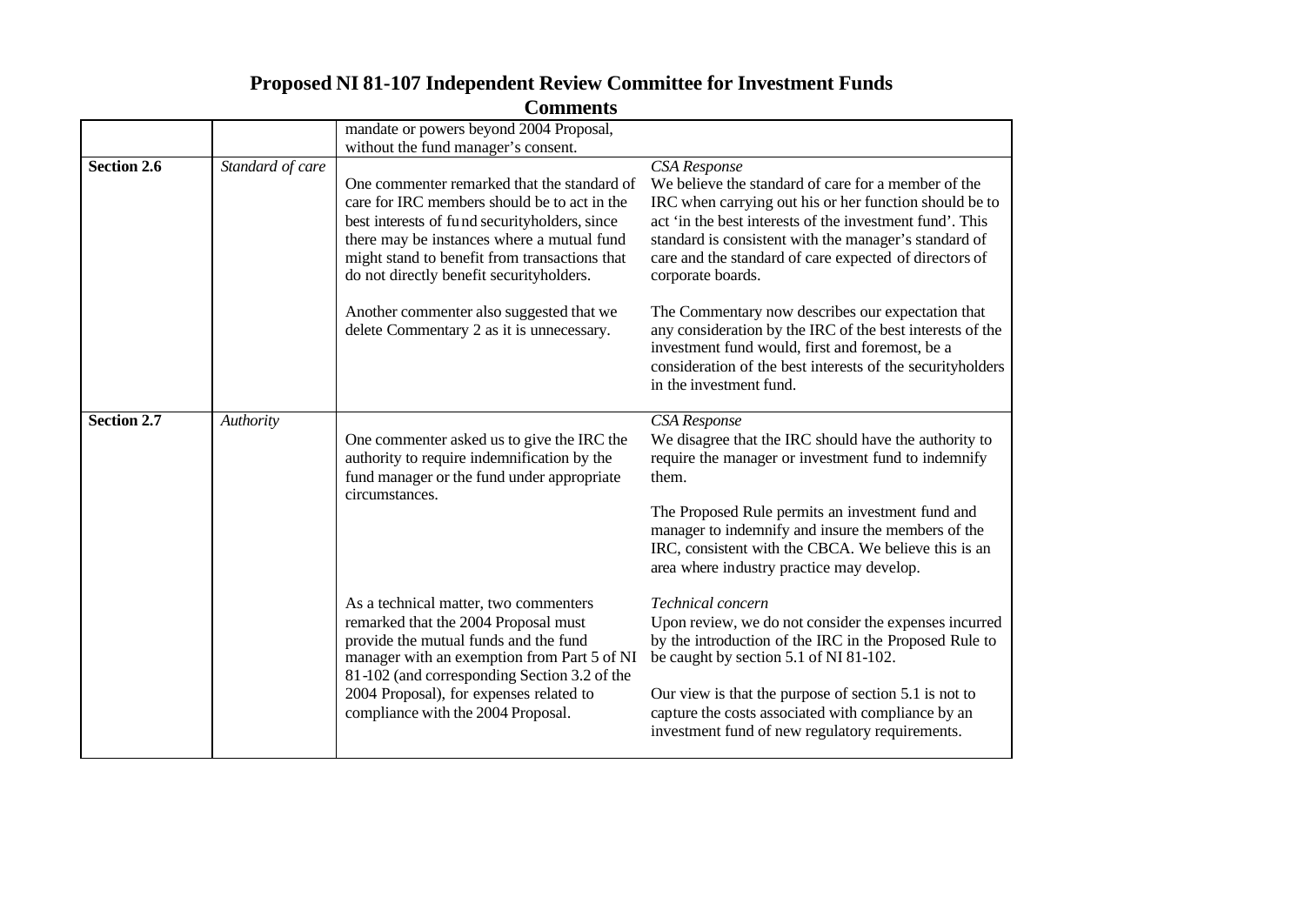|                 | Comments                                                                                   |                                                                                                                |
|-----------------|--------------------------------------------------------------------------------------------|----------------------------------------------------------------------------------------------------------------|
| <b>Indirect</b> |                                                                                            | CSA Response                                                                                                   |
| compensation by | While one industry commenter agreed with                                                   | We were persuaded by the commenters who told us to                                                             |
| the manager     | us that a fund manager's direct or indirect<br>compensation to the IRC would seriously     | allow the manager to indirectly pay (by absorbing the<br>costs) at least some of the costs associated with the |
|                 | undermine the independence of IRC                                                          | IRC. Particularly convincing to us were the comments                                                           |
|                 | members from the manager, an investor                                                      | that discussed the effect on the MER of smaller                                                                |
|                 | advocate told us that fund investors should                                                | investment funds if they are not permitted to have the                                                         |
|                 | not have to pay to keep managers honest; the<br>costs of the IRC should be included in the | manager absorb the costs of the IRC.                                                                           |
|                 | services provided by the manager for its fees.                                             | We are satisfied that the provisions in the Proposed                                                           |
|                 |                                                                                            | Rule that require the IRC to set its own compensation,                                                         |
|                 | Still another commenter told us that                                                       | and mandate that the IRC be 100 percent                                                                        |
|                 | prohibiting indirect compensation by the                                                   | "independent", fosters an independent-minded IRC and                                                           |
|                 | manager to the IRC will not make the IRC                                                   | avoids any undue manager influence Accordingly, the                                                            |
|                 | more or less independent from a practical                                                  | Commentary to the Proposed now specifies a manager                                                             |
|                 | perspective.                                                                               | is not prohibited from reimbursing the investment fund<br>for the fees and expenses incurred by the IRC.       |
|                 | A large number of industry commenters                                                      |                                                                                                                |
|                 | remarked that preventing a manager from                                                    |                                                                                                                |
|                 | absorbing the costs of the IRC demonstrated                                                |                                                                                                                |
|                 | our lack of understanding of how expenses                                                  |                                                                                                                |
|                 | are often charged to, and recovered from,                                                  |                                                                                                                |
|                 | mutual funds.                                                                              |                                                                                                                |
|                 |                                                                                            |                                                                                                                |
|                 | These commenters explained that typically in                                               |                                                                                                                |
|                 | fund companies there is a 'pool' of costs that                                             |                                                                                                                |
|                 | are chargeable to the funds which are                                                      |                                                                                                                |
|                 | allocated between all of the funds managed                                                 |                                                                                                                |
|                 | by a manager. These costs are then added to                                                |                                                                                                                |
|                 | the 'direct' costs charged to a fund and                                                   |                                                                                                                |
|                 | included in the management fee for that fund.                                              |                                                                                                                |
|                 | In many cases, fund managers will absorb                                                   |                                                                                                                |
|                 | some expenses rather than passing them to                                                  |                                                                                                                |
|                 | the fund to maintain a management expense                                                  |                                                                                                                |
|                 | ration ("MER") at a competitive level.                                                     |                                                                                                                |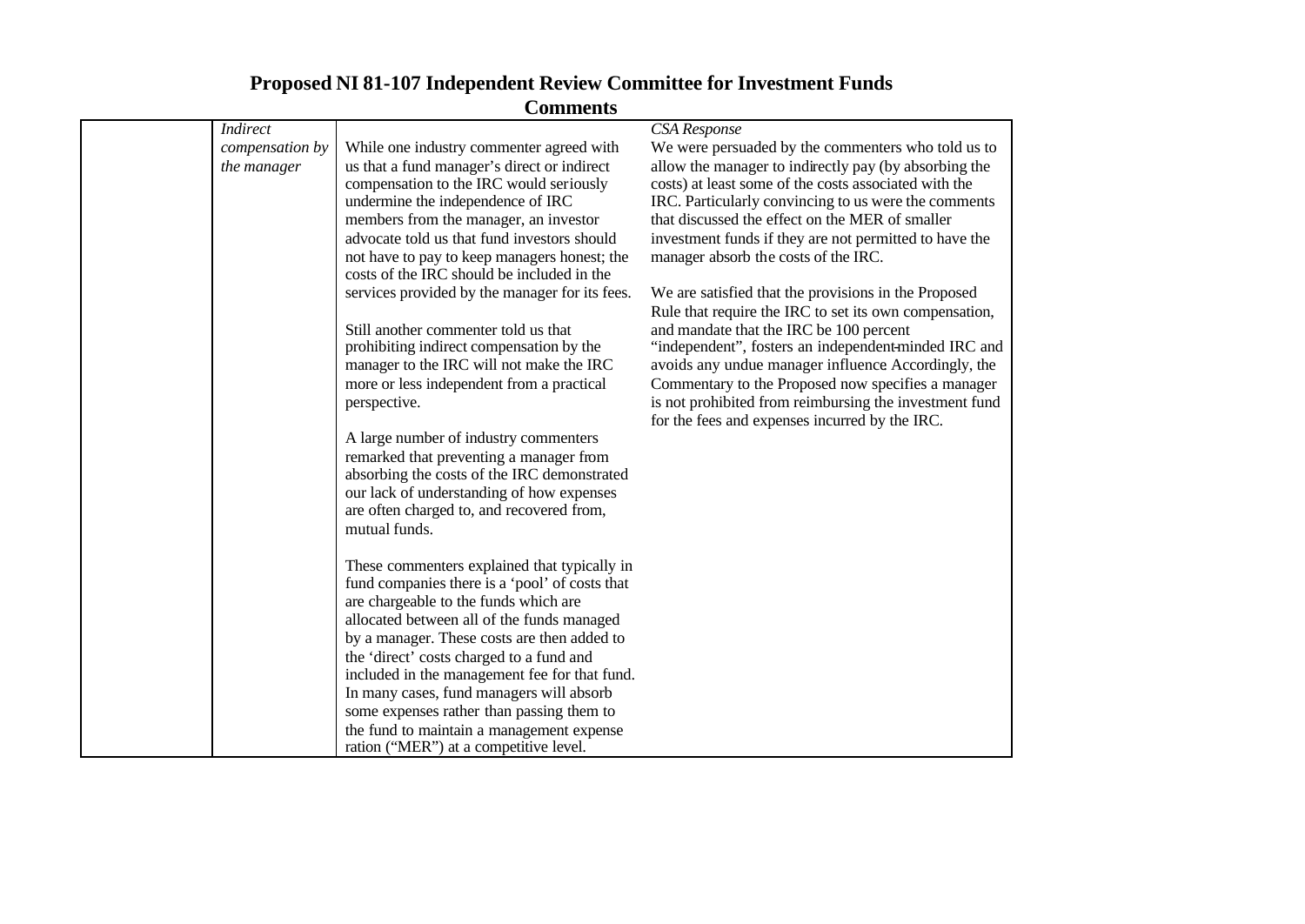|              | We were told that if the 2004 Proposal<br>prevents a manager from absorbing the costs<br>of the IRC, the MERs of mutual funds will<br>increase and depending on the size of the<br>fund complex, the increases may be<br>significant and negatively impact fund<br>performance. This, we were told, is<br>particularly relevant for smaller funds. |                                                                                                                                                                                                                                                 |
|--------------|----------------------------------------------------------------------------------------------------------------------------------------------------------------------------------------------------------------------------------------------------------------------------------------------------------------------------------------------------|-------------------------------------------------------------------------------------------------------------------------------------------------------------------------------------------------------------------------------------------------|
| IRC setting  |                                                                                                                                                                                                                                                                                                                                                    | CSA Response                                                                                                                                                                                                                                    |
| compensation |                                                                                                                                                                                                                                                                                                                                                    | Conflict of interest for the IRC                                                                                                                                                                                                                |
|              | Commenters had differing views on whether<br>IRC members in setting their own<br>compensation put themselves in a conflict of<br>interest situation. Three commenters told us                                                                                                                                                                      | We do not believe that the IRC setting its own<br>compensation will interfere with the exercise of a<br>member's independent judgment.                                                                                                          |
|              | yes it did, while one commenter said it did<br>not, although suggested we clarify this in the<br>Commentary under Section 2.4.                                                                                                                                                                                                                     | The Commentary to the Proposed Rule now articulates<br>this position.                                                                                                                                                                           |
|              | We also received varied opinions on whether<br>IRC members should set their own<br>compensation.                                                                                                                                                                                                                                                   | Setting its own compensation<br>We strongly believe that the IRC setting its own<br>compensation will foster an independent-minded<br>committee, and will avoid undue manager influence.<br>This requirement is consistent with good governance |
|              | Three commenters told us the fund manager<br>should set the IRC's compensation or have a<br>veto power, as a 'check' on possible abuses                                                                                                                                                                                                            | practices, and we believe it will be an area where<br>industry best practices develop.                                                                                                                                                          |
|              | by IRC members.                                                                                                                                                                                                                                                                                                                                    | We agree, however, with those commenters who told<br>us the manager should have a role in determining the                                                                                                                                       |
|              | Two other commenters suggested the IRC's<br>compensation be set jointly by the manager<br>and the IRC.                                                                                                                                                                                                                                             | IRC's compensation, and that the compensation set by<br>the IRC should be disclosed.                                                                                                                                                            |
|              |                                                                                                                                                                                                                                                                                                                                                    | Accordingly, the Proposed Rule now requires that                                                                                                                                                                                                |
|              | Another commenter remarked that another                                                                                                                                                                                                                                                                                                            | (i) in setting its compensation and expenses, the IRC                                                                                                                                                                                           |
|              | body should approve the IRC's                                                                                                                                                                                                                                                                                                                      | must consider the manager's recommendation, and                                                                                                                                                                                                 |
|              | compensation.                                                                                                                                                                                                                                                                                                                                      | (ii) in the newly required annual report prepared by the                                                                                                                                                                                        |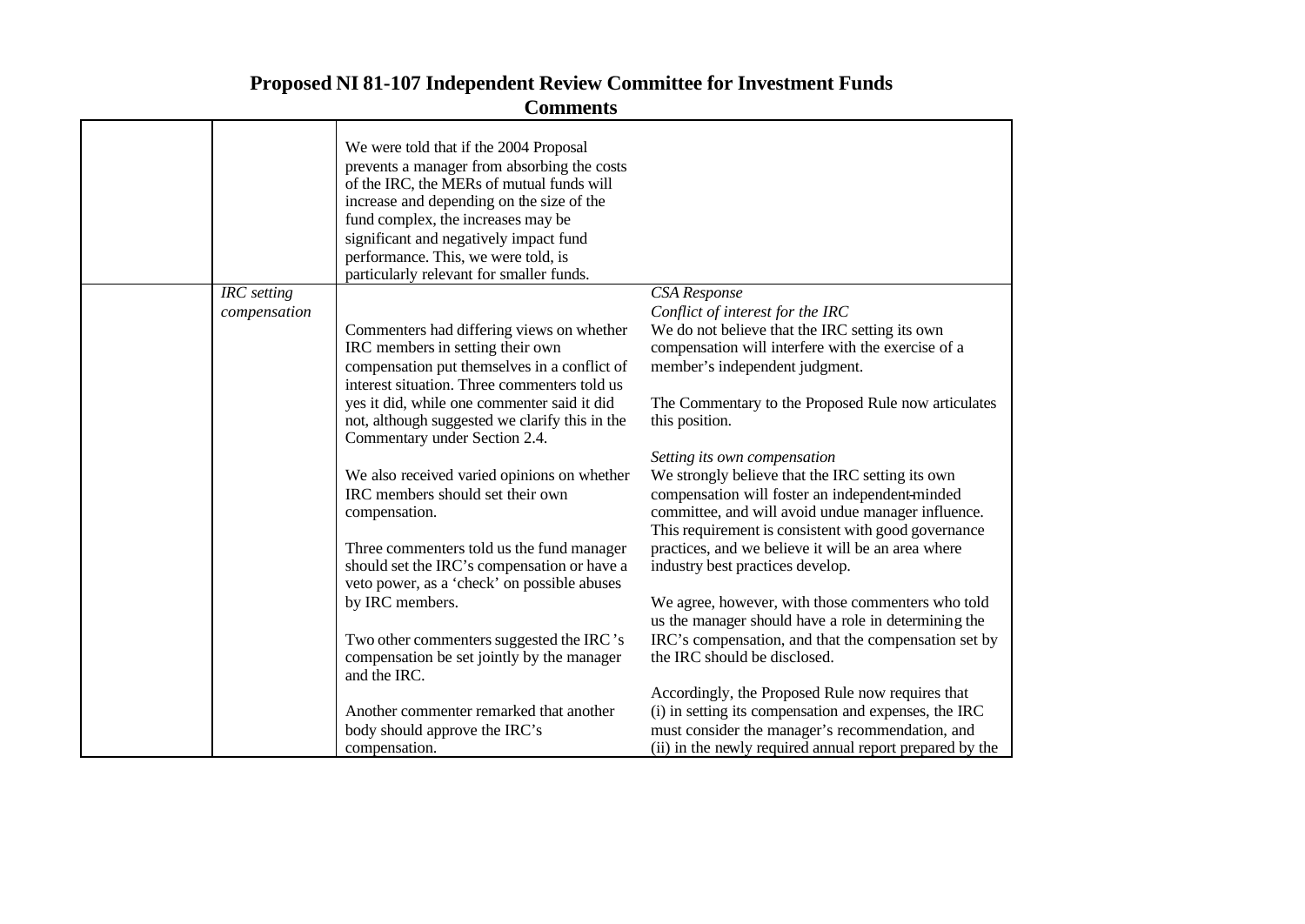|                    |           | <b>Comments</b>                                                                                                                                                                                                                                                                                                                                                                                                                                                                                                                                                                                                                                                                                                                                                               |                                                                                                                                                                                                                                                                                                                                                                                                                                                                                                                                                                                                                                                                                                                                                                                                                             |
|--------------------|-----------|-------------------------------------------------------------------------------------------------------------------------------------------------------------------------------------------------------------------------------------------------------------------------------------------------------------------------------------------------------------------------------------------------------------------------------------------------------------------------------------------------------------------------------------------------------------------------------------------------------------------------------------------------------------------------------------------------------------------------------------------------------------------------------|-----------------------------------------------------------------------------------------------------------------------------------------------------------------------------------------------------------------------------------------------------------------------------------------------------------------------------------------------------------------------------------------------------------------------------------------------------------------------------------------------------------------------------------------------------------------------------------------------------------------------------------------------------------------------------------------------------------------------------------------------------------------------------------------------------------------------------|
|                    |           | Alternatively, these commenters told us that<br>if the IRC sets its own compensation, the<br>compensation set, any rejection of the<br>manager's recommendation (for<br>compensation and expenses), and the<br>expenses incurred by the IRC for external<br>advisers, should be subject to mandatory<br>disclosure in the funds' continuous disclosure                                                                                                                                                                                                                                                                                                                                                                                                                        | IRC to securityholders, the IRC must disclose any<br>instance where the IRC, in setting its compensation and<br>expenses, did not follow the recommendation of the<br>manager.<br>The consequential amendments accompanying the<br>Proposed Rule set out additional prospectus disclosure<br>requirements concerning the IRC's compensation.                                                                                                                                                                                                                                                                                                                                                                                                                                                                                |
|                    |           | documents.<br>It was also suggested that the 2004 Proposal<br>provide some guidance regarding the method<br>by which compensation scales should be<br>determined.                                                                                                                                                                                                                                                                                                                                                                                                                                                                                                                                                                                                             |                                                                                                                                                                                                                                                                                                                                                                                                                                                                                                                                                                                                                                                                                                                                                                                                                             |
| <b>Section 2.8</b> | Liability | Three commenters told us that the 2004<br>Proposal, not Commentary, must speak to the<br>liability of members of the IRC. One of these<br>commenters also remarked that the 2004<br>Proposal should provide that IRC members<br>are protected by the "business judgment"<br>rule," saying Section 2.6 may not provide<br>adequate protection for a committee member.<br>One commenter pointed out that the 2004<br>Proposal does not address manager liability.<br>They told us it is unclear what liability the<br>manager will incur if it follows the direction<br>of the IRC to the detriment of the fund and<br>investors, or how a manager's liability will be<br>affected if it does not follow the IRC's<br>direction but no harm to the fund or investor<br>results. | <b>CSA</b> Response<br>Liability of IRC members<br>The Proposed Rule now specifies that the investment<br>fund and manager may indemnify and insure members<br>of the IRC. For greater certainty, we have used<br>terminolo gy consistent with the Canada Business<br>Corporations Act (CBCA).<br>The Proposed Rule now also provides greater<br>specificity of the limits on the IRC's mandate and its<br>duty of care. We have been advised by external counsel<br>hired to assist us on the issue of liability, that these<br>drafting changes (which mirror terminology used in the<br>CBCA, where appropriate) will sufficiently limit the<br>liability of members of the IRC to their mandate. It also<br>increases the likelihood of a member's ability to invoke<br>the common law defences available to directors. |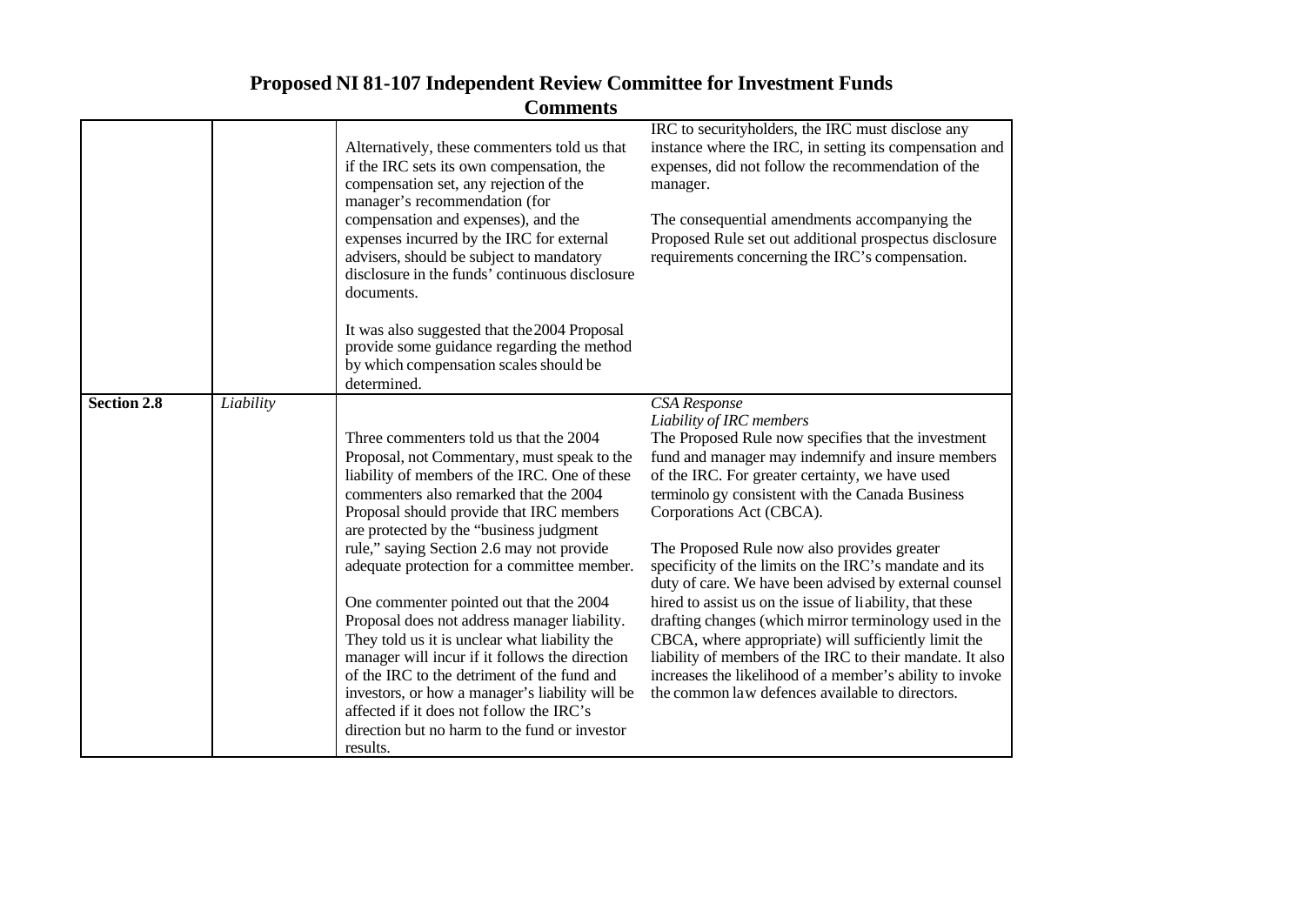| <b>Proposed NI 81-107 Independent Review Committee for Investment Funds</b> |
|-----------------------------------------------------------------------------|
| <b>Comments</b>                                                             |

|                                                    | Another commenter strongly urged us to<br>clearly establish the responsibility and<br>accountability of the fund manager. This<br>commenter suggested that the current<br>standard of care in securities legislation be<br>moved to the beginning of Part 3.                                                                                                                                                                                                                                  | Manager liability<br>The Proposed Rule now contains a standard of care<br>provision for the manager, which mirrors the statutory<br>standard of care provision for managers found in some<br>jurisdictions.<br>The inclusion of this provision in the Proposed Rule<br>emphasizes our view that the manager is ultimately<br>responsible, and therefore liable, for the decisions it<br>makes on behalf of the investment funds it manages.<br>This is further highlighted in now Part 5 of the<br>Proposed Rule which specifies that prior to referring a<br>matter to the IRC, the manager must first decide on the<br>action it proposes to take, having regard to its duties<br>under securities legislation.<br>The Commentary to Part 5 of the Proposed Rule further<br>states our position that a referral by the manager to the<br>IRC of a proposed action in no way detracts from the<br>manager's statutory obligations. |
|----------------------------------------------------|-----------------------------------------------------------------------------------------------------------------------------------------------------------------------------------------------------------------------------------------------------------------------------------------------------------------------------------------------------------------------------------------------------------------------------------------------------------------------------------------------|-------------------------------------------------------------------------------------------------------------------------------------------------------------------------------------------------------------------------------------------------------------------------------------------------------------------------------------------------------------------------------------------------------------------------------------------------------------------------------------------------------------------------------------------------------------------------------------------------------------------------------------------------------------------------------------------------------------------------------------------------------------------------------------------------------------------------------------------------------------------------------------------------------------------------------------|
| <i>Insurance</i><br>coverage for<br>IRC negligence | A large number of industry commenters told<br>us we must clarify if Commentary 2 is meant<br>to exclude insurance coverage for an IRC<br>member's negligence. These commenters<br>submitted a mutual fund should be permitted<br>to purchase coverage for a breach of a<br>standard of care, as permitted under the<br>CBCA. We were told that in the absence of<br>proficiency requirements and ongoing<br>education standards, negligence and breach<br>of standard of care are of concern. | <b>CSA</b> Response<br>As noted above, the Proposed Rule has been revised to<br>permit an investment fund and/or the manager to<br>indemnify and insure members of the IRC.<br>We were persuaded by those commenters who told us<br>we should permit insurance coverage of IRC members<br>in a manner consistent with similar provisions in the<br>CBCA. We have made this change.                                                                                                                                                                                                                                                                                                                                                                                                                                                                                                                                                  |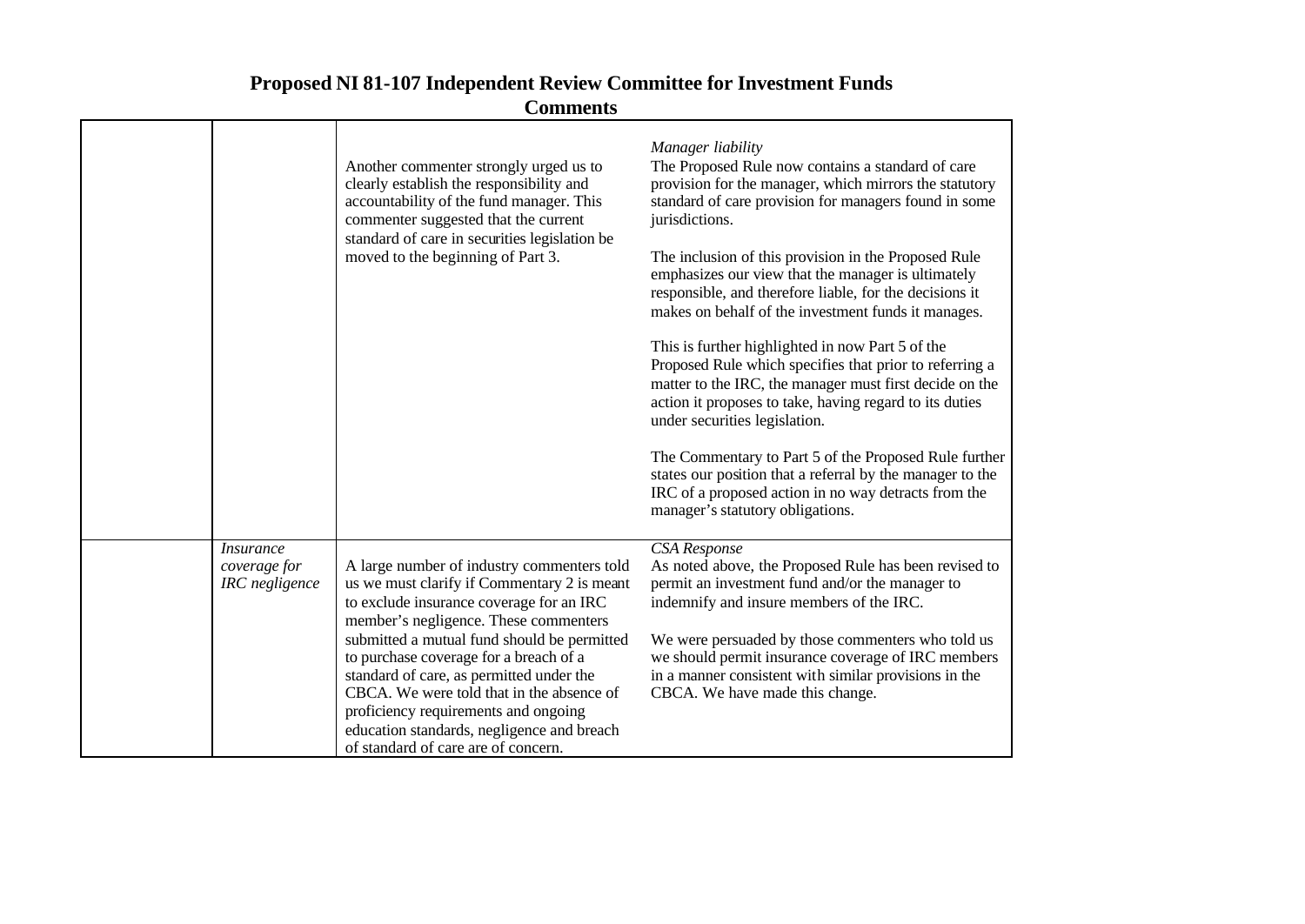|              |                           | While one commenter remarked that if<br>Director & Officer ("D&O") insurance does<br>not cover negligence, they saw no benefit to<br>insurance, another commenter acknowledged<br>that Commentary 2 is consistent with the<br>OBCA.                                                                                                                                                        |                                                                                                                                                                                                                                                                                                                                                                                                                                                                            |
|--------------|---------------------------|--------------------------------------------------------------------------------------------------------------------------------------------------------------------------------------------------------------------------------------------------------------------------------------------------------------------------------------------------------------------------------------------|----------------------------------------------------------------------------------------------------------------------------------------------------------------------------------------------------------------------------------------------------------------------------------------------------------------------------------------------------------------------------------------------------------------------------------------------------------------------------|
|              |                           | As an alternative to funds indemnifying or<br>insuring IRC members for negligence, one<br>commenter urged us to permit fund managers                                                                                                                                                                                                                                                       |                                                                                                                                                                                                                                                                                                                                                                                                                                                                            |
|              |                           | to purchase such insurance.                                                                                                                                                                                                                                                                                                                                                                |                                                                                                                                                                                                                                                                                                                                                                                                                                                                            |
| Section 2.9  | Proceedings               | One commenter told us that the 2004<br>Proposal should require the IRC's records to<br>be available to investors upon request.<br>Another commenter remarked that where an<br>IRC is shared with another fund manager or<br>managers, the maintenance of records may be<br>problematic and cumbersome.                                                                                     | <b>CSA</b> Response<br>The Proposed Rule does not require the IRC's records<br>to be made available to securityholders upon request.<br>We believe this is consistent with governance practices<br>of corporate boards.<br>While we agree with the commenter who told us that<br>recordkeeping may be troublesome where an IRC is<br>shared with another manager or investment fund<br>complex, we still believe it is feasible for managers to<br>share an $\text{IRC}$ . |
| Section 2.10 | Ceasing to be a<br>member | While one commenter sought assurance that<br>all individuals will cease to be members of an<br>IRC in instances of a change of control of the<br>manager, in addition to a change of manager,<br>another commenter told us not to mandate a<br>change of all IRC members in these<br>circumstances.<br>This commenter remarked that changing the<br>IRC in such instances does not benefit | <b>CSA</b> Response<br>We agree with the commenter who told us that a<br>change of control of the manager should cause<br>individuals to cease to be members of an IRC. We have<br>made this change.<br>We continue to believe that a new manager should<br>have the opportunity to appoint the first members of<br>the fund's IRC, having regard to the investment<br>objectives and strategies it is proposing for the<br>investment fund.                               |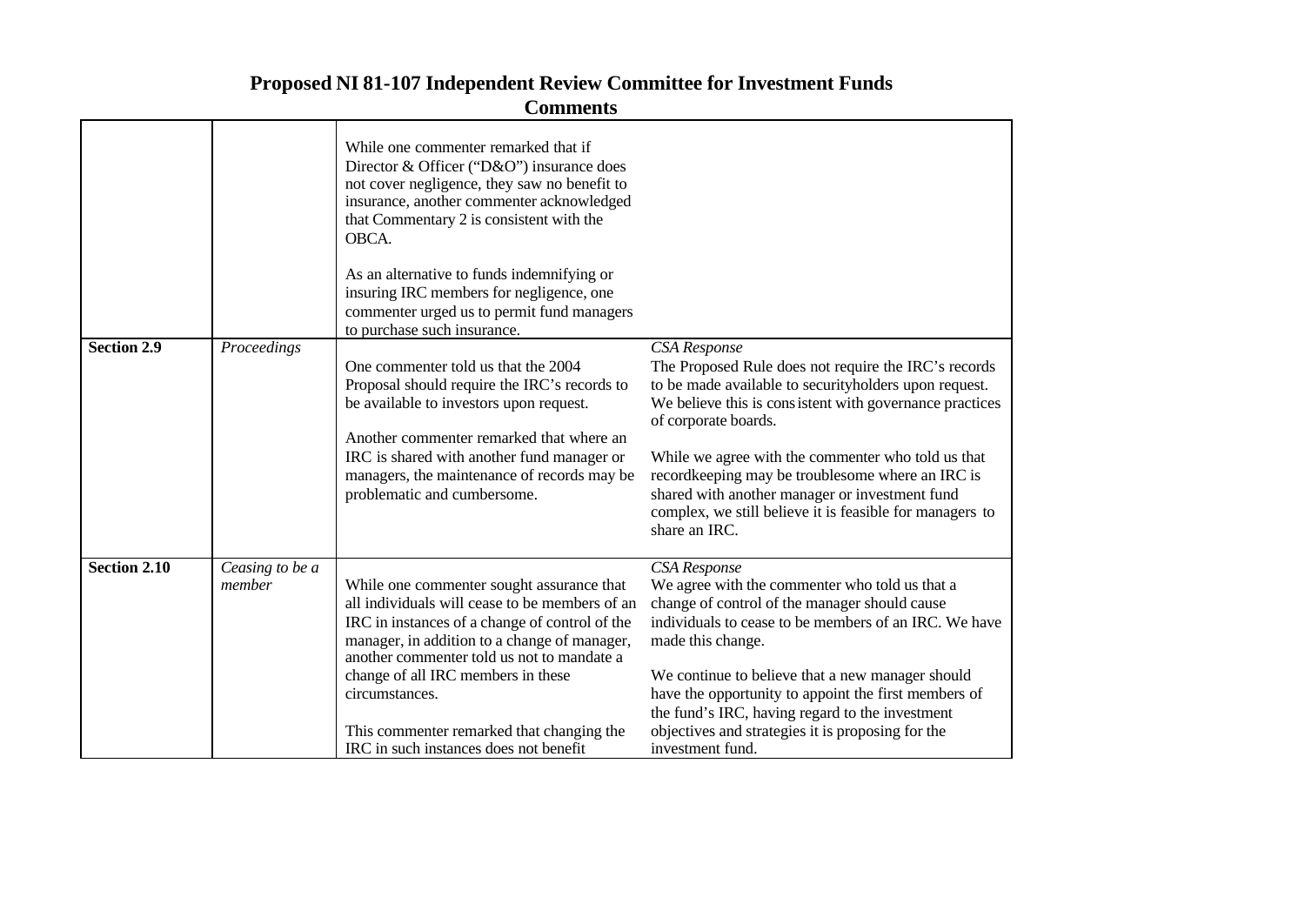#### **Comments** investors because there is a lack of continuity, a new period where IRC members, appointed by manager, are not fully independent, and there are costs in educating new members. It was suggested that the 2004 Proposal require that on a change of manager or change of control of manager, that one-third of members of the new IRC be from the existing IRC. We also received comments on other factors that should warrant the removal of an IRC member in the 2004 Proposal. One commenter told us a manager should have the ability to remove an IRC member if the individual moves outside of the jurisdiction where the manager is located. Another remarked that IRC members should cease to be members if subject to regulatory or criminal sanctions. We were also told that an IRC member should not be able to sit as a member of an IRC of another fund complex, and should cease to be a member of an IRC if they join the board of directors of, or advisory committee to, another mutual fund manager or if they become a member of another IRC. One commenter remarked that the 2004 Proposal must provide the manager, as a last measure, some method for identifying and resolving situations of inappropriate and potentially harmful actions of IRC members. *Other factors warranting removal from the IRC*  Upon review of the circumstances suggested by commenters warranting a member's removal from an IRC, we agree with the commenter who told us an individual should cease to be a member of the IRC if subject to regulatory or criminal sanctions. We have amended the Proposed Rule accordingly. We disagree, however, that removal of an IRC member, if the member moves outside the jurisdiction of the manager or if the member participates on a board or IRC of another manager, must be mandated in the Proposed Rule. We consider the members of the IRC to be best-positioned to assess a member's ability to perform his or her function. We are satisfied that the Proposed Rule gives IRC members, and the manager, sufficient recourse to remove a member of the IRC who is no longer independent within the definition in the Proposed Rule.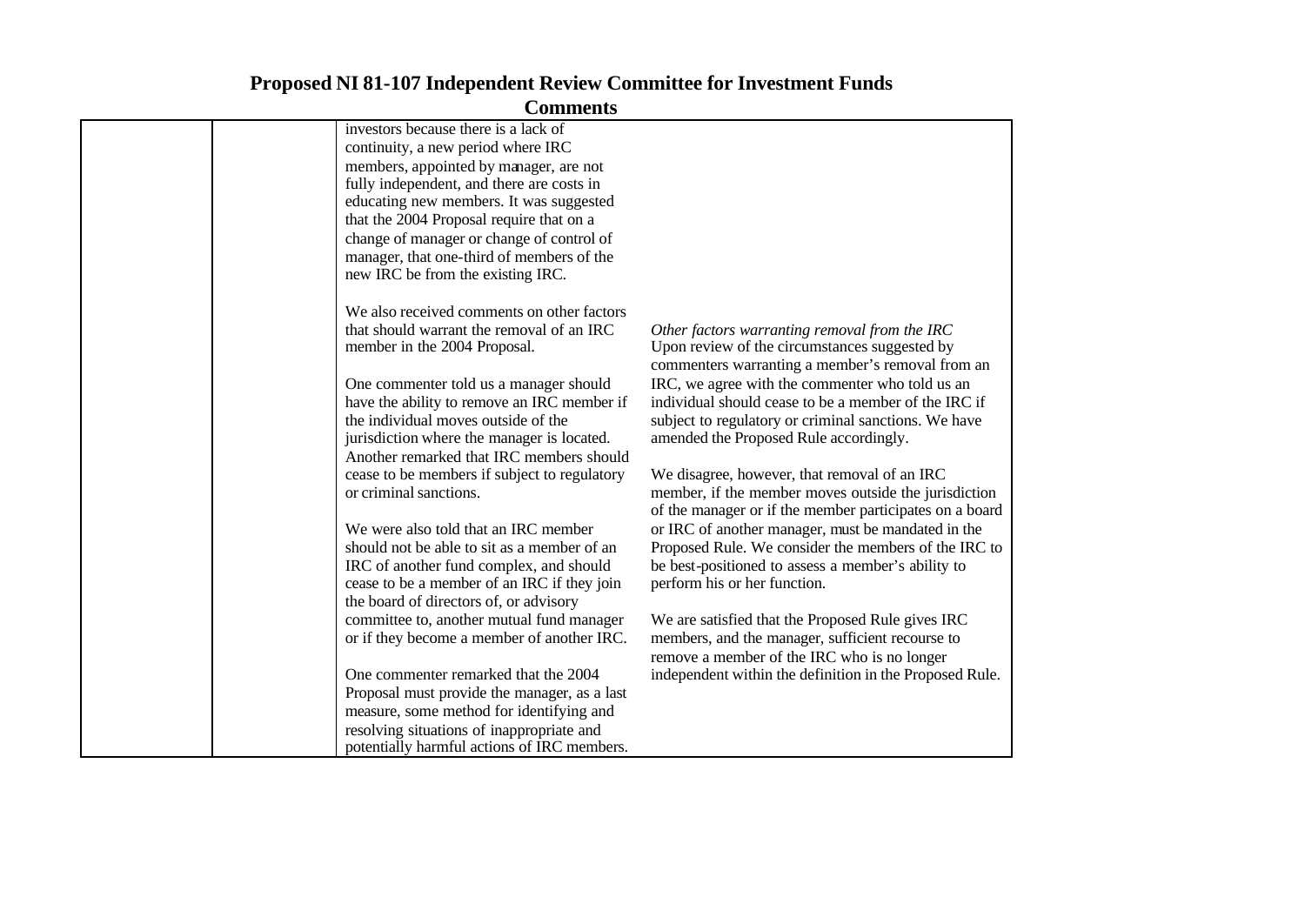|                     |                          | <b>Comments</b>                                                                                                                                                                     |                                                                                                                                                                                                                                                                                                                                                                                                                                                                                                                              |
|---------------------|--------------------------|-------------------------------------------------------------------------------------------------------------------------------------------------------------------------------------|------------------------------------------------------------------------------------------------------------------------------------------------------------------------------------------------------------------------------------------------------------------------------------------------------------------------------------------------------------------------------------------------------------------------------------------------------------------------------------------------------------------------------|
|                     |                          | Another commenter echoed this, asking that<br>we provide additional guidance in the<br>Commentary for special meetings called by<br>the manager to remove a member of an IRC.       |                                                                                                                                                                                                                                                                                                                                                                                                                                                                                                                              |
|                     |                          | We were also told by a commenter to<br>remember that there is considerable time and<br>expense associated with the procedural<br>remedy contemplated in paragraph<br>$2.10(2)(b)$ . |                                                                                                                                                                                                                                                                                                                                                                                                                                                                                                                              |
|                     |                          | Finally, we were asked by a commenter to<br>clarify why regulators want to be informed of<br>a mass resignation and what we would do<br>with this information.                      | The requirement to inform the regulator<br>We believe that the resignation, removal and<br>disqualification of one or more IRC members may be<br>an early warning sign of a larger, more systemic<br>problem with the IRC or manager. Upon receipt and<br>review of such information, our intention is to<br>determine if further follow-up with the IRC or manager<br>is warranted.<br>We consider this approach to be consistent with the<br>CSA's increasing emphasis on continuous disclosure<br>and compliance reviews. |
| <b>Section 2.11</b> | Disclosure not<br>enough |                                                                                                                                                                                     | CSA Response<br>The IRC's lack of 'teeth'                                                                                                                                                                                                                                                                                                                                                                                                                                                                                    |
|                     |                          | We heard from a number of commenters on<br>the 2004 Proposal's proposition that<br>disclosure is an effective deterrent for<br>managers to follow an IRC's<br>recommendation.       | We were persuaded by those commenters who told us<br>that disclosure of a manager's noncompliance with an<br>IRC recommendation should be more forthright, and<br>that recommendations do not give the IRC the "teeth"<br>needed to act as an effective investor protection                                                                                                                                                                                                                                                  |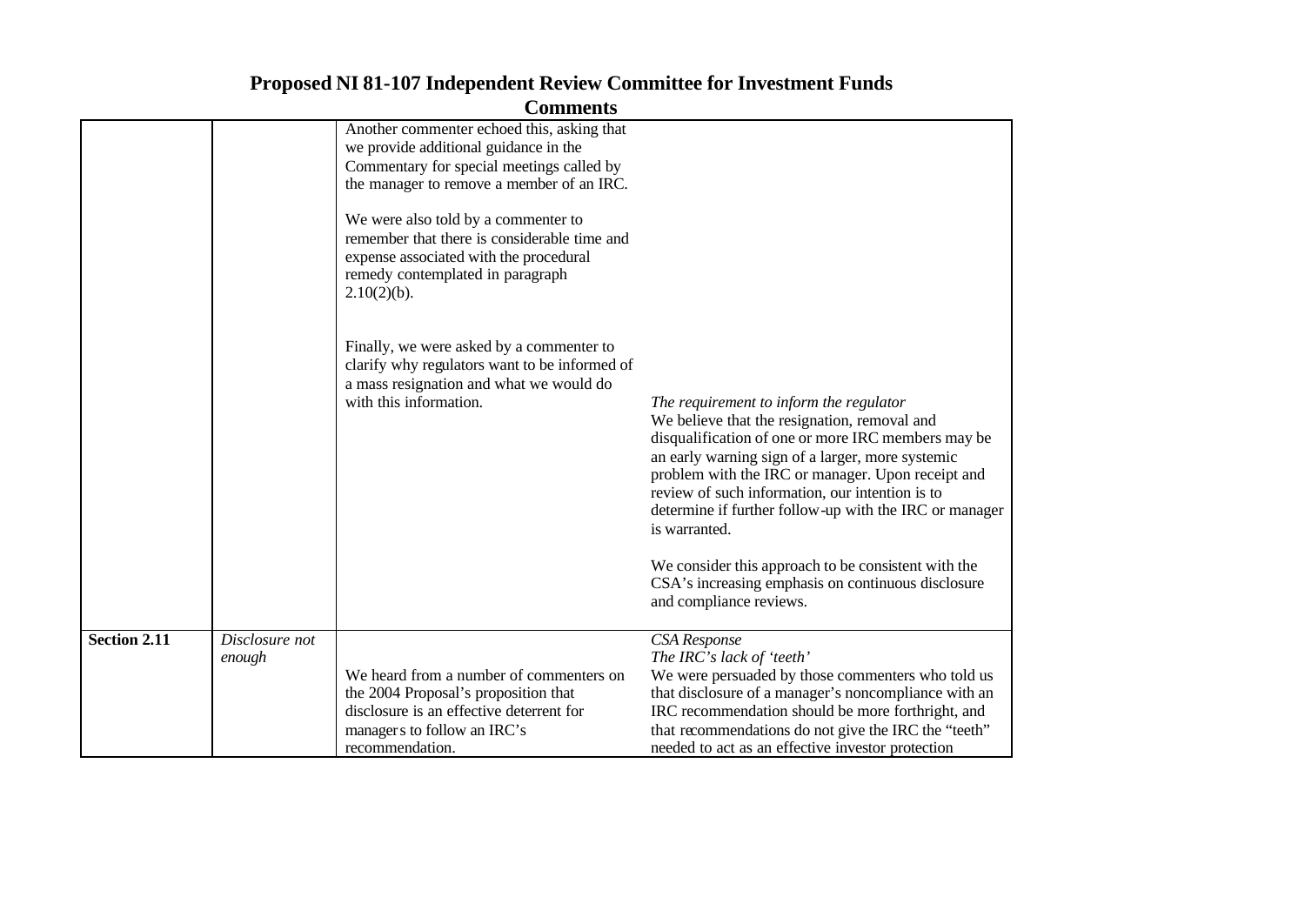|                                                                                     | mechanism.                                                                                                      |
|-------------------------------------------------------------------------------------|-----------------------------------------------------------------------------------------------------------------|
| Investor commenters unanimously told us                                             |                                                                                                                 |
| that disclosure of a manager's noncompliance                                        | Accordingly, the Proposed Rule now requires that the                                                            |
| with an IRC's recommendation is not an                                              | manager obtain the approval of the IRC before                                                                   |
| effective remedy or sufficient for robust                                           | proceeding with certain types of prohibited tran sactions                                                       |
| investor protection. We were told that the                                          | (inter-fund trading, purchases of securities of related                                                         |
| disclosure will probably come too late and                                          | issuers and purchases of securities underwritten by                                                             |
| may not be specific enough. These                                                   | related underwriters) that would otherwise require the                                                          |
| commenters also said few investors will                                             | approval of the securities regulatory authorities or                                                            |
| likely be aware of it, because of exemptive                                         | regulators.                                                                                                     |
| orders and proposed rules which contemplate                                         |                                                                                                                 |
|                                                                                     |                                                                                                                 |
| many disclosure documents only upon<br>request, and the size of current mutual fund | For all other proposed actions by the manager that<br>involve a conflict of interest or a perceived conflict of |
|                                                                                     |                                                                                                                 |
| prospectuses.                                                                       | interest for the manager (and which continue to be                                                              |
|                                                                                     | subject to an IRC recommendation), the Proposed Rule                                                            |
| Still another commenter, an independent                                             | now gives the IRC the discretion to require the                                                                 |
| board of a mutual fund, said they viewed the                                        | manager to give immediate notice to securityholders of                                                          |
| IRC as having "very little power" and "teeth"                                       | its decision to proceed despite a negative                                                                      |
| and not in the best interests of                                                    | recommendation of the IRC.                                                                                      |
| securityholders. It was suggested that the IRC                                      |                                                                                                                 |
| be required to report on its activities on an                                       | In response to comments, the Proposed Rule now also                                                             |
| annual basis to securityholders.                                                    | requires the IRC to prepare a report directed to                                                                |
|                                                                                     | securityholders at least annually. The report must                                                              |
| Two industry commenters similarly told us                                           | disclose any instance where the manager proceeded to                                                            |
| that we must strengthen the remedy to                                               | act without the positive recommendation of the IRC.                                                             |
| securityholders when the manager does not                                           |                                                                                                                 |
| follow an IRC's recommendation. One of                                              | Additionally, the Proposed Rule now explicitly gives                                                            |
| these commenters suggested the 2004                                                 | the IRC the authority to communicate directly with the                                                          |
| Proposal require notice to securityholders,                                         | securities regulatory authorities or regulators, and                                                            |
| and a 30 day period after notice to redeem                                          | requires the IRC to report instances where it finds (or                                                         |
| without charge (with no back-end load                                               | has reasonable grounds to suspect) breaches of the                                                              |
| payment) if the IRC considers it warranted.                                         | matters under its review.                                                                                       |
|                                                                                     |                                                                                                                 |
|                                                                                     |                                                                                                                 |
|                                                                                     |                                                                                                                 |
| Other suggestions we received to strengthen                                         |                                                                                                                 |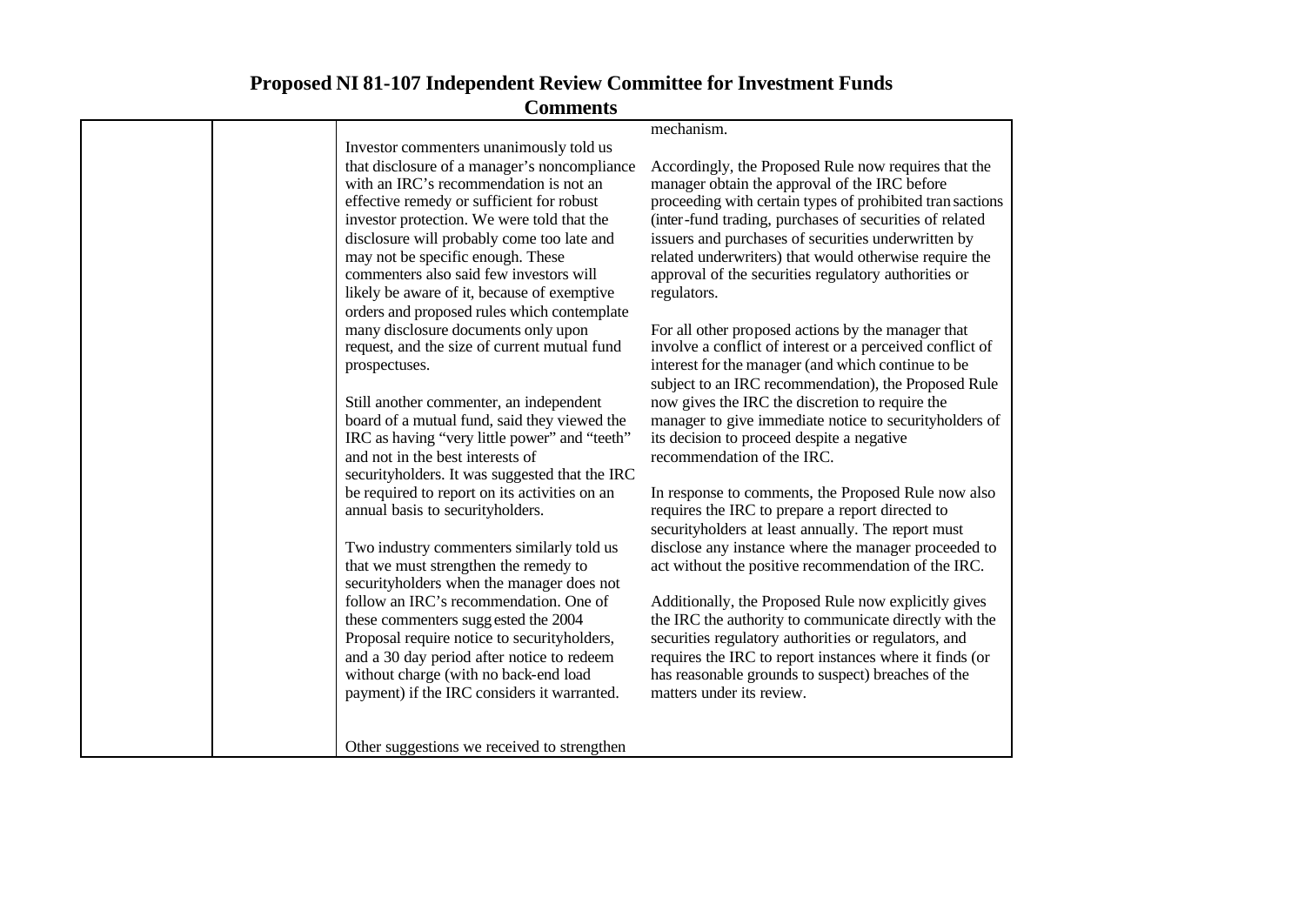|                                           | Community                                                                                                                                                                                                                                                                                                                                                                                                                                                                                                 |                                                                                                                                                                                                                                                                                                                                                                                                                                                                                                                                                                                                                                                                                                 |
|-------------------------------------------|-----------------------------------------------------------------------------------------------------------------------------------------------------------------------------------------------------------------------------------------------------------------------------------------------------------------------------------------------------------------------------------------------------------------------------------------------------------------------------------------------------------|-------------------------------------------------------------------------------------------------------------------------------------------------------------------------------------------------------------------------------------------------------------------------------------------------------------------------------------------------------------------------------------------------------------------------------------------------------------------------------------------------------------------------------------------------------------------------------------------------------------------------------------------------------------------------------------------------|
|                                           | the IRC's recommendations were:<br>to give the IRC the power to remove<br>1.<br>a manager,<br>to allow the IRC to meet separately<br>2.<br>with regulators or law enforcement, and<br>3.<br>to have the IRC report directly to<br>fund securityholders at regularly scheduled<br>securityholder meetings to enable<br>securityholders to question management (and<br>the IRC).                                                                                                                            | Specific suggestions to 'strengthen' the IRC<br>Except for the suggestion by one commenter to give<br>the IRC the authority to remove the manager, we<br>consider that the Proposed Rule captures the substance<br>of the suggestions we received to improve the 'teeth' of<br>an IRC recommendation. Namely, the ability of the<br>IRC to directly communicate with securityholders and<br>with the regulator.<br>Our view is that the manager is fundamental to the<br>investor's 'commercial bargain' with the investment<br>fund, and accordingly, the IRC should not be able to<br>remove the manager.                                                                                     |
| Comments on<br>the disclosure<br>required | We also received a number of comments on<br>what should be disclosed to investors and<br>where.<br>One commenter told us the disclosure<br>contemplated in the 2004 Proposal could<br>result in too much information being sent to<br>investors, which will be confusing as well as<br>costly and unproductive.<br>Another commenter told us to delete the<br>section entirely and move disclosure<br>requirements to the amendments to NI 81-<br>101 and NI 81-106.<br>We were told by two commenters to | <b>CSA</b> Response<br>The consequential amendments accompanying the<br>Proposed Rule now set out the disclosure we expect in<br>the prospectus and continuous disclosure documents of<br>the investment fund regarding the IRC.<br>In response to the comments, care has been taken to<br>avoid duplicative disclosure requirements.<br>Contrary to the views of a few commenters, we<br>consider every instance where the manager proceeds to<br>act without the IRC's positive recommendation to<br>warrant disclosure.<br>Accordingly, the Proposed Rule requires that the<br>annual report to be prepared by the IRC disclose any<br>instance where the manager proceeded to act despite a |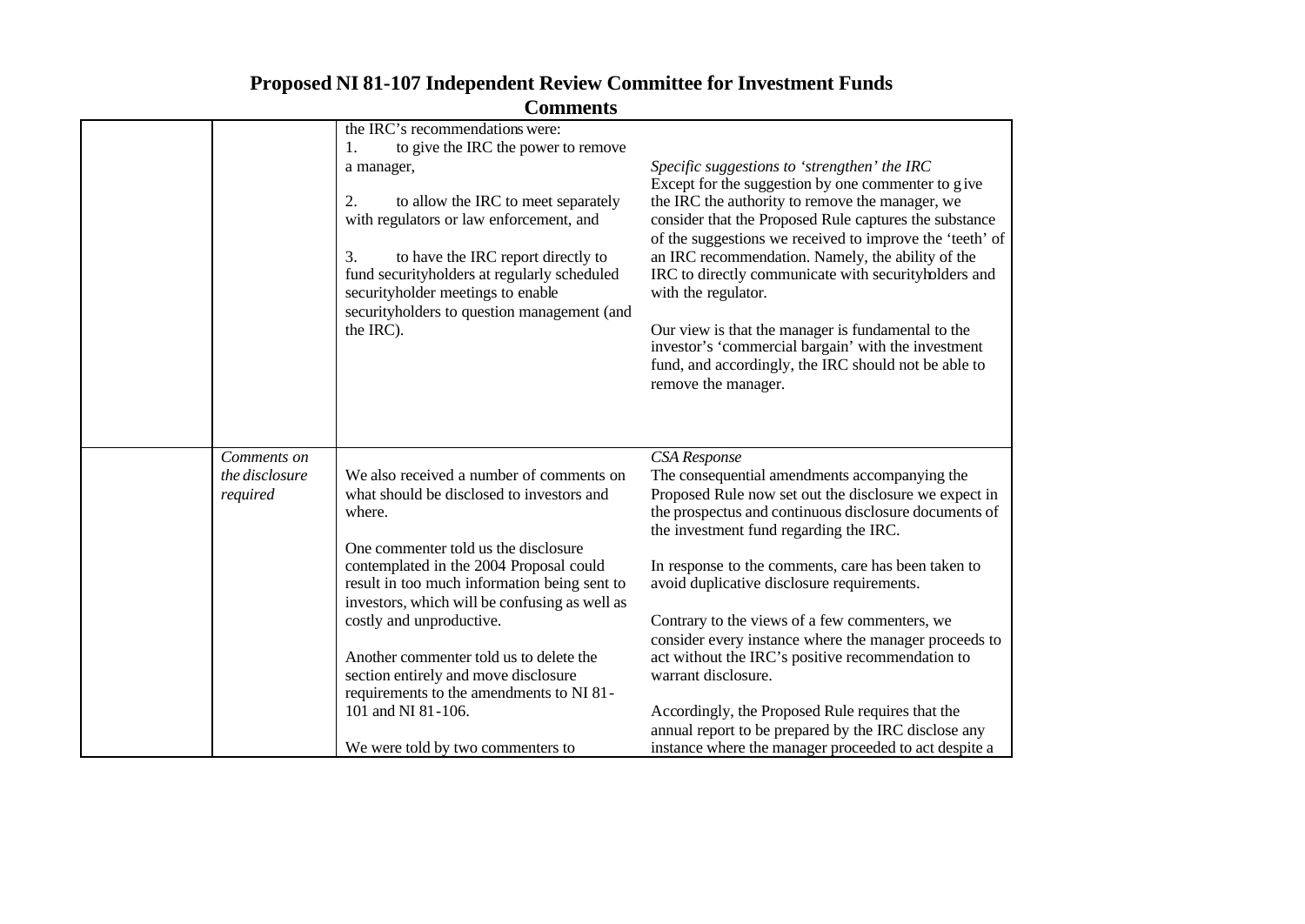|                    |                                 | Commicius<br>introduce a 'materiality' threshold to<br>disclosure of instances where the manager<br>did not follow the IRC's recommendation.<br>One of these commenters further remarked<br>that this materiality test should apply to all<br>continuous disclosure regarding the IRC,<br>noting that disclosure otherwise will be<br>repetitive and become boilerplate and<br>meaningless.<br>One commenter asked that the requirement<br>on the manager to disclose a report by the<br>IRC if so directed by the IRC, be removed.<br>We were also asked to not require duplicative<br>disclosure in a fund's prospectus and<br>continuous disclosure documents.<br>Finally, a commenter asked us to clarify that<br>when IRC members change, it will not trigger<br>an amendment to all fund prospectuses. They | negative recommendation from the IRC. To avoid the<br>concern of 'boiler plate' disclosure raised by a<br>commenter, the Proposed Rule specifies only the<br>minimum topics we believe the report must include.<br>To address the concerns raised by commenters<br>regarding the amount and cost of the disclosure<br>contemplated, the Proposed Rule specifies that the IRC<br>report be filed with the securities regulatory authorities<br>or regulator, posted on the website of the investment<br>fund/fund family/manager, and be available on request<br>by the investor without cost. |
|--------------------|---------------------------------|-------------------------------------------------------------------------------------------------------------------------------------------------------------------------------------------------------------------------------------------------------------------------------------------------------------------------------------------------------------------------------------------------------------------------------------------------------------------------------------------------------------------------------------------------------------------------------------------------------------------------------------------------------------------------------------------------------------------------------------------------------------------------------------------------------------------|-----------------------------------------------------------------------------------------------------------------------------------------------------------------------------------------------------------------------------------------------------------------------------------------------------------------------------------------------------------------------------------------------------------------------------------------------------------------------------------------------------------------------------------------------------------------------------------------------|
|                    |                                 | suggested that updated lists could be included<br>on the websites of the manager and required                                                                                                                                                                                                                                                                                                                                                                                                                                                                                                                                                                                                                                                                                                                     |                                                                                                                                                                                                                                                                                                                                                                                                                                                                                                                                                                                               |
|                    |                                 | in subsequent filing of prospectus.                                                                                                                                                                                                                                                                                                                                                                                                                                                                                                                                                                                                                                                                                                                                                                               |                                                                                                                                                                                                                                                                                                                                                                                                                                                                                                                                                                                               |
| Part 3             |                                 |                                                                                                                                                                                                                                                                                                                                                                                                                                                                                                                                                                                                                                                                                                                                                                                                                   |                                                                                                                                                                                                                                                                                                                                                                                                                                                                                                                                                                                               |
| <b>Section 3.1</b> | Conflicts of<br><i>interest</i> |                                                                                                                                                                                                                                                                                                                                                                                                                                                                                                                                                                                                                                                                                                                                                                                                                   |                                                                                                                                                                                                                                                                                                                                                                                                                                                                                                                                                                                               |
|                    | The test                        | Almost every commenter expressed an<br>opinion on the test and scope of Section 3.1.<br>While one commenter told us our principles -<br>based definition of conflicts of interest was a<br>realistic way to address the range of conflicts                                                                                                                                                                                                                                                                                                                                                                                                                                                                                                                                                                        | <b>CSA</b> Response<br>The purpose of the Proposed Rule is to ensure an<br>independent perspective is brought to bear on the<br>transactions and operations of an investment fund that<br>have an inherent conflict of interest for the manager.<br>We consider the principles-based definition of a                                                                                                                                                                                                                                                                                          |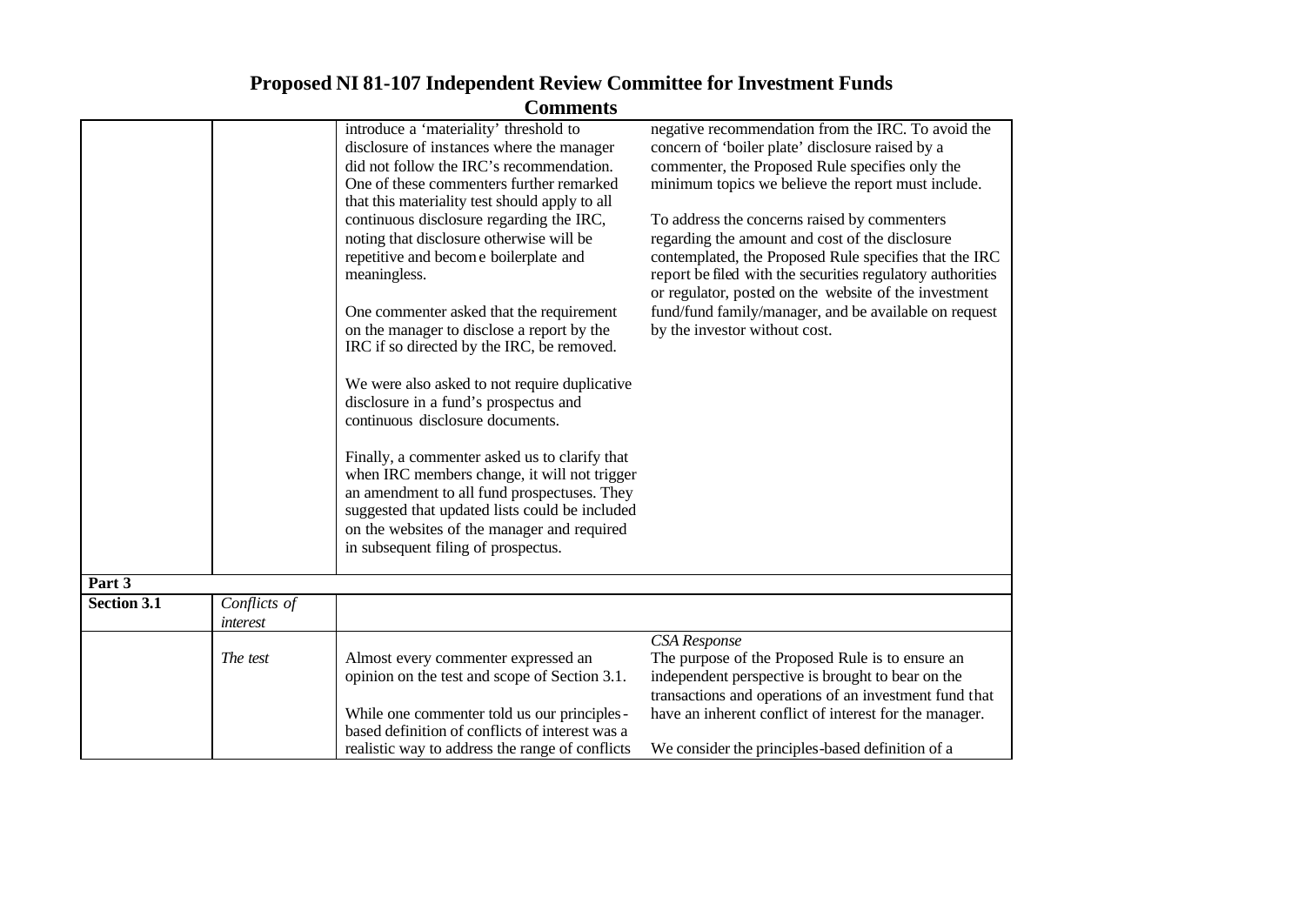|  | Солпноспо                                                                                      |                                                                                                                  |
|--|------------------------------------------------------------------------------------------------|------------------------------------------------------------------------------------------------------------------|
|  | that are inherent in the manager-mutual fund<br>relationship, another commenter remarked       | 'conflict of interest matter' in the Proposed Rule to best<br>capture the range of possible management decisions |
|  | that Section 3.1 is too broad and ambiguous,<br>and will be open to different interpretations. | that may involve a conflict of interest for the manager.                                                         |
|  |                                                                                                | We would expect that any proposed course of action a                                                             |
|  | Still another commenter expressed concern                                                      | manager considers to involve a conflict of interest,                                                             |
|  | that over time, the role of IRC will expand                                                    | would similarly be caught by the test in the Proposed                                                            |
|  | into matters that should be left to the<br>manager.                                            | Rule.                                                                                                            |
|  |                                                                                                | We continue to believe that the manager (and                                                                     |
|  | Limits to the 'principles' based test                                                          | ultimately the investment fund and securityholders)                                                              |
|  | A number of industry commenters strongly<br>urged us to revise the test to contain a           | could benefit from the independent perspective and<br>input of an IRC on all decisions that may involve a        |
|  | defined, but comprehensive, list of specific                                                   | conflict of interest for the manager.                                                                            |
|  | conflict referrals, in addition to the conflict of                                             | Therefore, none of the limitations suggested by                                                                  |
|  | interest prohibitions in securities legislation.                                               | commenters to the scope of the conflicts of interest                                                             |
|  |                                                                                                | caught by the 2004 Proposal have been adopted in the                                                             |
|  | Yet other commenters told us to allow the<br>IRC and fund manager define "conflicts of         | Proposed Rule.                                                                                                   |
|  | interest" in the IRC's charter.                                                                |                                                                                                                  |
|  | Two commenters suggested we combine                                                            |                                                                                                                  |
|  | subsections $3.1(1)$ and (2) to create a simpler                                               |                                                                                                                  |
|  | test, which introduces the concept of                                                          |                                                                                                                  |
|  | materiality; that is, only material interests or                                               |                                                                                                                  |
|  | conflicts should be referred to the IRC. We                                                    |                                                                                                                  |
|  | were also told to be consistent with MI 52 -                                                   |                                                                                                                  |
|  | 110.                                                                                           |                                                                                                                  |
|  | It was also suggested by a commenter to                                                        |                                                                                                                  |
|  | permit a de minimis test for referral to the                                                   |                                                                                                                  |
|  | IRC in non-recurring situations in which                                                       |                                                                                                                  |
|  | there is a direct conflict, but where the                                                      |                                                                                                                  |
|  | potential cost and risk to the fund is small.                                                  |                                                                                                                  |
|  |                                                                                                |                                                                                                                  |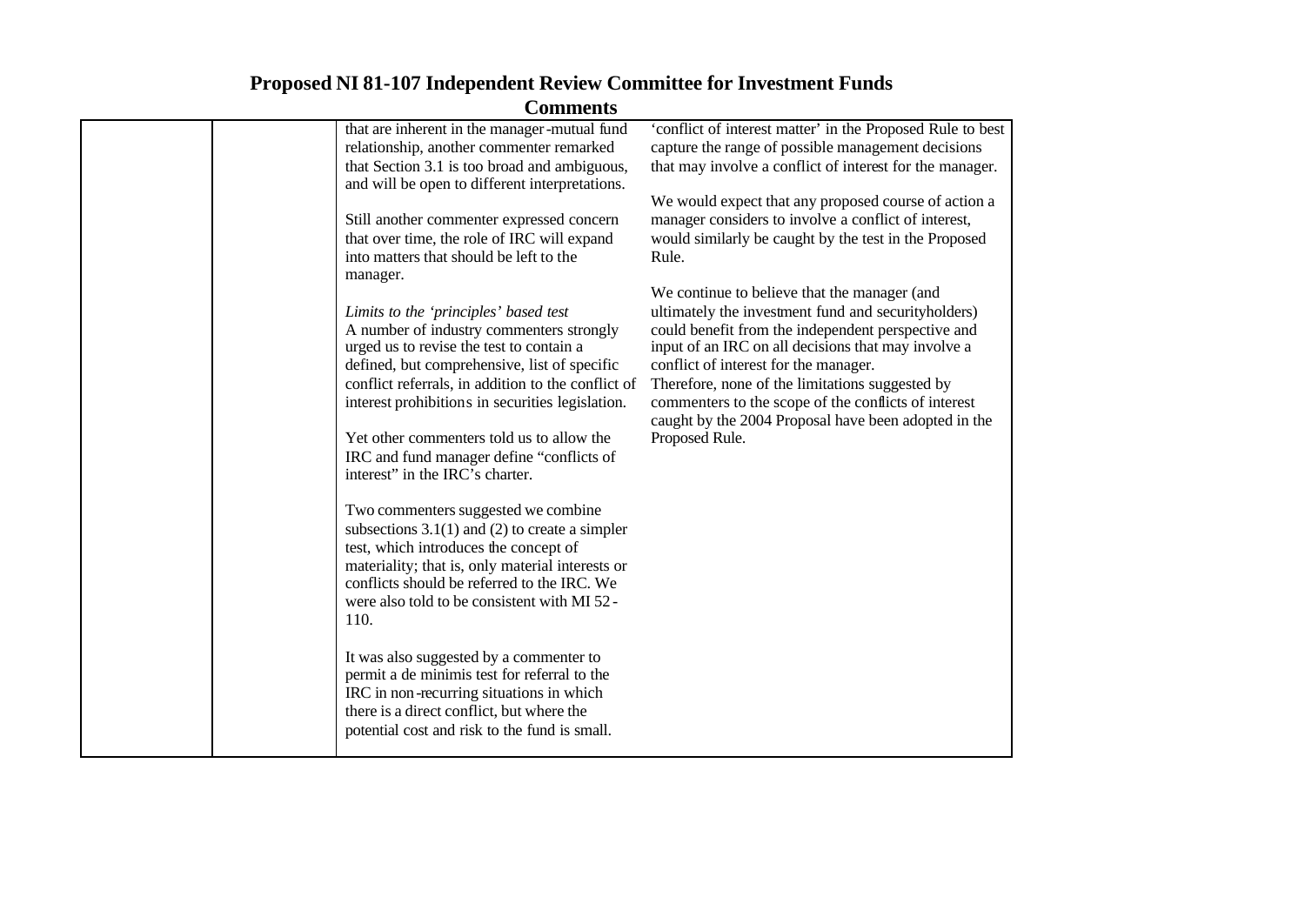| Commenters also asked us to define what is       |                                                          |
|--------------------------------------------------|----------------------------------------------------------|
| meant by the word "matter". We were told         |                                                          |
| that matters should not include business         |                                                          |
| decisions but situations where true conflicts    |                                                          |
| of interest could arise. Examples: allocating    |                                                          |
| securities amongst mutual funds in a family      |                                                          |
| and other clients, seeking best execution, and   |                                                          |
| entering into soft dollar arrangements.          |                                                          |
|                                                  |                                                          |
| Still another commenter remarked that if the     |                                                          |
| CSA's intention is that all matters in           |                                                          |
| Commentary 5 (related-party conflicts) be        |                                                          |
| referable to the IRC, for certainty,             |                                                          |
| Commentary 5 should be moved to the 2004         |                                                          |
| Proposal.                                        |                                                          |
|                                                  |                                                          |
| One commenter remarked that the manager          |                                                          |
| should retain the ability to refer any matter to |                                                          |
| the IRC that it views as a conflict of interest. |                                                          |
|                                                  |                                                          |
| The need to specify each step                    |                                                          |
| We were told by three industry commenters        |                                                          |
| that the 2004 Proposal should specify the        |                                                          |
| specific steps expected of the fund manager      | The need to specify each step                            |
| when faced with a conflict of interest matter.   | We were persuaded by the commenters who told us to       |
|                                                  | specify the steps expected of the manager and IRC        |
| A number of others also asked us to have the     | when an action under consideration by the manager        |
| test specify that the IRC may approve the        | involves a conflict of interest. Accordingly, the        |
| policies of the manager in advance, and that     | Proposed Rule now sets out the procedure that the        |
| this will discharge the manager's duty under     | manager and IRC must follow in these circumstances.      |
| Section 3.1, provided there is regular           |                                                          |
| reporting for the IRC to satisfy itself that the | In response to the comments, the Proposed Rule now       |
| fund manager is in compliance with its           | requires the manager to refer a proposed course of       |
| policies and procedures.                         | action to the IRC before proceeding to act, after having |
|                                                  | considered the action in regard to its duties under      |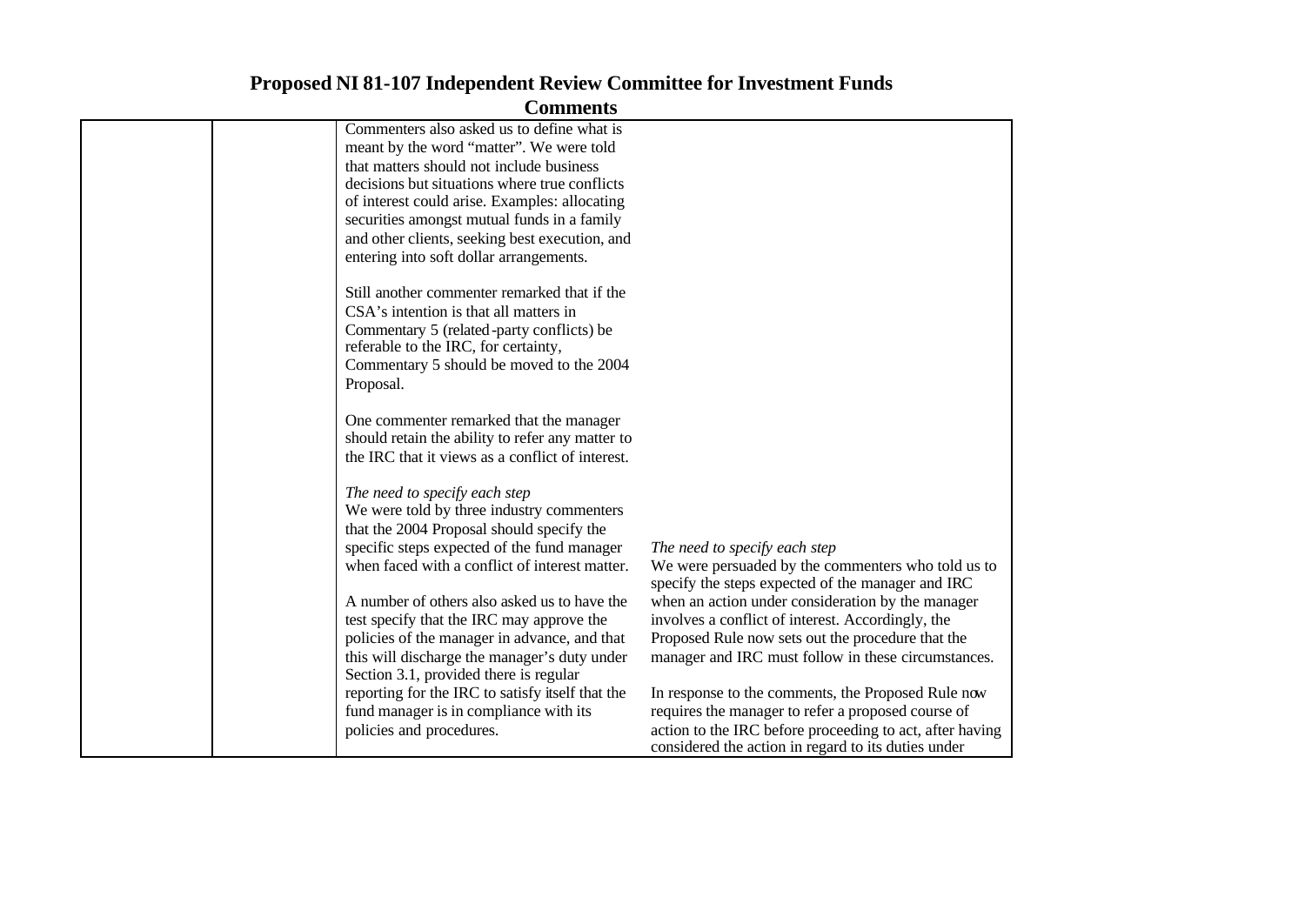| Still other commenters remarked that the<br>2004 Proposal should require that the IRC<br>review and approve in advance the policies<br>relating to related party transactions.                                                                                                                                                                                        | applicable laws and its written policies and procedures.<br>The IRC must then review the action and make the<br>applicable determination. If the IRC so chooses, it may<br>give a standing instruction to the manager for an action<br>or category of actions, subject to its ongoing oversight.                                                                                                                                                             |
|-----------------------------------------------------------------------------------------------------------------------------------------------------------------------------------------------------------------------------------------------------------------------------------------------------------------------------------------------------------------------|--------------------------------------------------------------------------------------------------------------------------------------------------------------------------------------------------------------------------------------------------------------------------------------------------------------------------------------------------------------------------------------------------------------------------------------------------------------|
| Independent auditor testing<br>While one commenter told us independent<br>auditors should be required to pass opinion<br>on the internal policies and procedures or<br>controls of the manager, another commenter<br>suggested that the IRC be given the ability to<br>investigate and test for potential areas of<br>conflict, using an external auditor if desired. | Further, for any matter the manager must refer to the<br>IRC, the manager must have established written<br>policies and procedures, with IRC input, before<br>proceeding to act on the matter.<br>Independent auditor testing<br>We disagree with the commenters who told us that the<br>2004 Proposal should mandate an independent audit of<br>the manager's policies and procedures or controls.                                                          |
| Specific wording in the test<br>One commenter asked us to consider<br>replacing "question whether" with 'consider'<br>in subsection $3.1(1)$ , because the plain<br>meaning of the wording suggests referrals to<br>the IRC will only occur when there is<br>uncertainty whether the fund manager is in a                                                             | The Proposed Rule authorizes the IRC to employ<br>independent counsel and other advisers it determines<br>useful or necessary to carry out its role. We continue to<br>believe a flexible approach to the IRC's use of external<br>advisers is desirable.<br>Specific wording in the test<br>The definition of a 'conflict of interest matter' in now<br>Section 1.3 of the Proposed Rule was drafted with the<br>wording suggestions of commenters in mind. |
| conflict situation.<br>Three other commenters asked us to delete<br>"different from" in subsection 3.1(2) because,<br>they told us, many normal day-to-day<br>business operations of the mutual fund appear<br>to be caught by "different from". These<br>commenters remarked that only a situation in<br>which a manager has an interest that                        |                                                                                                                                                                                                                                                                                                                                                                                                                                                              |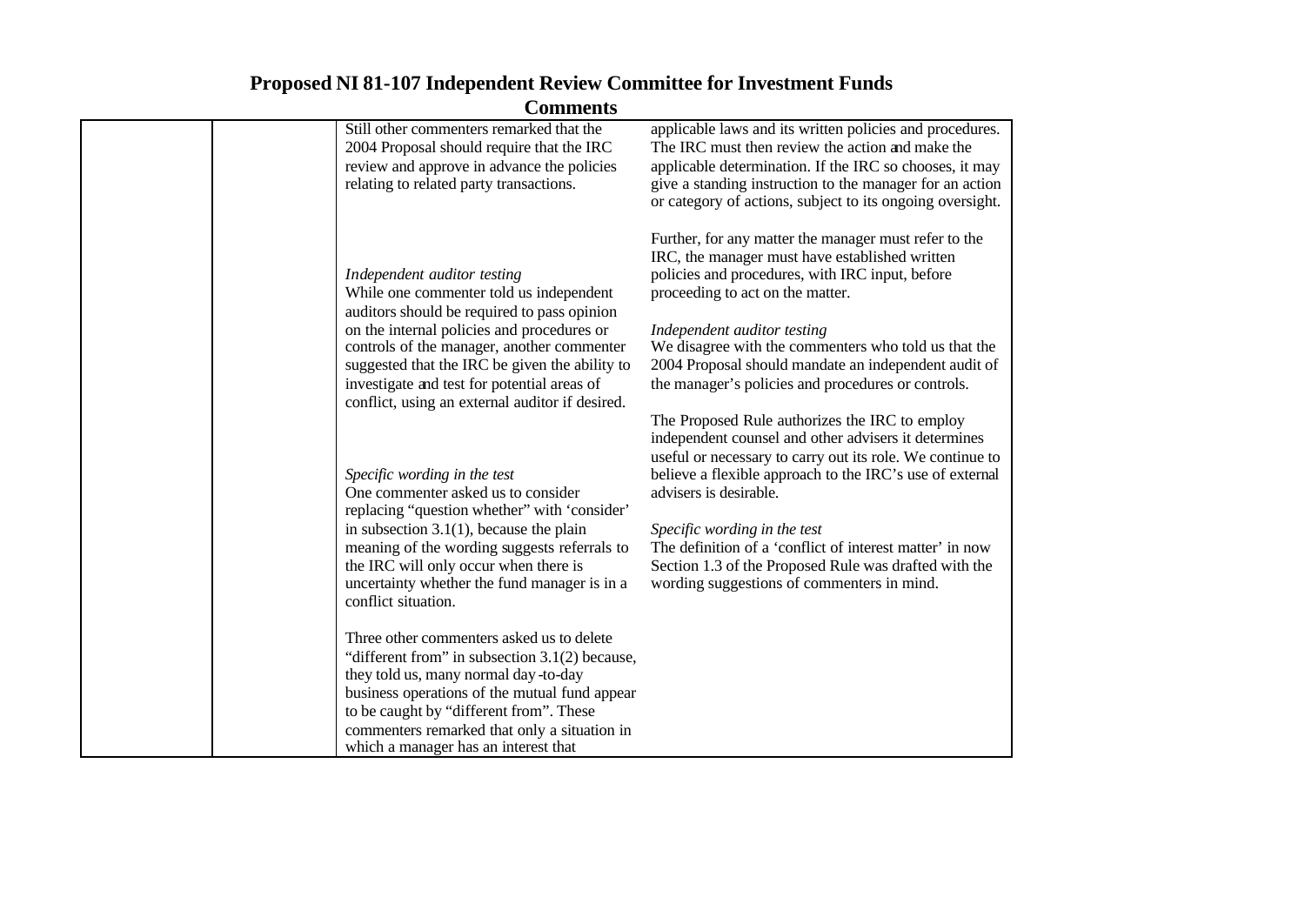| "conflicts with" the best interests of the fund<br>should be referred to the IRC.                                                                                                                                                                                                                                                                                                                                                                                                                                                                                                                                                                                                                                                                                        |                                                                                                                                                                                                                                                                                                                                                                                                                                                                                                                                                                                                                                                                                                                                                    |
|--------------------------------------------------------------------------------------------------------------------------------------------------------------------------------------------------------------------------------------------------------------------------------------------------------------------------------------------------------------------------------------------------------------------------------------------------------------------------------------------------------------------------------------------------------------------------------------------------------------------------------------------------------------------------------------------------------------------------------------------------------------------------|----------------------------------------------------------------------------------------------------------------------------------------------------------------------------------------------------------------------------------------------------------------------------------------------------------------------------------------------------------------------------------------------------------------------------------------------------------------------------------------------------------------------------------------------------------------------------------------------------------------------------------------------------------------------------------------------------------------------------------------------------|
| Portfolio manager conflicts<br>We were asked by a number of commenters<br>to clarify in the 2004 Proposal how Section<br>3.1 applies to potential conflicts at a portfolio<br>manager level, particularly when outsourced.<br>It was suggested that either:<br>the IRC have no role if the manager<br>1.<br>has discharged day-to-day decision making to<br>an unrelated third party adviser, or<br>2.<br>the Section should clarify that either<br>that the fund manager has no obligation to<br>monitor portfolio manager conflicts<br>(especially unrelated portfolio managers), or,<br>the fund manager must make reasonable<br>inquiries of the portfolio managers of their<br>policies and procedures to deal with any<br>conflicts falling within a defined list. | Portfolio manager conflicts<br>The Proposed Rule is intended to capture the conflicts<br>of interest at the manager and portfolio manager level<br>that may conflict with the manager's duty to act in the<br>best interests of the fund.<br>For greater certainty, the definition of a 'conflict of<br>interest matter' in the Proposed Rule specifies that any<br>proposed action that is related to the operations of the<br>investment fund that the manager, investment fund or<br>portfolio manager is prohibited from proceeding with<br>by a conflict of interest or self-dealing prohibition in<br>securities legislation, is considered a 'conflict of<br>interest matter' under this instrument (which must be<br>referred to the IRC). |
| Non-referrals of matters<br>We heard from both industry and investor<br>commenters that the 2004 Proposal fails to<br>provide a monitoring process, or penalty, for<br>non-referral of matters, to ensure<br>management upholds its obligations to refer<br>conflicts to the IRC. These commenters also<br>told us there is no guidance on what the IRC<br>should do, if anything, if the fund manager<br>refers very little to it for its review and<br>consideration.                                                                                                                                                                                                                                                                                                  | Non-referrals of matters<br>We were persuaded by the commenters who expressed<br>concern over how referrals to the IRC of conflict of<br>interest matters would be ensured and enforced.<br>As a result, the Proposed Rule now gives the IRC the<br>authority to communicate directly with the securities<br>regulatory authorities or regulators, and requires the<br>IRC, on matters within the scope of its responsibility,                                                                                                                                                                                                                                                                                                                     |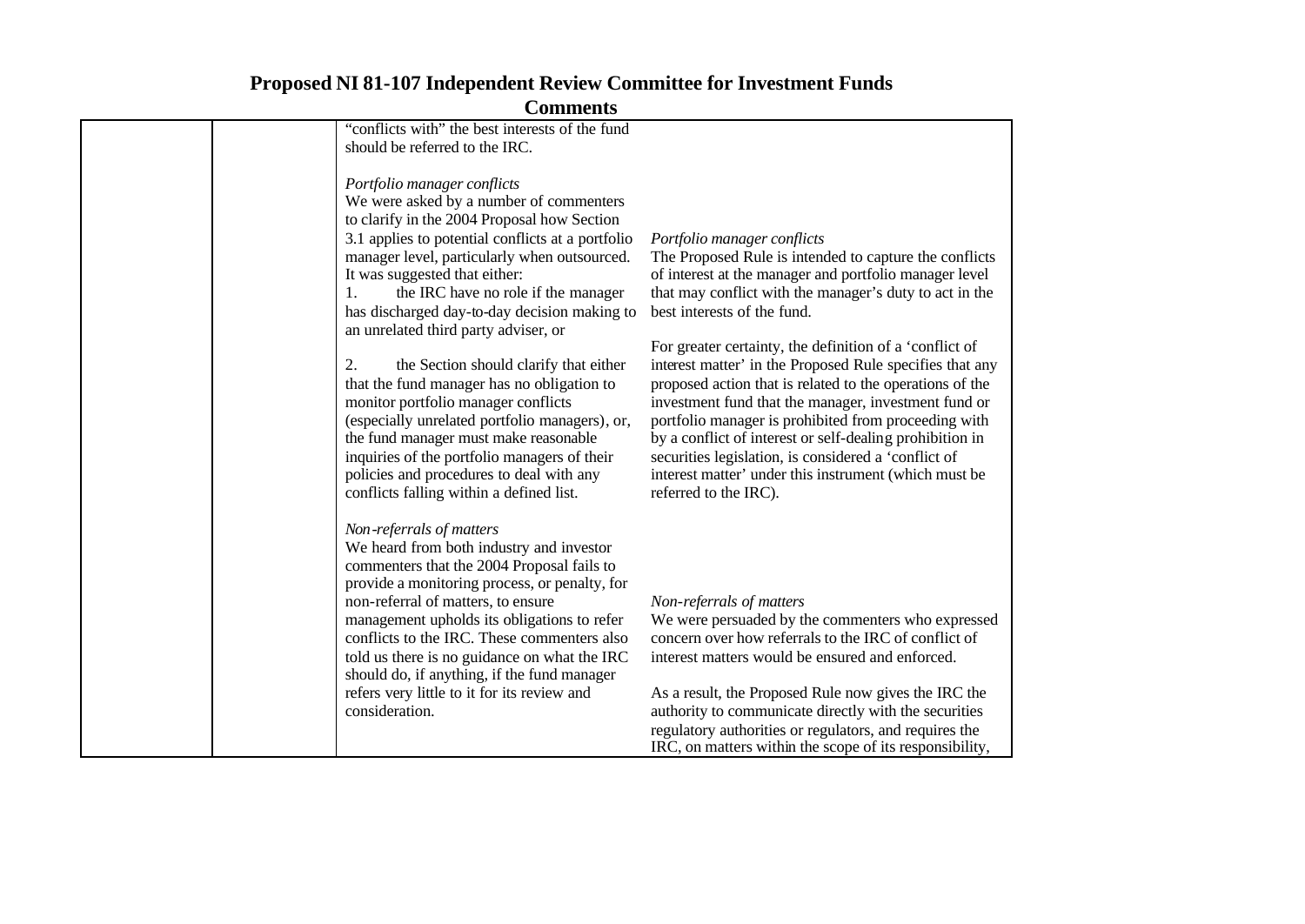|           | <b>Comments</b>                                                                                                                                                                                                                                                                                                                                                                                                                                                                                                                           |                                                                                                                                                                                                                                                                                                                                                                                                                                                                                                                                                                                                                     |
|-----------|-------------------------------------------------------------------------------------------------------------------------------------------------------------------------------------------------------------------------------------------------------------------------------------------------------------------------------------------------------------------------------------------------------------------------------------------------------------------------------------------------------------------------------------------|---------------------------------------------------------------------------------------------------------------------------------------------------------------------------------------------------------------------------------------------------------------------------------------------------------------------------------------------------------------------------------------------------------------------------------------------------------------------------------------------------------------------------------------------------------------------------------------------------------------------|
|           |                                                                                                                                                                                                                                                                                                                                                                                                                                                                                                                                           | to report a breach, or a reasonable suspicion of a<br>breach, of securities legislation.                                                                                                                                                                                                                                                                                                                                                                                                                                                                                                                            |
|           |                                                                                                                                                                                                                                                                                                                                                                                                                                                                                                                                           | We consider these mechanisms to give the IRC<br>sufficient recourse if it suspects non-referral of conflict<br>of interest matters.                                                                                                                                                                                                                                                                                                                                                                                                                                                                                 |
| Conflicts | Almost all industry commenters told us that<br>the definition of "conflicts of interest" is too<br>broad. Specifically, we were told that the<br>description of "business conflicts" seems to<br>catch almost all business decisions, and the<br>Commentary's "prescriptive, non-exhaustive<br>list of potential conflicts" creates uncertainty,<br>and that they disagree with many of the<br>conflict matters listed in the Commentary.<br>We were told that in instances where the fund<br>manager is either related to or acts as the | <b>CSA</b> Response<br>We disagree with those commenters who expressed<br>alarm at the broad definition of 'conflicts of interest' in<br>the 2004 Proposal The inherent, and often numerous,<br>conflicts of interest that could arise in the management<br>of an investment fund are precisely the matters we<br>believe should be subject to the independent review<br>and input of the IRC.<br>We do not consider, as one commenter suggested, that<br>the IRC's role in the operations of the investment fund<br>would impede a member's ability to exercise<br>independent judgment regarding the conflicts of |
|           | portfolio manager, back office service<br>provider and trustee, it is possible that every                                                                                                                                                                                                                                                                                                                                                                                                                                                 | interest facing the manager.                                                                                                                                                                                                                                                                                                                                                                                                                                                                                                                                                                                        |
|           | service provided by the fund manager to the<br>fund would fall under the scope of the IRC's<br>review.                                                                                                                                                                                                                                                                                                                                                                                                                                    | We were, however, persuaded by those commenters<br>who told us that the lists of potential conflicts in the<br>Commentary to the 2004 Proposal creates uncertainty<br>and serves to undermine the principles-based approach                                                                                                                                                                                                                                                                                                                                                                                         |
|           | One commenter suggested that the IRC's<br>mandate to monitor all administration and                                                                                                                                                                                                                                                                                                                                                                                                                                                       | to a manager's 'conflicts of interest'.                                                                                                                                                                                                                                                                                                                                                                                                                                                                                                                                                                             |
|           | management of the mutual funds risks<br>creating a material relationship between the<br>IRC and the manager.                                                                                                                                                                                                                                                                                                                                                                                                                              | Accordingly, the non-exhaustive list of possible<br>conflicts of interest in the Commentary has been<br>removed in the Proposed Rule. As a result, we would                                                                                                                                                                                                                                                                                                                                                                                                                                                         |
|           |                                                                                                                                                                                                                                                                                                                                                                                                                                                                                                                                           | expect the specific conflict examples raised by                                                                                                                                                                                                                                                                                                                                                                                                                                                                                                                                                                     |
|           | Three commenters questioned why marketing<br>is considered a conflict in light of National<br>Instrument 81-105 Mutual Fund Sales                                                                                                                                                                                                                                                                                                                                                                                                         | commenters to be looked at on a case-by-case basis.                                                                                                                                                                                                                                                                                                                                                                                                                                                                                                                                                                 |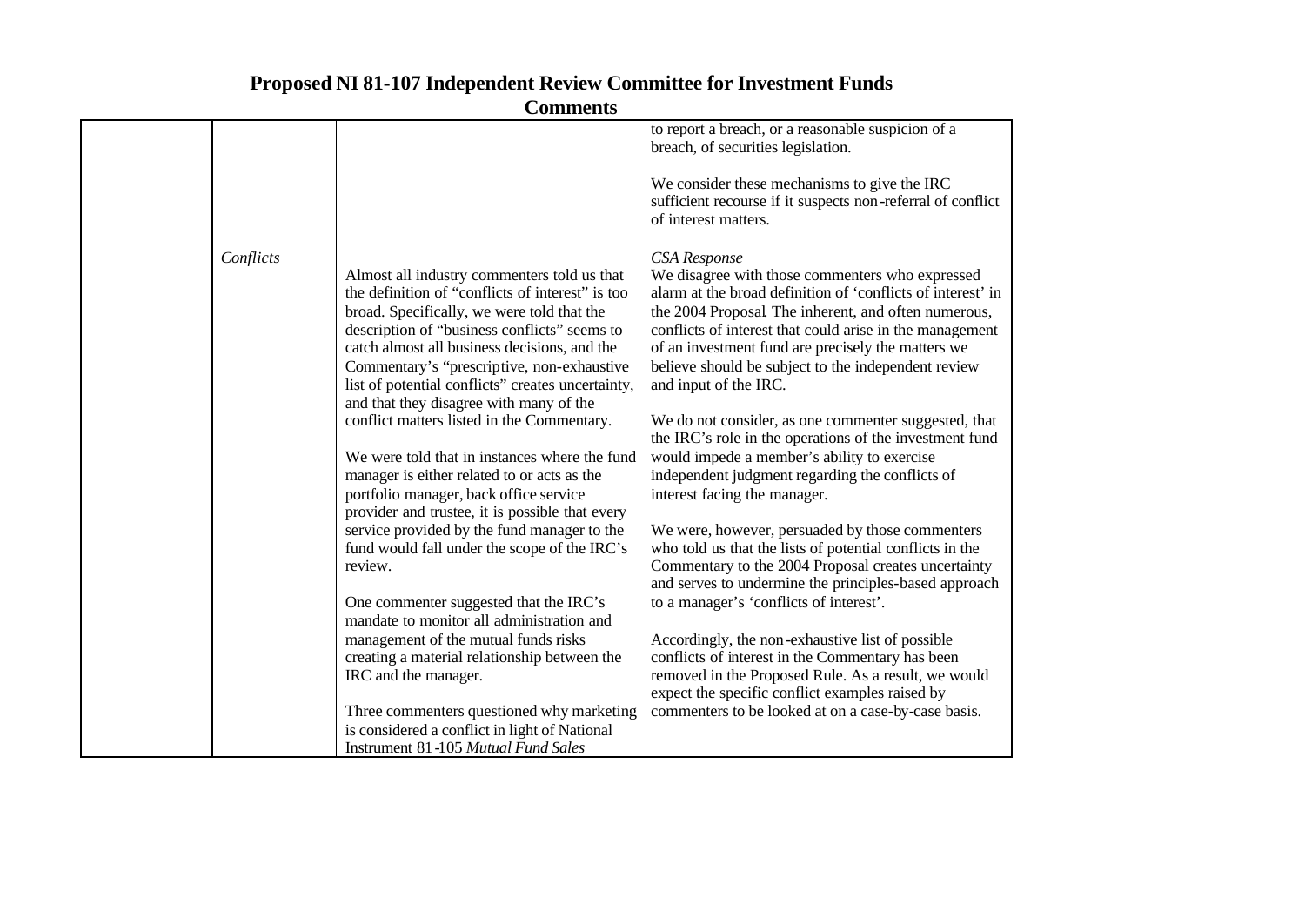| Comments          |                                                                                             |                                                          |  |  |
|-------------------|---------------------------------------------------------------------------------------------|----------------------------------------------------------|--|--|
|                   | <i>Practices</i> ("NI 81-105"). One of these                                                |                                                          |  |  |
|                   | commenters remarked that the IRC should                                                     |                                                          |  |  |
|                   | not assume a compliance/enforcement role                                                    |                                                          |  |  |
|                   | with respect to specific rules or policies                                                  |                                                          |  |  |
|                   | already in place.                                                                           |                                                          |  |  |
|                   |                                                                                             |                                                          |  |  |
|                   | Other specific 'conflicts' we were told should                                              |                                                          |  |  |
|                   | be excluded from the scope of IRC review                                                    |                                                          |  |  |
|                   | were:                                                                                       |                                                          |  |  |
|                   | 1.<br>conflicts with third-party oversight,                                                 |                                                          |  |  |
|                   | such as with fund auditors.                                                                 |                                                          |  |  |
|                   |                                                                                             |                                                          |  |  |
|                   | 2.<br>fee changes, since fees are disclosed                                                 |                                                          |  |  |
|                   | in the prospectus and part of consensual                                                    |                                                          |  |  |
|                   | commercial bargain, and                                                                     |                                                          |  |  |
|                   |                                                                                             |                                                          |  |  |
|                   | the appointment of the manager of an<br>3.                                                  |                                                          |  |  |
|                   | affiliate as an adviser to the fund                                                         |                                                          |  |  |
|                   |                                                                                             |                                                          |  |  |
|                   | Yet, we were also asked by one commenter                                                    |                                                          |  |  |
|                   | why the personal trading policies of the fund<br>manager were not referenced in the list of |                                                          |  |  |
|                   | business conflicts in the Commentary.                                                       |                                                          |  |  |
|                   |                                                                                             |                                                          |  |  |
|                   | This commenter also recommended that the                                                    |                                                          |  |  |
|                   | listed potential conflict "Favouring certain                                                |                                                          |  |  |
|                   | investors to obtain or maintain their                                                       |                                                          |  |  |
|                   | investment in the mutual fund" be expanded                                                  |                                                          |  |  |
|                   | to better describe the CSA's intentions.                                                    |                                                          |  |  |
| Conflict          |                                                                                             | <b>CSA</b> Response                                      |  |  |
| Prohibitions in   | One commenter questioned the CSA's                                                          | The Proposed Rule and accompanying consequential         |  |  |
| <b>Securities</b> | intentions for dealing with the overlap of the                                              | amendments to NI 81-102 specifically exempt              |  |  |
| Legislation       | conflict of interest prohibitions in the Ontario                                            | investment funds from the statutory prohibitions that    |  |  |
|                   | Act (and other applicable provincial statutes),                                             | prevent those conflict of interest transactions that, we |  |  |
|                   | since the Uniform Securities Legislation does                                               | consider, can be addressed through IRC review and        |  |  |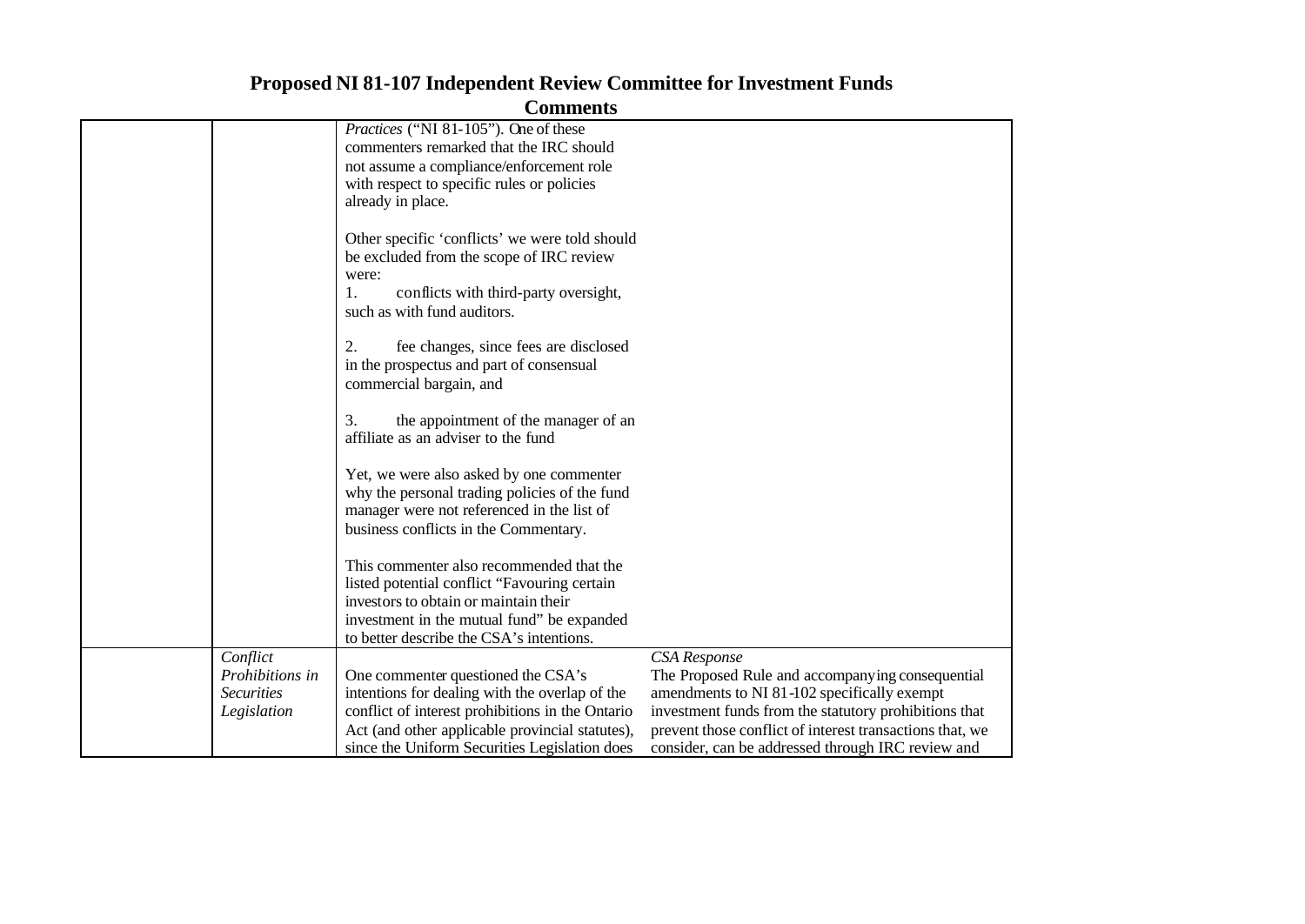| <b>Comments</b>    |                               |                                                                                                                                                                                                                                                                                                                                                                                                                                                                                                                                                          |                                                                                                                                                                                                                                                                                                                                                                                                                                                                                                                                                                                       |  |
|--------------------|-------------------------------|----------------------------------------------------------------------------------------------------------------------------------------------------------------------------------------------------------------------------------------------------------------------------------------------------------------------------------------------------------------------------------------------------------------------------------------------------------------------------------------------------------------------------------------------------------|---------------------------------------------------------------------------------------------------------------------------------------------------------------------------------------------------------------------------------------------------------------------------------------------------------------------------------------------------------------------------------------------------------------------------------------------------------------------------------------------------------------------------------------------------------------------------------------|--|
|                    |                               | not contain any part similar to Part XXI of<br>the Ontario Act.                                                                                                                                                                                                                                                                                                                                                                                                                                                                                          | approval.                                                                                                                                                                                                                                                                                                                                                                                                                                                                                                                                                                             |  |
|                    |                               | This commenter recommended that we<br>provide clear commentary about any decision<br>to exempt mutual funds and their managers<br>from the conflict of interest provisions in<br>securities legislation to the extent they<br>comply with the 2004 Proposal. We were<br>also told the Commentary should be clear<br>that the IRC is meant to reinforce the duty on<br>the fund manager to act in the best interest of<br>the fund, and that the manager must still<br>abide by duty of care.                                                             | The Notice to this Instrument and the Proposed Rule<br>specify our intention that all prior exemptions granted<br>from the conflict of interest and self-dealing provisions<br>in securities legislation may no longer be relied on<br>following the transition date.<br>We continue to monitor the progress of the Uniform<br>Securities Legislation. As it progresses, we expect to<br>re-visit the conflict of interest prohibitions contained in<br>our respective legislation and consider what<br>prohibitions should be incorporated into rules<br>governing investment funds. |  |
| Section 3.2        | Changes to the<br>mutual fund | One commenter, who told us IRC review will<br>impose a longer time frame than currently to<br>implement a change, asked that we shorten<br>the notice period.                                                                                                                                                                                                                                                                                                                                                                                            | CSA Response<br>We do not propose within the scope of this project to<br>review the 60 day notice requirement in Part 5 of NI<br>81-102. This may be an area that requires revisiting<br>after we gain some experience with IRC reviews of<br>matters under Part 5 of NI 81-102.                                                                                                                                                                                                                                                                                                      |  |
| <b>Section 3.4</b> | Supporting<br>information     | We were told by a commenter that the<br>authority of the IRC to direct the manager to<br>convene a special meeting of securityholders<br>to consider and vote 'on a matter' is<br>unnecessary, unrealistic and too open for<br>misuse. This commenter remarked it is not<br>clear what securityholders would be voting<br>on, and in circumstances where the IRC<br>believes that the fund manager has breached<br>or will breach its fiduciary standards, an IRC<br>would more realistically follow different<br>avenues, including resignation, public | <b>CSA</b> Response<br>IRC ability to compel a meeting<br>We were persuaded by those commenters who told us<br>the authority of the IRC to direct the manager to<br>convene a securityholder meeting is not an effective<br>response if the IRC is concerned the manager is not<br>acting appropriately.<br>Accordingly, the Proposed Rule no longer gives the<br>IRC the authority to direct the manager to convene a<br>meeting of securityholders.<br>Instead, in instances where a manager intends to<br>proceed with a course of action without a positive                       |  |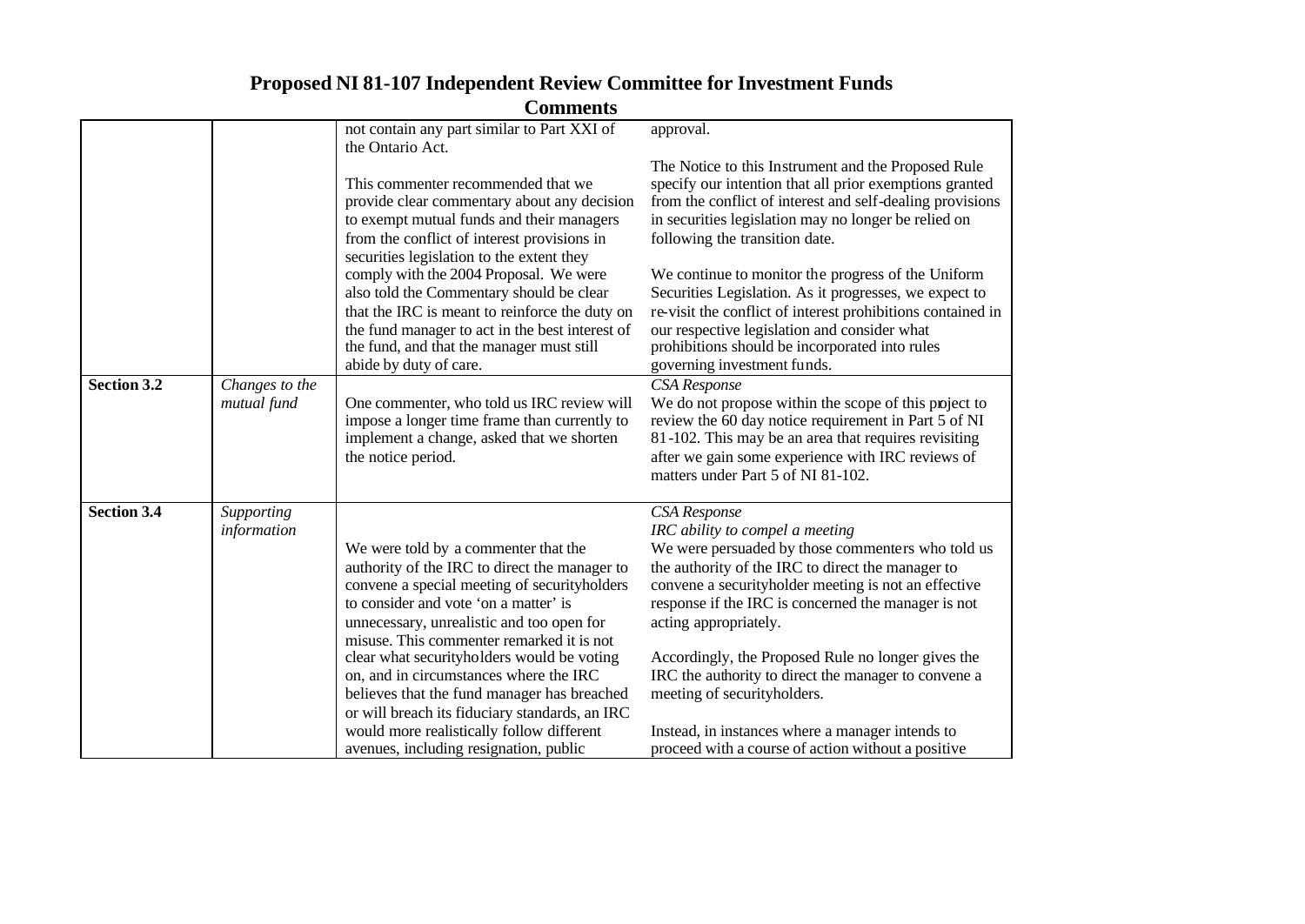| <b>Comments</b>                          |                                                                        |                                                                                                                                                                                                                                                                                                                                                                       |                                                                                                                                                                                                                                                                                                                                                                |  |
|------------------------------------------|------------------------------------------------------------------------|-----------------------------------------------------------------------------------------------------------------------------------------------------------------------------------------------------------------------------------------------------------------------------------------------------------------------------------------------------------------------|----------------------------------------------------------------------------------------------------------------------------------------------------------------------------------------------------------------------------------------------------------------------------------------------------------------------------------------------------------------|--|
|                                          |                                                                        | disclosure or contacting the applicable<br>securities regulatory authorities.                                                                                                                                                                                                                                                                                         | recommendation by the IRC, the IRC now may, in its<br>discretion, require the manager to notify<br>securityholders at least 30 days before proceeding with                                                                                                                                                                                                     |  |
|                                          |                                                                        | This commenter went on to say that the<br>disclosure contemplated in section 2.11 is                                                                                                                                                                                                                                                                                  | the action.                                                                                                                                                                                                                                                                                                                                                    |  |
|                                          |                                                                        | more effective than the IRC convening a<br>meeting of securityholders, because it<br>requires the fund manager to publicly explain<br>why it did not follow the recommendation, as<br>contemplated by the Rule.                                                                                                                                                       | Notice of a manager proceeding without a positive<br>recommendation of the IRC must also be reported by<br>the IRC in its report to securityholders, to be prepared<br>at least annually.                                                                                                                                                                      |  |
|                                          |                                                                        | Two commenters also remarked that the 2004<br>Proposal provides no checks and balances or<br>element of materiality on an IRC convening a<br>meeting. They warned that the IRC could use<br>the power to convene a meeting in a manner<br>not contemplated by the CSA, and suggested<br>the IRC be given guidance to consider the<br>costs of holding such a meeting. | In addition to notifying securityholders, the Proposed<br>Rule now gives the IRC the authority to communicate<br>directly with the securities regulatory authorities or<br>regulators, and requires the IRC, on matters within the<br>scope of its responsibility, to report a breach, or a<br>reasonable suspicion of a breach, of securities<br>legislation. |  |
|                                          |                                                                        | It was also remarked that the Commentary is<br>unclear if the IRC should rely on NI 54-101<br>Communication with Beneficial Owners of<br>Securities of a Reporting Issuer in<br>communications with securityholders or if<br>the IRC has authority to independently<br>contact securityholders.                                                                       |                                                                                                                                                                                                                                                                                                                                                                |  |
| <b>Section 4.1</b><br><b>Section 4.2</b> | Exemptions<br>Revocations of<br>exemptions,<br>waivers or<br>approvals | One commenter questioned our authority and<br>ability of individual commissions to revoke<br>individual orders granted by a securities<br>commission or director, without individual<br>notice to the recipient and a hearing. It was<br>queried what exemption orders existed                                                                                        | <b>CSA</b> Responses<br>We are satisfied that we have the authority to notify,<br>through the rule-making process, our intention to<br>revoke orders that deal with the matters to be regulated<br>by the Proposed Rule.<br>While many orders caught by our revocation contained                                                                               |  |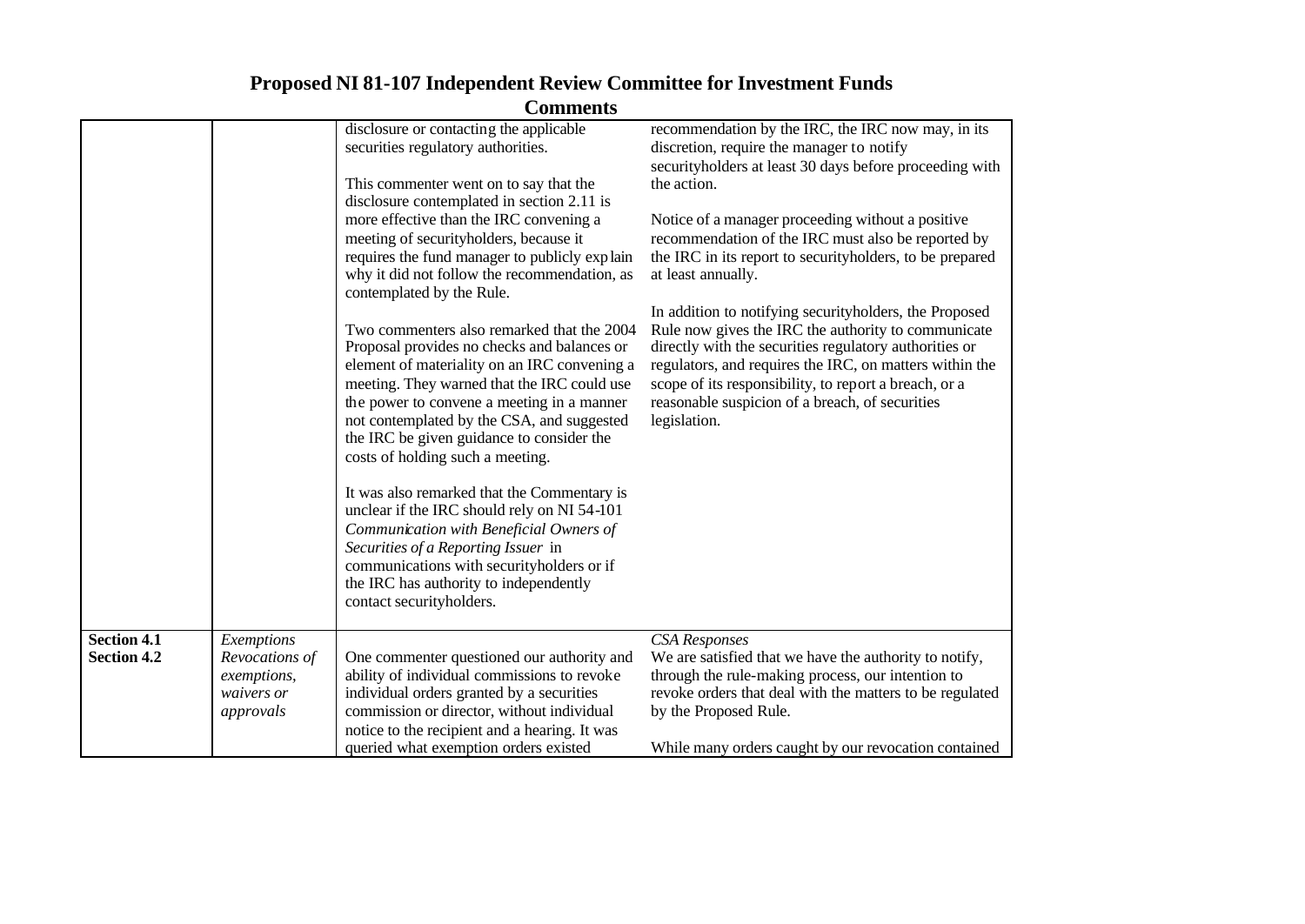|             |                | <b>Comments</b>                                                                                                                                                                                                                                                                                             |                                                                                                                                                                                                                                                                                         |
|-------------|----------------|-------------------------------------------------------------------------------------------------------------------------------------------------------------------------------------------------------------------------------------------------------------------------------------------------------------|-----------------------------------------------------------------------------------------------------------------------------------------------------------------------------------------------------------------------------------------------------------------------------------------|
|             |                | beyond the orders with embedded sunset<br>clauses already.                                                                                                                                                                                                                                                  | 'sunset' provisions, others did not.                                                                                                                                                                                                                                                    |
|             |                | This commenter asked us to provide guidance<br>in the Commentary that a fund manager may<br>in fact stop relying on an order and consider<br>itself no longer subject to the conditions to<br>the order, once it has established an IRC and<br>the IRC and the manager have agreed on a<br>written charter. | The Commentary to the Proposed Rule has been<br>revised to provide guidance on transitional issues<br>(including reliance on existing orders) related to the<br>Proposed Rule.                                                                                                          |
| Section 5.1 | Effective date | One commenter told us there should be a<br>clear transition for disclosure obligations and<br>mutual funds should not be expected to file<br>an amendment to offering documents.                                                                                                                            | <b>CSA</b> Response<br>The Proposed Rule has been amended to clearly<br>specify the transition for compliance with the Proposed<br>Rule and its reporting obligations, etc.                                                                                                             |
|             |                | We were also urged by this commenter to<br>consider and prescribe in the 2004 Proposal a<br>mechanism on how industry can deal with                                                                                                                                                                         | We are satisfied that the transitional dates provide<br>sufficient flexibility to comply with the disclosure<br>obligations of the Proposed Rule.                                                                                                                                       |
|             |                | issues that arise due to past disclosure in<br>offering documents. For example, how will<br>existing securityholders be advised of the<br>changes to Part 5 of NI 81-102.                                                                                                                                   | We are also of the view that the changes contemplated<br>to Part 5 of NI 81-102 – removing the requirement for<br>a securityholder vote for a change of auditor and in<br>instances of reorganizations and transfers of assets<br>between mutual fund affiliates - do not necessitate a |
|             |                |                                                                                                                                                                                                                                                                                                             | prescribed mechanism of disclosure.                                                                                                                                                                                                                                                     |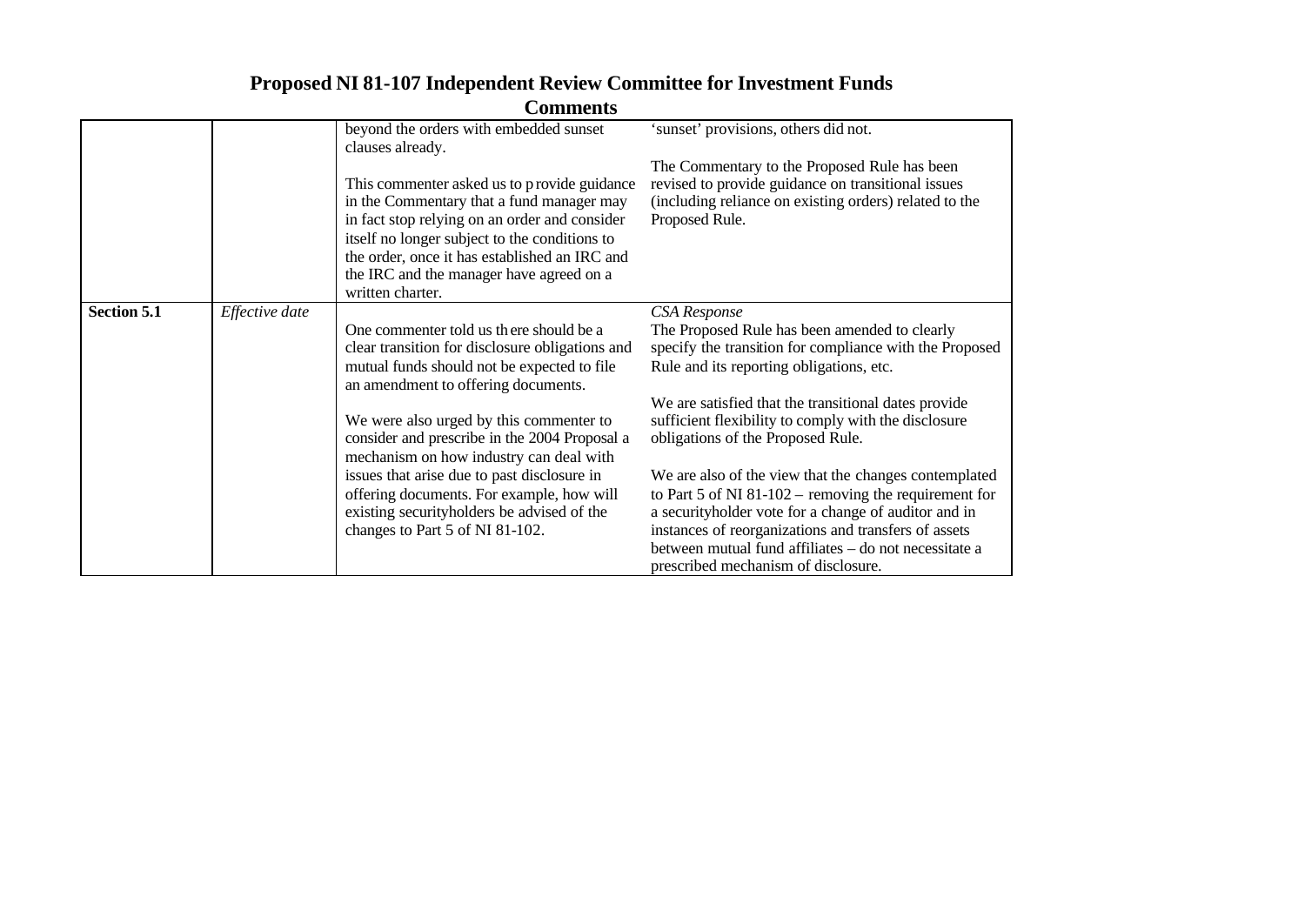## **Proposed NI 81-107 Independent Review Committees for Mutual Funds Comments**

### **SUMMARY OF PUBLIC COMMENTS ON PROPOSED NATIONAL INSTRUMENT 81-107 AND COMMENTARY**

### **List of Commenters**

AGF Management Limited Association for Investment Management and Research Alan Kaplan Andy Lamm Association of Canadian Pension Management Barclays Global Investors Canada Limited BMO Investments Inc. Borden Ladner Gervais LLPBrandes Investment Partners & Co. Caldwell Securities Ltd. Canadian Bankers Association Canadian Imperial Bank of Commerce Capital International Asset Management (Canada) Inc. CARPDan Hallett & Associates Inc. Diane A. Urquhart Elliott & Page Limited Fidelity Investments Canada Limited Fiducie Desjardins Guardian Group of Funds Ltd. Glorianne Stromberg Investment Funds Institute of Canada Independent Governors of The Cundill Funds Investors Group Jerry Greenfield John Finnie M. Haynes Mackenzie Mutual Funds